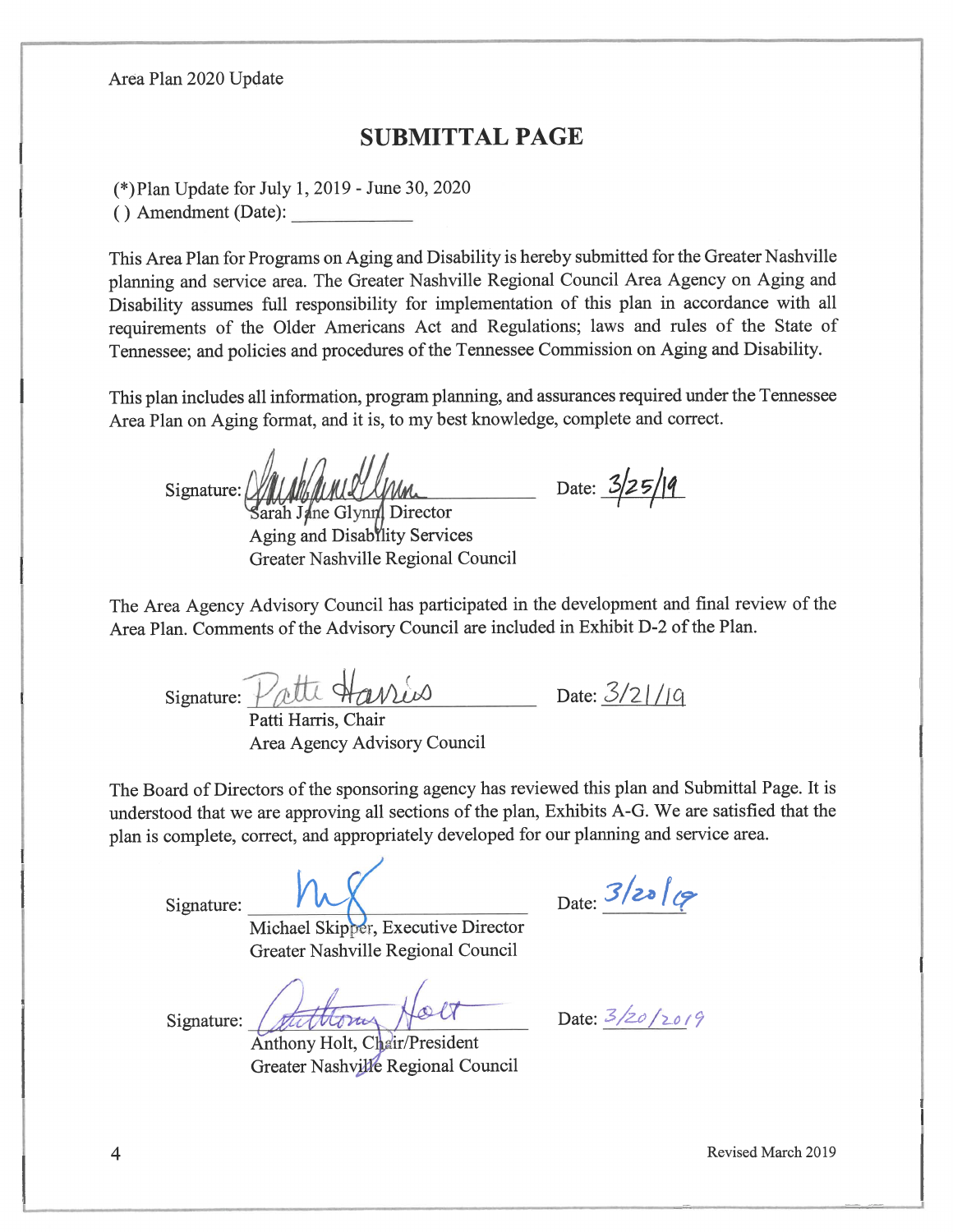# **AREA PLAN on AGING and DISABILITY**

## *For Progress toward a Comprehensive, Coordinated Service System for Older Persons and Adults with Disabilities*

Greater Nashville Regional Council Designated Area Agency on Aging and Disability

for the

Greater Nashville

Planning and Service Area

# **in TENNESSEE for**

**July 1, 2019 – June 30, 2020**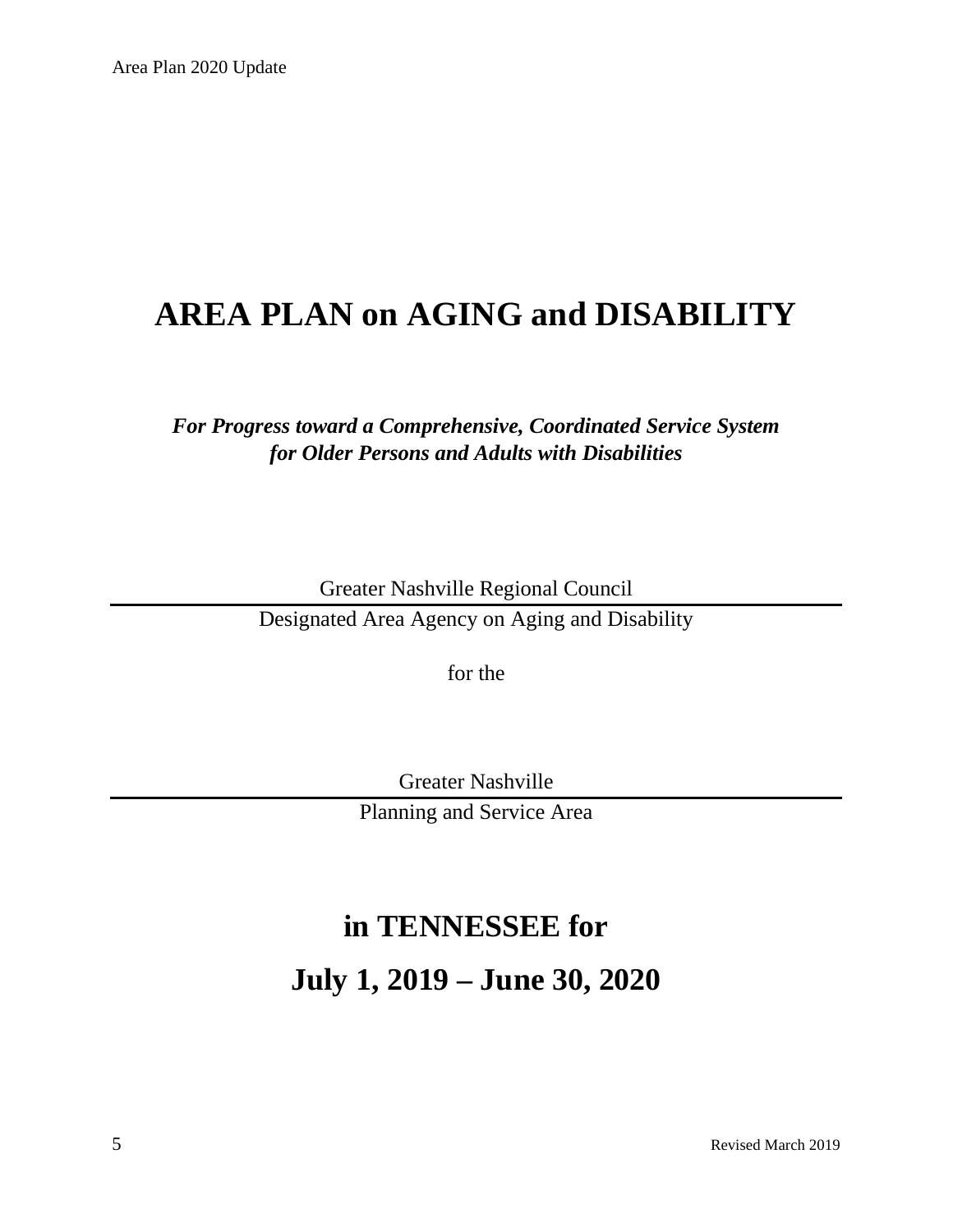Exhibit A-1

## **Plan for Program Development and Coordination**

The AAAD is proposing to use \$  $60,000$  in Title III-B direct service funds to pay for Program Development and Coordination during FY 2020. TCAD allows up to 10% of these funds to be used for this purpose. The proposed amount represents \_3\_% of the AAADs new Title III-B direct service allotment.

If **yes**, include a goal, objectives, and strategies that describe the program development/coordination activities that will be performed by the AAAD staff member(s) paid from these funds and how these activities will have a direct and positive impact on the enhancement of services for older persons in the PSA. Costs should be in proportion with the benefits described.

**Coordination Goals and Objectives:** To form and maintain partnerships with other organizations and stakeholders that promote advocacy, outreach and services to the aging community.

#### **Strategies:**

- 1. Form partnerships with the following organizations for education, coordination, and advocacy:
	- Tennessee Emergency Management Agency (TEMA)
	- Conexión Américas
	- Tennessee Suicide Prevention Network
	- Tennessee Rural Health Association
	- Islamic Center of Nashville/Islamic Center of Tennessee
	- Greater Nashville PrimeTime
	- Center for Gerontological Nursing
	- TN Department of Human Services
	- SAGE: Advocacy & Services for LGBT Elders
- 2. Maintain partnerships with the following organizations for education, coordination, and advocacy.
	- Adult Protective Services
	- Alzheimer's Association
	- City of Portland (Portland Adult Transportation)
	- Community Life Bridge, Inc (Senior Ride Sumner)
	- Council on Aging of Middle TN
	- Empower TN
	- Hands on Nashville
	- Jewish Federation of Nashville and Mid TN
	- Music for Seniors
	- National Association of Area Agencies on Aging (N4A)
	- Nashville CARES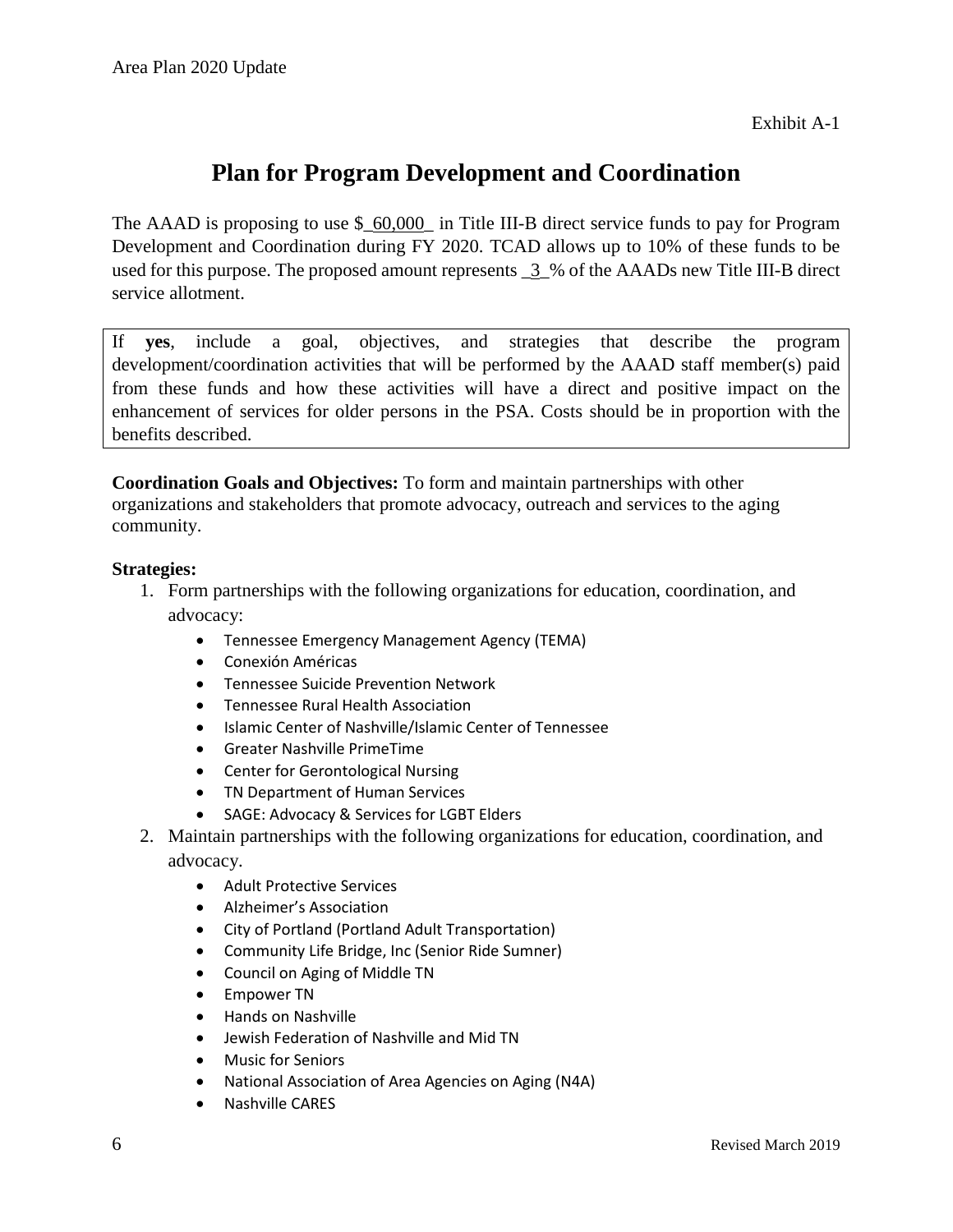- Our Place Nashville
- Pennyrile Area Development District
- Southeastern Association of Area Agencies on Aging (SE4A)
- Senior Ride Nashville
- TennCare
- Tennessee AIRS
- Tennessee Council on Developmental Disabilities
- TN Department of Health
- TN Disability Pathfinder
- TN Federation of Aging
- TN Respite Coalition
- TN Services for the Blind
- Vanderbilt Child and Family Services
- 3. Identify faith leaders in the Greater Nashville Region to provide educational and outreach materials to faith communities.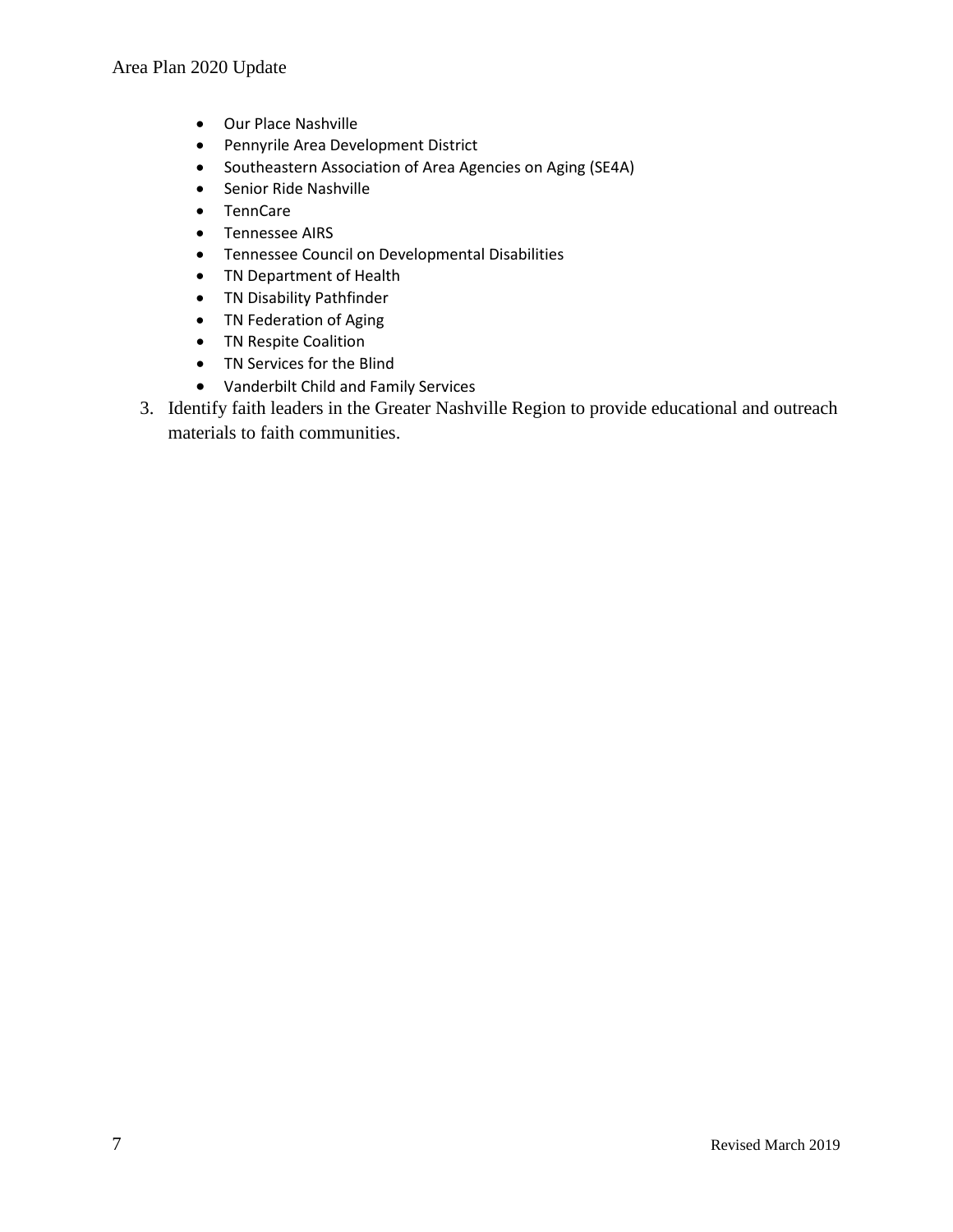# **FY 2019 Performance Highlight of Accomplishments with ACL Federal Funds and State Allocations**

(Please limit your response to 3 pages)

Provide a status update of the progress and accomplishments of the following federal and state program areas:

#### **Older Americans Act Funding**

Title IIIB Supportive Services:

Information and Assistance:

- All eligible Information and Assistance staff have current AIRS certification.
- Initiated collaboration with Council on Aging of Middle Tennessee and Tennessee Disability Pathfinder to identify and begin to secure the means necessary to translate materials into Spanish.

In-home Services:

- Held three (3) mandatory training sessions for Options and IIIB Counselors with contracted providers.
- Held monthly meetings with Options and IIIB Case Management staff with updates and training on documentation, SAMS database, SHIP, and QPR Suicide Prevention incorporated into meetings.
- Redistributed cases based on territories to cut back on travel, which increases efficiency.
- Created new processes that increase oversight, review, and accountability
- Title IIIC Nutrition Services:
	- Metro Social Services (MSS) added a new volunteer-run site at Radnor Towers in February 2019.
	- MSS continues to make progress with shifting more sites to all volunteer-run status, thereby decreasing staffing costs while retaining responsibility for site compliance.
	- GNRC held nutrition provider meetings on  $8/14/18$  and  $2/21/19$ . The next meeting is scheduled for 5/14/19.
	- GNRC held training sessions with providers and GNRC staff on 8/21/2018.
	- Each nutrition provider established one (1) additional volunteer source.
	- GNRC increased congregate meals by \$50,000, serving roughly 40 additional clients.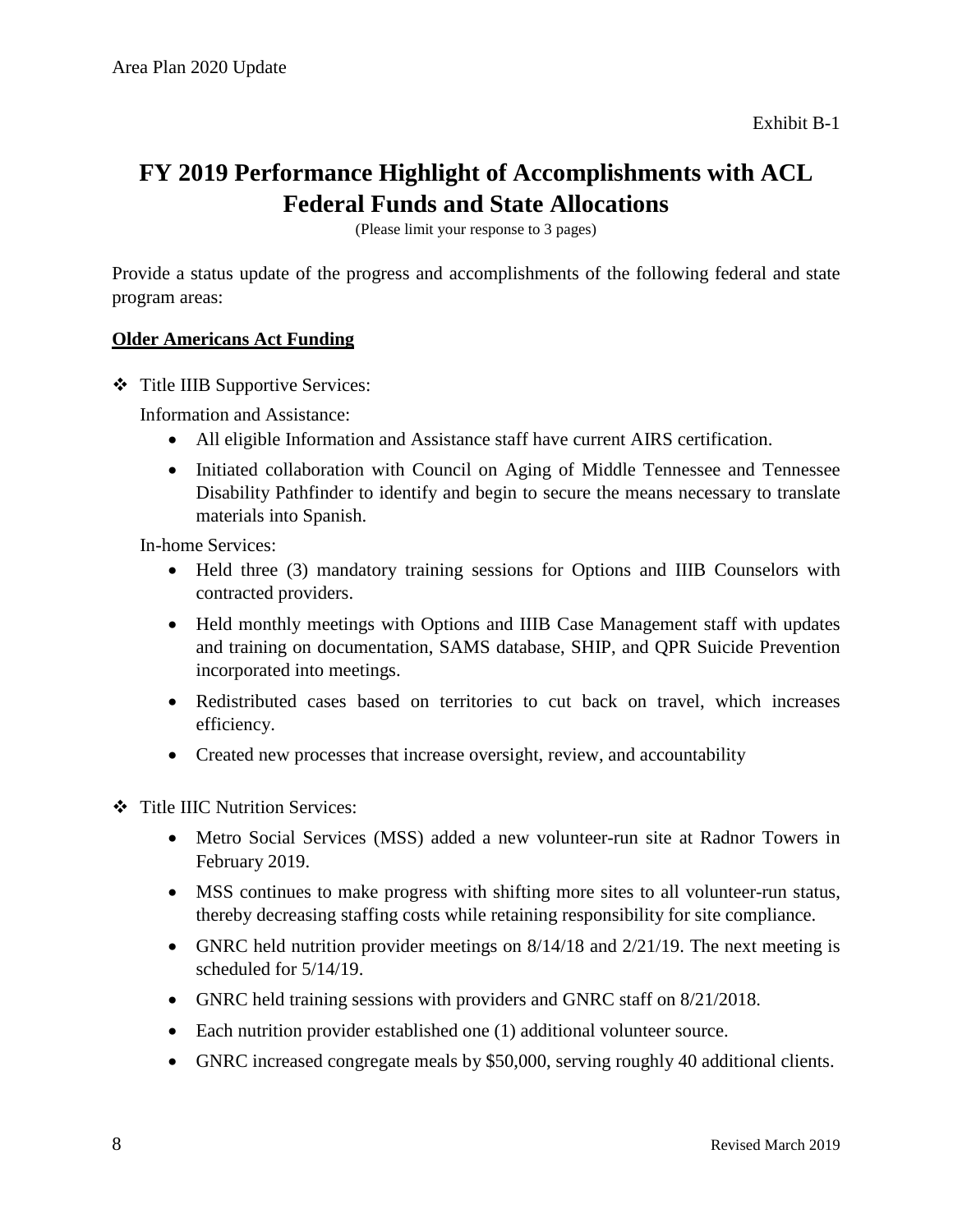- GNRC increased home delivered meals by \$89,000, removing 55 individuals from the waitlist.
- GNRC provided an additional \$20,000 for shelf-stable home delivered meals for emergency needs.
- All relevant GNRC staff will be trained in Spring 2019 to be proficient in AAAD nutrition programs and SNAP benefits.
- Title IIID Disease Prevention & Health Promotion:
	- GNRC is conducting CDSMP sessions at Riverwood Tower Apartments, which began February 21, 2019.
	- Our senior centers continue to explore highest tier programs to assess which best meet the needs of their unique membership. Byrum Porter Senior Center, Stewart County Senior Center, and Trousdale County Senior Center provide SAIL and St. Clair Street Senior Center and Stewart County Senior Center have added Stepping On, for a total of five programs specifically for falls prevention.
	- GNRC has funded highest tier evidence-based programming in FY 19 through twelve centers. These centers have served a total of 647 individuals (as of 1/31/2019) through nine programs including Bingocize, Tai Chi for Arthritis, Diabetes Self-Management Program, and Arthritis Foundation Aquatic Program, among others.
- Title IIIE National Family Caregiver Support Program:
	- Maintained a minimal wait list throughout FY 2019.
	- Increased awareness of NFCSP within the Greater Nashville region through marketing campaigns and utilization of the Advisory Council.
	- Continued outreach efforts for NFCSP in the Greater Nashville region, including dedicated outreach to Latino and LGBT communities.
- ❖ Title VII Elder Rights
	- Ms. Keisha Harris regularly conducts public meetings and provides community information regarding various components of Elder Abuse. Through these meetings, she provides education and disseminates literature such as brochures and flyers to the public and medical professionals in GNRC's 13 county area.
	- Information about recognizing elder abuse will be accessible via the updated GNRC website
	- All GNRC staff with direct interaction with clients will receive training regarding elder abuse in Spring 2019.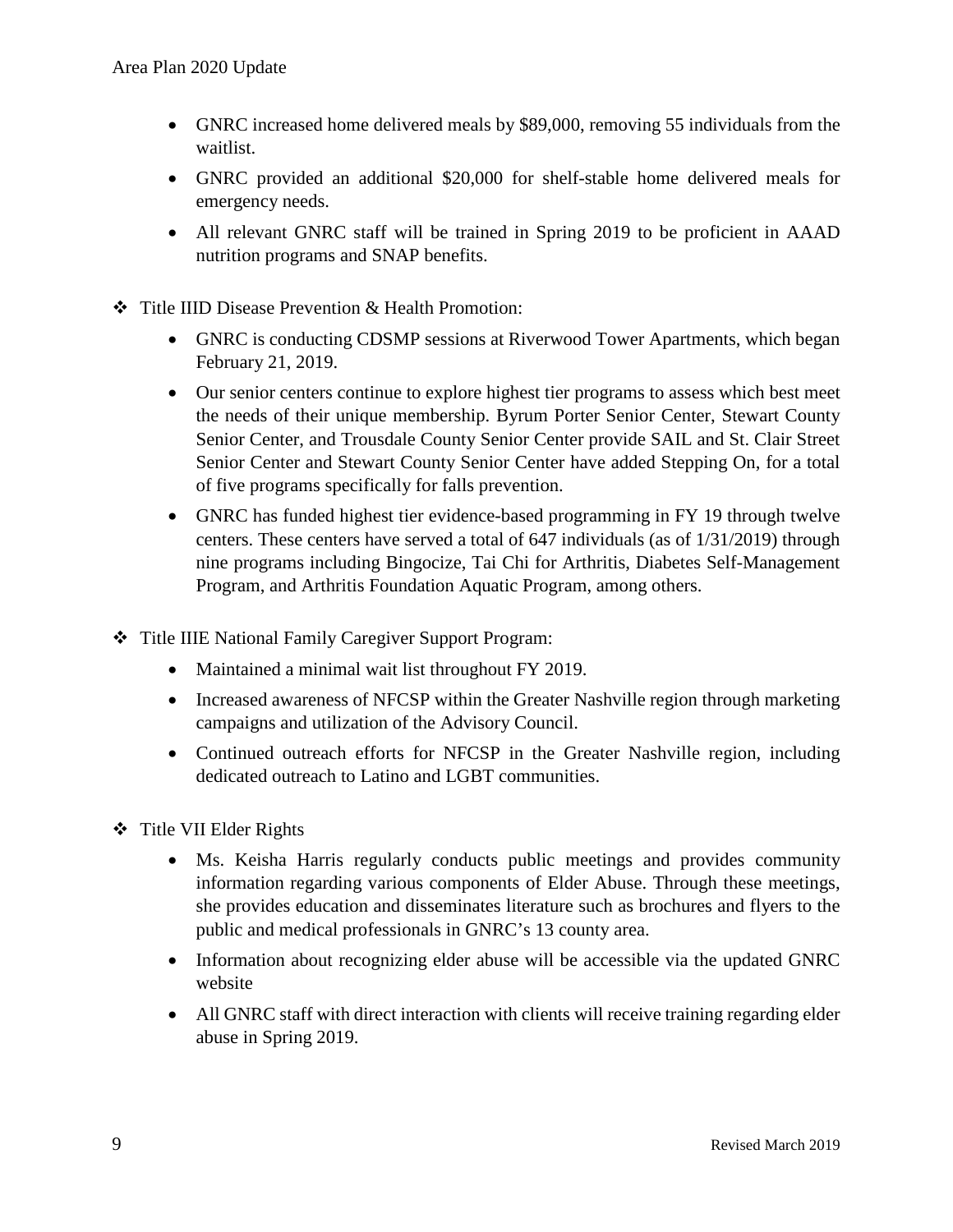#### **State Funds**

- ◆ OPTIONS Home and Community Based Services:
	- See in-home services under Title IIIB Supportive Services above (page 8).
- Guardianship:
	- The GNRC Public Guardianship Program continues to work diligently to provide services to our clients, who are appointed by the Circuit, Civil, and Probate Court system. Over FY 2019 we averaged 72 Guardianship clients.
	- Guardianship staff visit clients monthly, and quarterly assessments are done on each client determining any changes and/or needs that require follow-up.
	- Relevant staff underwent training to meet CEU requirements of the National Guardianship Association along with trainings required by TCAD specifically for the Public Guardianship Program, including the NGA training in October 2018.
	- Written and oral volunteer reports were required and reviewed by staff.
	- When appropriate, applications were submitted for public assistance or grants to meet clients' needs.

#### **Other**

- SHIP:
	- Reached 2,559 individuals through mailings regarding the LIS/MSP programs available for individuals meeting certain income requirements, and 2,442 individuals reached with PDP worksheets.
	- Increased our outreach presence by building partnerships with medical based organizations that serve low-income Medicare beneficiaries: Nashville CARES, The People's Clinic- Clarksville, Vanderbilt Homeless Outreach Clinic, and Metro Center Healthcare Group. These partners received in-person education on our services and have been provided with materials funded by ACL to give to beneficiaries on SHIP/SMP services and LIS/MSP eligibility requirements and how to apply.
	- Updated our volunteer outreach materials with ACL funding and have been targeting community areas to recruit more SHIP volunteers.
	- Reached individuals through events held in every county educating on SHIP/SMP services, preventive services covered by Medicare, and LIS/MSP eligibility requirements.
	- Assisted individuals in applying for LIS/MSP assistance
	- Held 6 trainings to bring on 20 new SHIP volunteers and 14 new in-kind SHIP volunteers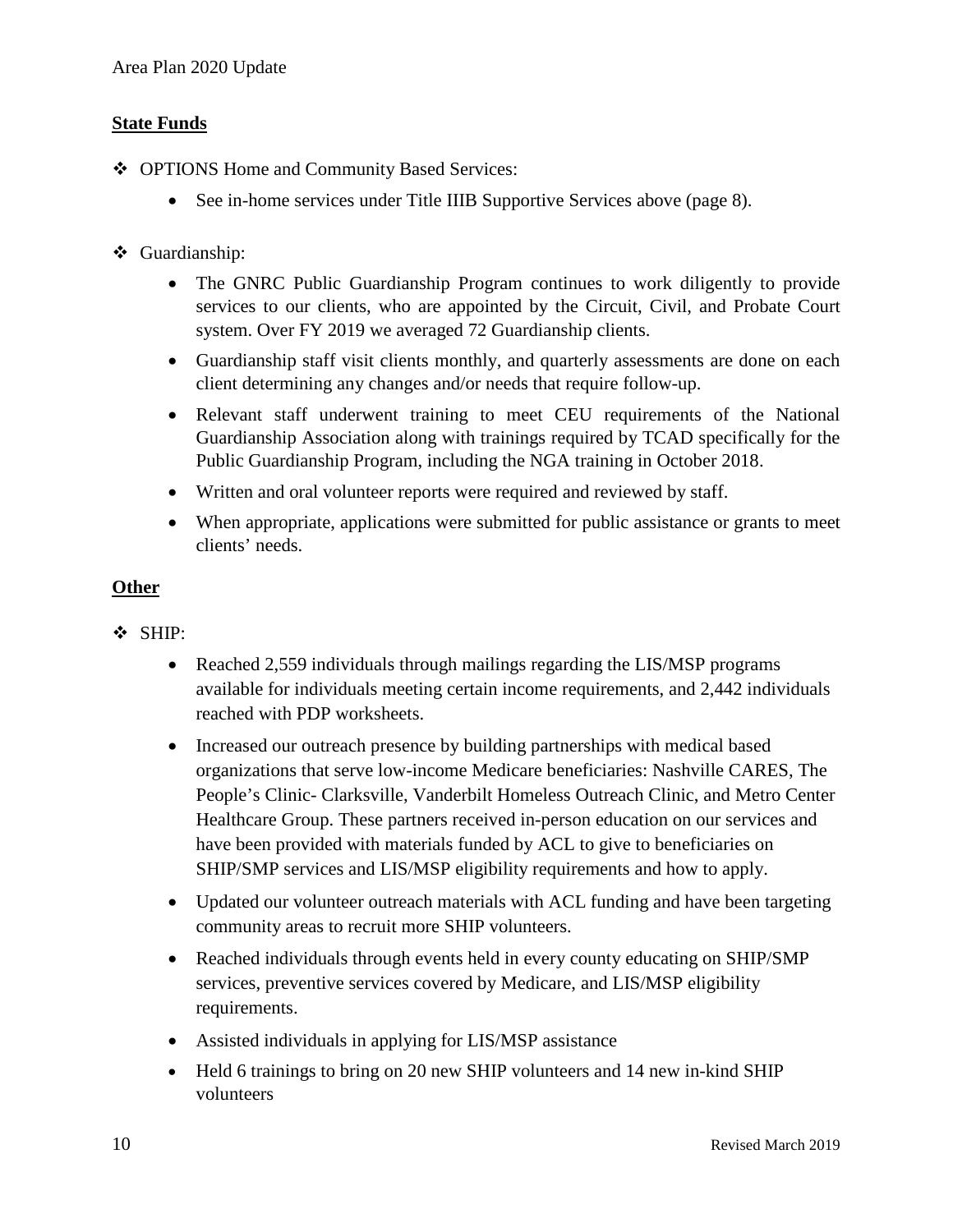## **FY 2019 Highlight of Accomplishments from Other Funding Sources**

(Please limit your response to 3 pages)

Provide a status update of any accomplishments from other funding sources that have been made in regard to goals included in the 2019 - 2022 Area Plan.

- CHOICES
	- Between July 1, 2018 and February 19, 2019, the CHOICES team assisted 607 CHOICES applicants and their families.
	- Between July 1, 2018 and February 19, 2019, the CHOICES team has submitted 390 completed applications for the CHOICES program.
	- Between July 1, 2018, and February 19, 2019, the CHOICES team has participated in 19 outreach and educational events and presentations, including those to underserved populations.
	- The Community Living Supports Ombudsman made 301 Community Living Supports (CLS) visits from July 1, 2018 - March 13, 2019. This includes Education, Pre-Transition and Post Transition visits.
- Veterans Self-Directed HCBS
	- Between July 1, 2018 and March 12, 2019, six (6) additional veterans have been fully enrolled into the VD-HCBS program for a total of seventeen (17) active enrollees.
	- All participants have mentioned satisfaction with the program and the desire to continue receiving care via the VD-HCBS Program.
- ❖ Senior Medicare Patrol
	- 2,442 mailings were sent to Medicare beneficiaries in our region this year to notify of the new Medicare card and provide information on scams to prevent Medicare fraud.
	- Reached individuals through community events held in every county educating on SMP services, the new Medicare card, and scams targeting Medicare beneficiaries.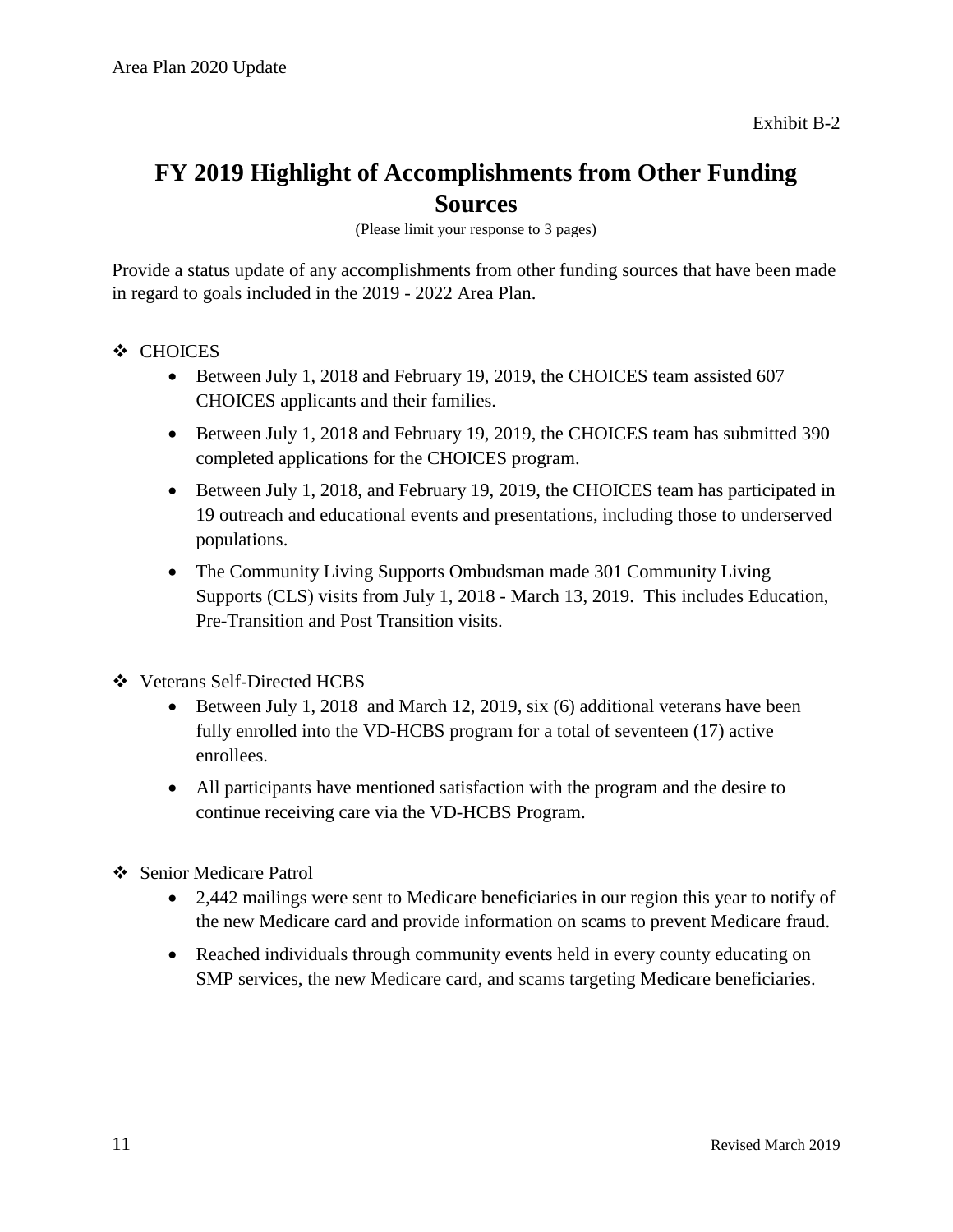# **Goals, Objectives, Strategies, and Performance Measures**

Goal 1: Ensure that programs and services funded with federal Older Americans Act (OAA) are cost effective and meet best practices.

#### **Information and Assistance**

- **Objective:** Provide Information and Assistance services that are easily accessible through telephone and email throughout the FY 2019 – 2022 area plan period.
- **Strategies:**
	- 1. Update and maintain the Greater Nashville Region Resource Directory.
	- 2. Continue to ensure that all I&A staff are AIRS certified.
- **FY 2020 Performance Measures:**
	- 1. By the end of FY 2020, all eligible I&A staff will have current AIRS certification.
	- 2. The Greater Nashville Region Resource Directory will continue to be updated and maintained.
- **Objective:** Provide Information and Assistance services to 10% of the Hispanic older adult population by utilizing existing partnerships and new partnerships for outreach by the end of FY 2022.
- **Strategies:**
	- 1. Collaborate with the Council on Aging of Middle Tennessee to have the directory of services translated into Spanish.
	- 2. Collaborate with the Council of Aging of Middle Tennessee to have copies of the Directory of Services printed in Spanish in the beginning of fiscal year 2022.
	- 3. Collaborate with Disability Pathfinder to have Spanish printed directories distributed to the Hispanic communities of Middle Tennessee by FY 2022.
- **FY 2020 Performance Measures:**
	- 1. By the end of FY 2020, make an effort to secure funding for this project in partnership with TN Disability Pathfinder's Camino Seguro and Council on Aging of Middle TN.
	- 2. By the end of FY 2020, provide cultural sensitivity training to Information and Assistance staff in partnership with TN Disability Pathfinder's Camino Seguro, who provides bilingual Information and Referral services to Middle TN's Hispanic populations.
	- 3. By the end of FY 2020, begin efforts to translate relevant GNRC materials into Spanish.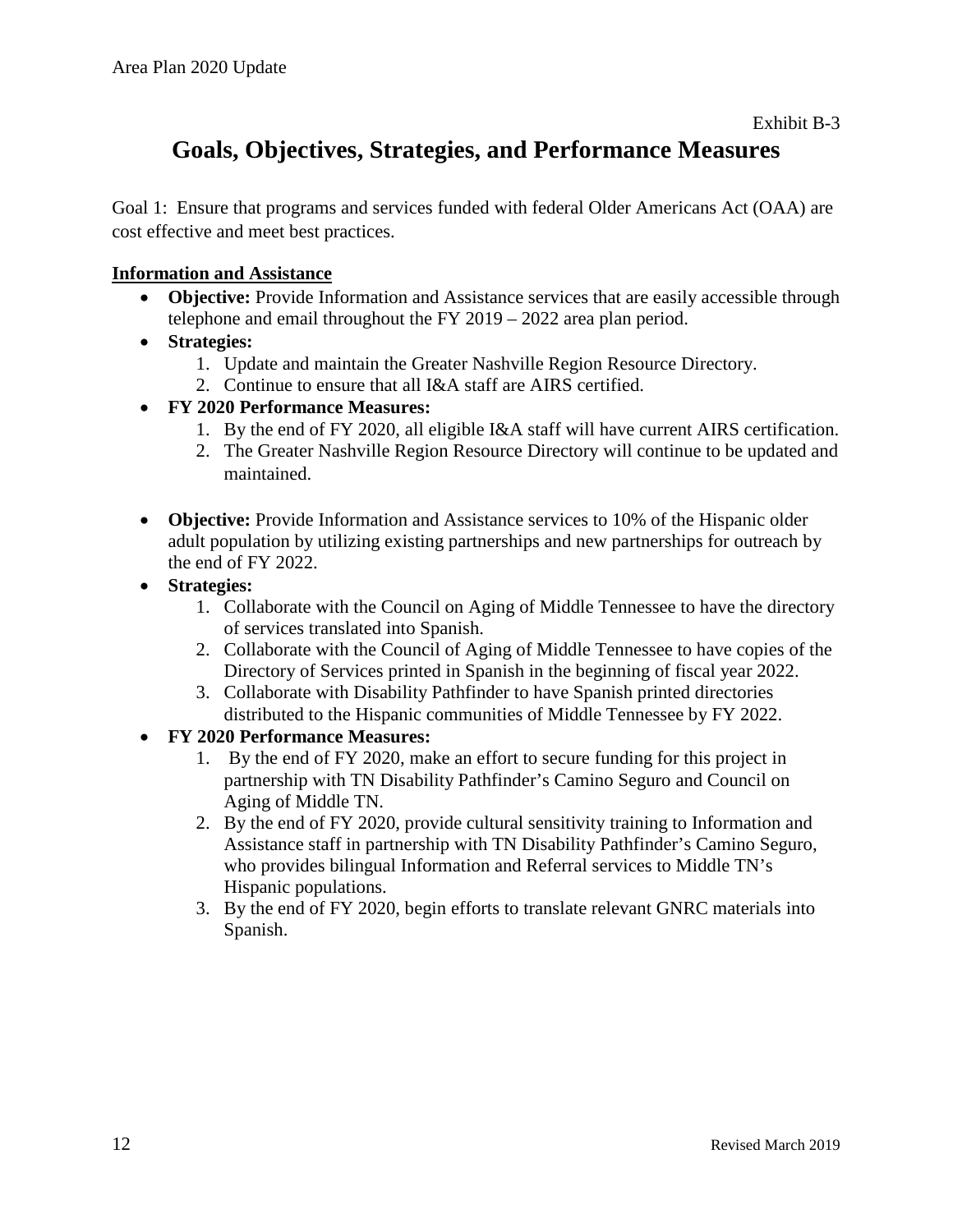#### **Nutrition**

- **Objective:** To reduce nutritional insecurity to individuals 60 years of age and older by providing access to nutritional services through the Older Americans Act Programs in the GNRC area during the area plan period.
- **Strategies:** 
	- 1. Continue to work with nutritional providers to promote and provide nutrition services in the GNRC area.
	- 2. Utilize additional federal dollars received to increase direct service capacity for congregate and home-delivered meals, thereby reducing the home-delivered meals waitlist.

#### • **FY 2020 Performance Measures:**

- 1. In FY 2020, GNRC will continue to meet with nutrition providers quarterly and conduct trainings on outreach and volunteer recruitment to increase awareness of the program and to reduce costs of staffing.
- **Objective:** To improve program capacity for congregate and home delivered meals by the end of FY 2022.
- **Strategies:**
	- 1. Work with our nutrition partners to develop and implement strategies for recruitment of program volunteers to assist nutrition sites with meal assembly and delivery and to assist with provider fundraising efforts
	- 2. Train all GNRC home based community services, SHIP, I&A line, and senior centers on nutrition programs through AAAD and SNAP to provide outreach and education to all seniors, caregivers, family members, and advocates.

#### • **FY 2020 Performance Measures:**

- 1. In FY 2020, GNRC staff will train providers on outreach and volunteer recruitment in an effort to expand nutrition services by increasing awareness of the program and in an effort to save costs so that more meals may be served.
- 2. By the end of FY 2020, all relevant staff will receive ongoing training on AAAD nutrition programs and SNAP.
- **Objective:** To increase SNAP outreach to seniors by the end of FY 2022.
- **Strategy:** Collaborate with TCAD in developing an approach to improve outreach to seniors.
- **FY 2020 Performance Measures:**
	- 1. By the end of FY 2020, GNRC will coordinate with relevant nonprofit partners to develop and implement a plan to increase SNAP outreach to seniors.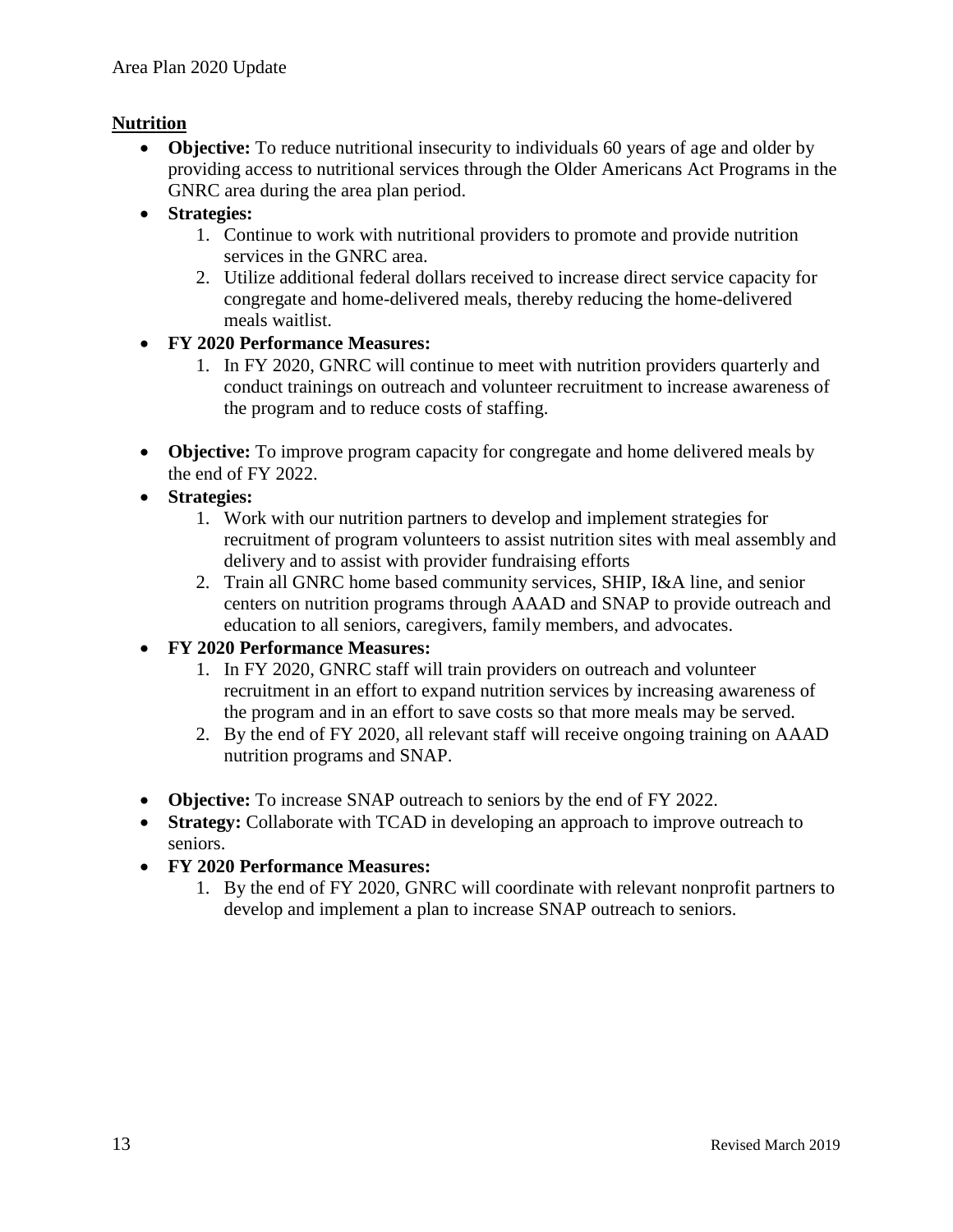#### **IIIB In-home Services**

• **Objective:** To promote an HCBS system that empowers seniors, disabled adults and other targeted populations to remain supported and independent in their homes and/or communities throughout the FY 2019 – 2022 area plan period.

#### • **Strategies:**

- 1. Hold consistent and regular training with GNRC OPTIONS and III-B counselors and partners to ensure that practices are adequate, coherent, and compliant with regulations.
- 2. Provide an infrastructure within GNRC to ensure that OPTIONS and III-B services delivered are beneficial and appropriate.

#### • **FY 2020 Performance Measures:**

- 1. By the end of FY 2020, a minimum of 2 mandatory training sessions for OPTIONS and III-B counselors per year with contracted providers
- 2. In FY 2020, schedule monthly meetings with OPTIONS and III-B Case Management staff with updates and training incorporated into meetings
- 3. In FY 2020, GNRC will provide opportunities for three (3) additional trainings on the SAMS database and other tools.

#### **National Family Caregiver Support Program (NFCSP)**

- **Objective:** To provide caregivers the necessary support and education in an effort to allow the caregiver to continue care of the care receiver during the area plan period.
- **Strategies:** 
	- 1. Continue outreach efforts via conferences, public speaking, etc.
	- 2. Develop and implement targeted outreach efforts to Latino and LGBT communities.
	- 3. Grow program awareness through marketing and educational campaigns.
	- 4. Increase outreach regarding in-home dementia education trainings and grandparent caregiver respite summer programs.
	- 5. Maintain a focus on processing NFCSP referrals from the waitlist in a timely manner.
- **FY 2020 Performance Measures:**
	- 1. In FY 2020 we will continue our outreach efforts, and all relevant GNRC staff will receive training to include and highlight NFCSP in their public outreach efforts.
	- 2. We will continue to target the Latino community through translated documents and outreach to Latino organizations in Middle Tennessee and will use targeted advertising to reach LGBT communities.
	- 3. All relevant GNRC staff will receive training and additional education on inhome dementia education in order to increase referrals.
	- 4. Additional outreach will be conducted to school districts in order to increase awareness and referrals to grandparent caregiver respite summer programs.
	- 5. We will continue to focus on assigning referrals from the NFCSP in a timely manner.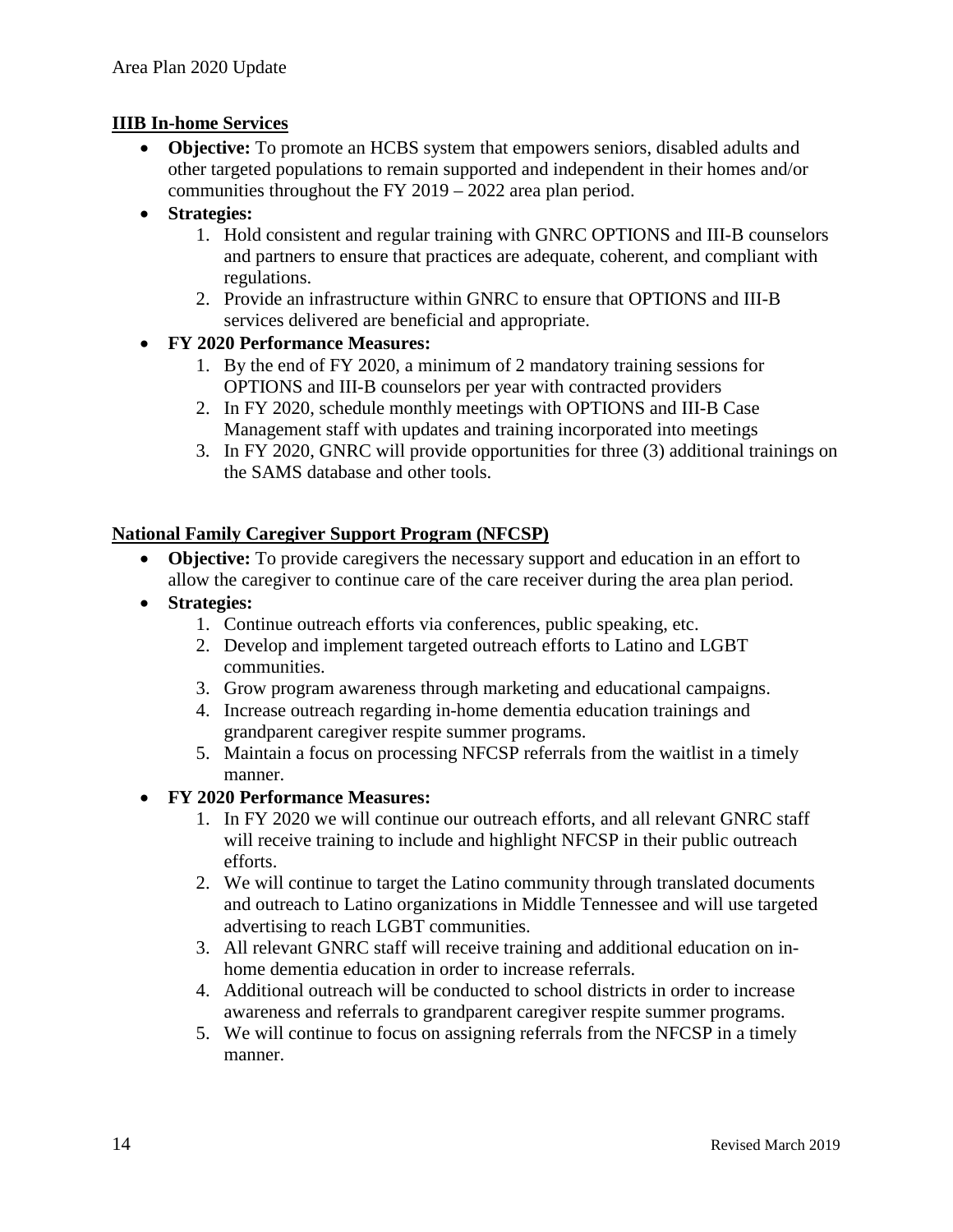#### **Evidence Based**

- **Objective:** To increase public awareness of falls prevention among older adults by the end of FY 2022.
- **Strategies:**
	- 1. Disseminate information via senior centers, and to encourage center staff to pursue certification in highest tier falls prevention programs.
	- 2. Continue to partner with our current centers offering SAIL and to promote SAIL training for other centers.
	- 3. Offer falls prevention programming through partnerships within the larger community
- **FY 2020 Performance Measures:**
	- 1. In FY 2020, at least eight (8) of our seventeen (17) senior centers will offer at least one (1) presentation on fall prevention through experts such as physical therapists or through offering highest tier falls prevention evidence-based programming.
- **Objective:** To continue to promote the Chronic Disease Self Management Program (CDSMP) for improved health for those with various chronic conditions.
- **Strategy:** Support the efforts of the Metropolitan Development and Housing Agency (MDHA) to obtain grant funding from the Administration for Community Living.

*This objective has been removed; the Metropolitan Development and Housing Agency (MDHA) did not receive grant funding for this program*.

- **Objective:** To expand the number of evidence-based program opportunities within the district.
- **Strategy:** Utilize funds to expand access to the Chronic Disease Self-Management Program (CDSMP) to participants at senior centers within the district.
- **FY 2020 Performance Measures:**
	- 1. In FY 2020, we will survey the senior centers to determine demand for CDSMP and provide program access as needed.

#### **Senior Centers**

- **Objective:** To assist senior centers in expanding community partnerships and services via technology to maintain quality of life through social connection for persons in their larger communities during the FY 2019 – 2022 area plan period.
- **Strategies:**
	- 1. Encourage senior centers to increase use of technology and nontraditional methods to expand the senior center's reach and serve more individuals. GNRC staff has begun assessing the centers current capability and will continue to facilitate discussions on best practices and offer technical assistance and suggestions for resources for establishing, updating, and maintaining relevancy on social media.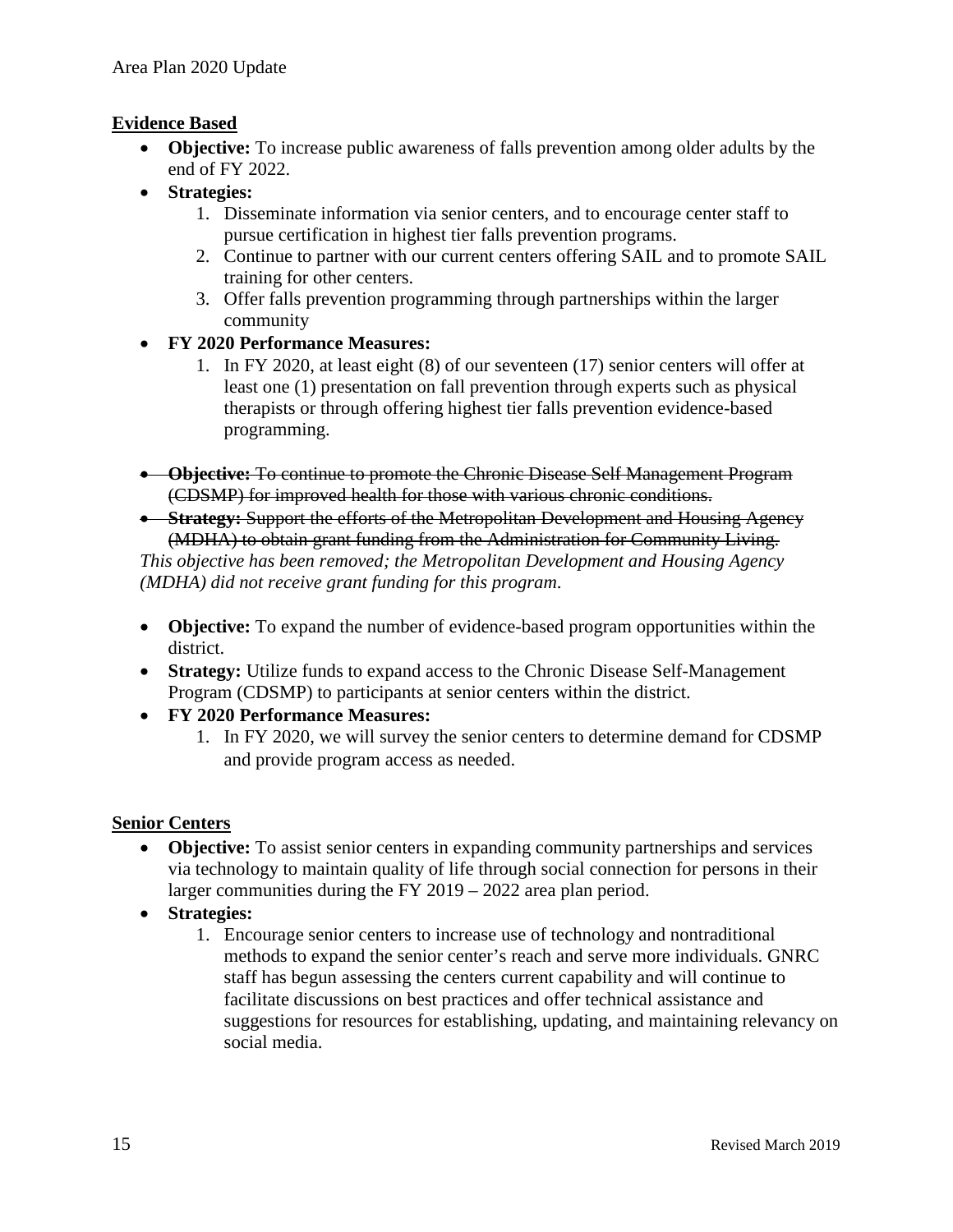2. Increase partnerships to increase the number of older adults receiving telephone reassurance. GNRC staff will continue to facilitate discussions with centers on expanding awareness within their communities of telephone reassurance services, and on partnering with community service agencies to identify persons in need of telephone reassurance.

#### • **FY 2020 Performance Measures:**

- 1. In FY 2020, GNRC will continue to provide support to Senior Centers on social media usage.
- 2. In FY 2020, GNRC will continue to promote telephone reassurance (TR) awareness within the larger community by including a flyer about TR services with each mailout by I&A staff. Wherever feasible, the nearest center will be highlighted for the specific mailout recipient.
- 3. In FY 2020, GNRC will explore the possibility of expanding telephone reassurance services to HCBS and CHOICES clients.

#### **Transportation**

- **Objective:** To continue to support existing transportation partnerships during the area plan period.
- **Strategy:**
	- 1. Provide referrals to and disseminate information about transportation partnerships
	- 2. Provide assistance to transportation partnerships with volunteer recruitment, and, where available, funding.

#### • **FY 2020 Performance Measures:**

- 1. In FY 2020, continue to convene a transportation working group, which includes staff from DIDD, WeGo, MCHRA, Council on Developmental Disabilities, TennCare LTSS, Disability Rights TN, and TDOT.
- 2. In FY 2020, GNRC will share information and outcomes from the transportation working group with relevant partners and the public in our region.
- **Objective:** Increase access to transportation services for older adults during the area plan period.
- **Strategy:**
	- 1. Provide funding assistance to Senior Ride Sumner.
- **FY 2020 Performance Measures:**
	- 1. In FY 2020, GNRC will continue to provide assistance to Community Life Bridge, Inc (Senior Ride Sumner).

#### **Elder Abuse**

- **Objective:** Increase awareness of elder abuse in the Greater Nashville Region during the area plan period.
- **Strategies:** 
	- 1. Disseminate information about recognizing elder abuse through the GNRC website, brochures, and other media outlets.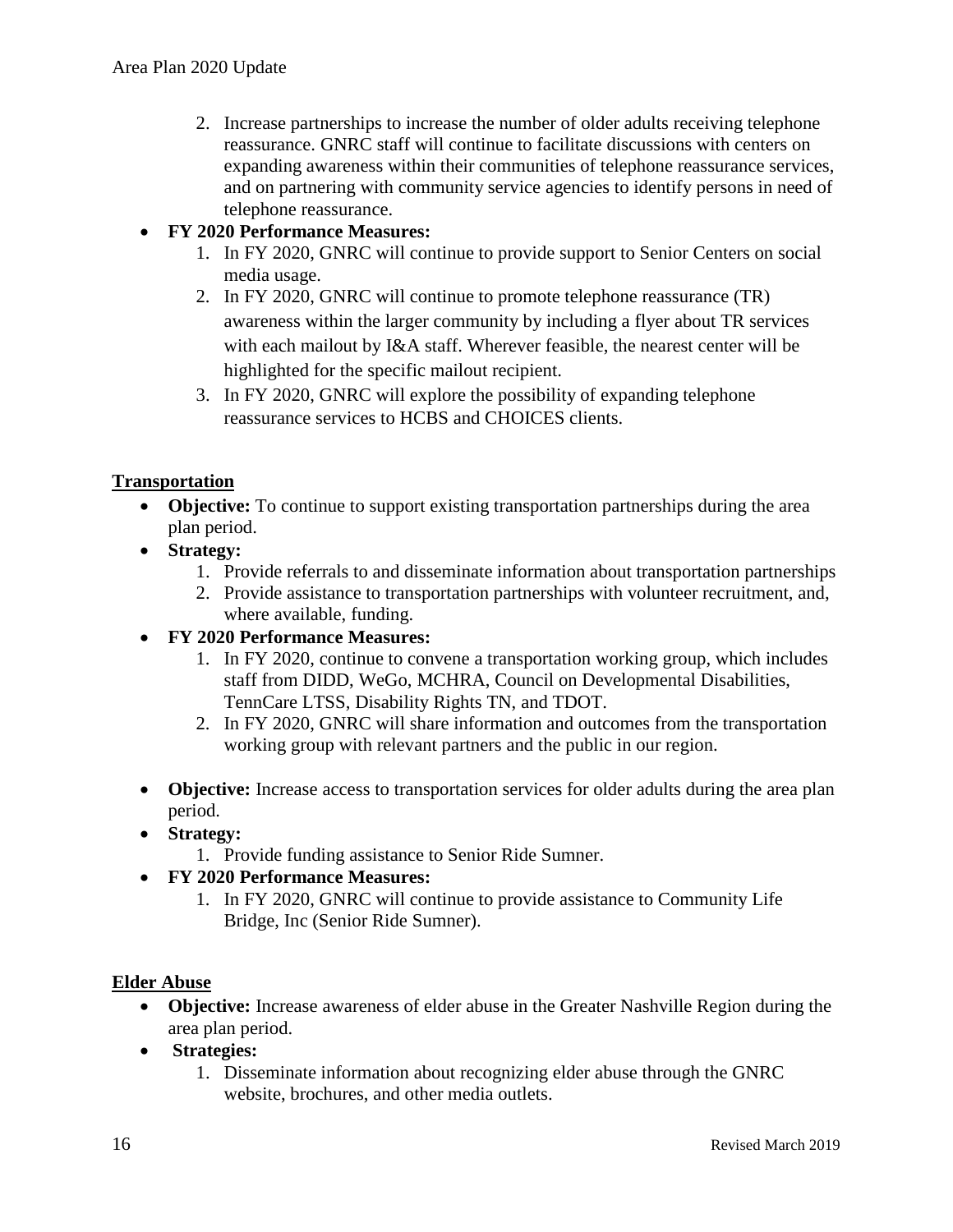- 2. Maintain a relationship with Adult Protective Services through meetings and trainings with GNRC staff and community partners.
- **FY 2020 Performance Measures:**
	- 1. In FY 2020, GNRC staff will communicate regularly with Adult Protective Services and schedule trainings as APS's availability allows.
	- 2. In FY 2020, staff will disseminate Elder Abuse Pocket Guides to a minimum of ten (10) banks and ten (10) healthcare clinics.
	- 3. In FY 2020, GNRC staff will offer at least five (5) presentations to the senior community about various topics related to Elder Abuse.

#### **Ombudsman**

- **Objective:** All residents of long-term care facilities will receive assistance from the Ombudsman program, upon request, without regard to age, race, nationality, gender, income, sexual orientation or gender identity at no cost to the service recipient during the FY 2019 – 2022 area plan period.
- **Strategies:**
	- 1. Ombudsman Program staff and trained Volunteer Ombudsman Representatives will provide advocacy services to long-term care residents on resolving resident complaints.
	- 2. District Long-Term Care Ombudsman will publicize the need for volunteers through media outlets in 13 counties and will offer quarterly volunteer training opportunities and provide monthly support and ongoing training meetings for volunteers.
	- 3. Establish and maintain working relationships with Legal Aid Society of Middle Tennessee, the Tennessee Vulnerable Adult Coalition, Adult Protective Services, the TN Department of Health, Vulnerable Adult Protective Investigative Teams, the TN justice Center and TN Disability Rights to address complaints by residents of long-term care facilities.
	- 4. Make quarterly visits to each long-term care facility to assess resident care.
- **Objective:** Educate long-term care residents and citizens on services available through the Ombudsman program throughout the area plan period.
- **Strategies:**
	- 1. Share printed and verbal information with residents and citizens on the Ombudsman program and how to access services.
	- 2. Speak, upon request, to resident councils, family councils, civic groups, faith groups, senior centers and other venues on the ombudsman program and its services.
- **Objective:** Provide guidance on addressing the needs of long-term care residents and navigating the long-term care system
- **Strategies:**
	- 1. Provide consultations to facility staff on creating long-term care communities that are safe, provide for quality living, respect resident rights and offer excellence in care to residents.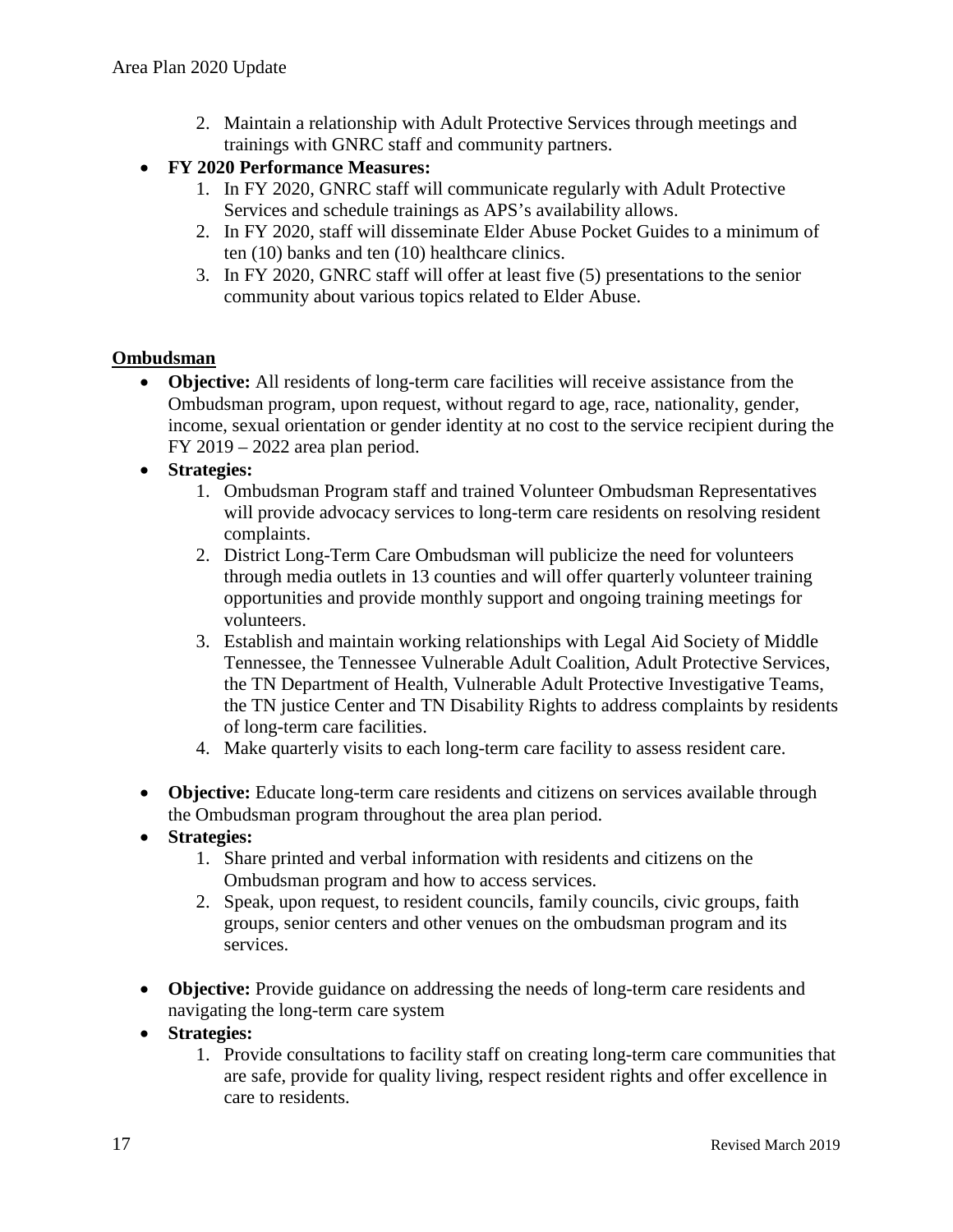2. Provide information and referral consultations to individuals on navigating the long-term care system or identifying resources to prolong independence.

#### • **FY 2020 Performance Measures (for all Objectives):**

- 1. 100% of resident complaints received by the Ombudsman that fall within the Ombudsman Scope of Services will be investigated and 90% of them resolved to the resident's satisfaction and 90% will report that their knowledge of the ombudsman program has been increased.
- 2. The program will be found to be in substantial compliance at its annual monitoring by the Tennessee Commission on Aging & Disability. Monthly reports will be submitted to the State Long-Term Care Ombudsman.
- 3. Quarterly reports will be submitted to the AAA&D and the State Long-Term Care Ombudsman.
- 4. Provide 750 consultations per year to facility staff on creating long-term care communities that are safe, provide for quality living, respect resident rights and offer excellence in care to residents.
- 5. Provide 200 information and referral consultations per year to individuals on navigating the long-term care system or identifying resources to prolong independence.
- 6. Educate 3,000 long-term care residents and citizens per year on resident rights and services available through the Ombudsman program and give them literature on the program.
- 7. Per revised requirements from the State Ombudsman, make quarterly visits to all nursing homes and two visits per year to assisted living facilities and residential homes for the aged to monitor conditions and speak with residents.

#### **Legal Assistance**

- **Objective:** Irrespective of income, all applicants/clients and clients 60 years of age or older receive assistance at no cost from the Legal Aid Society of Middle Tennessee and the Cumberlands.
- **Strategy:** Elder law staff will meet with OAA applicants and clients over the telephone, at LAS offices, in their residence, nursing home or senior centers to evaluate and ensure access to legal assistance.
- **FY 2020 Performance Measures:**
	- 1. Quarterly reports will be evaluated to ensure that service objectives are met.
- **Objective:** Support and enhance multi-disciplinary responses to elder abuse, neglect, and exploitation involving Adult Protective Services (APS), Ombudsman, legal assistance, law enforcement, healthcare professionals, and financial institutions.

#### • **Strategies:**

- 1. Establish a partnership with the Tennessee Vulnerable Adult Coalition to identify best means of distributing elder abuse prevention information.
- 2. Establish a solid partnership with APS to increase awareness of services and contact information.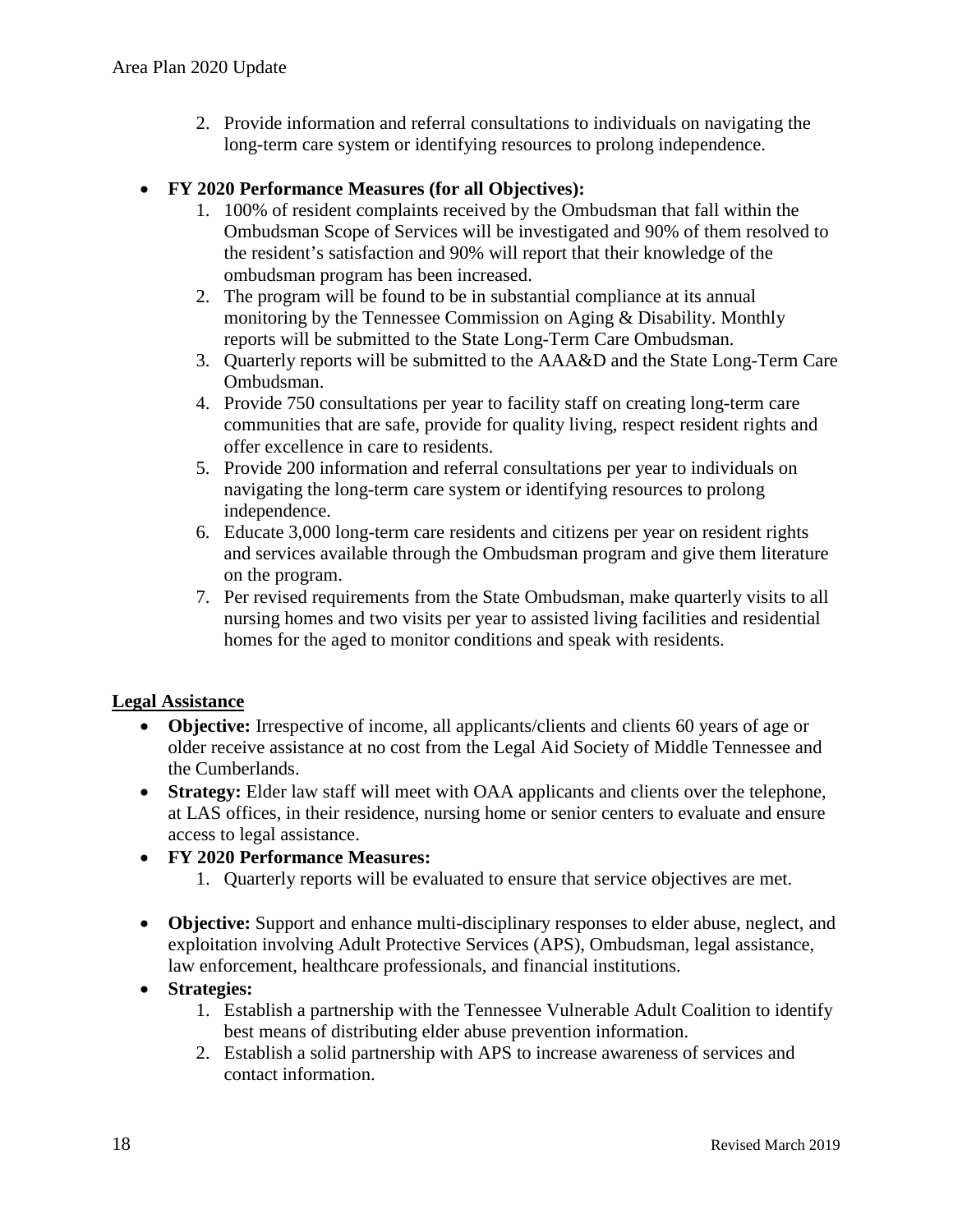- 3. Public outreach will be directed to community partners, seniors and caregivers to educate, identify and respond to elder abuse, neglect, and exploitation.
- 4. Establish working relationships with the Vulnerable Adult Protective Investigative and law enforcement to provide assistance and information as needed.
- 5. Training on pressing legal issues and best practices will be developed and provided to the elder law staff statewide in April 2018.
- 6. Establish a partnership with the Senior Medicare Patrol to increase awareness.
- **FY 2020 Performance Measures:**
	- 1. By the end of FY 2020, continue to participate in the development of a statewide community education and awareness campaign to promote statewide senior services and increase awareness of legal aid services.
- **Objective:** Through funding provided by the Model Approaches to Statewide Legal Assistance grant, develop and implement effective approaches for integrating cost effective, well integrated legal services into the existing statewide legal/aging service delivery networks to enhance overall service delivery capacity and enable older adults to remain independent, healthy, and financially secure in their homes and communities of choice by the end of FY 2022.
- **Strategies:**
	- 1. Staff will be trained to assess the needs of seniors at point of contact.
	- 2. Staff will be trained to evaluate and conduct capacity assessments for seniors on an ongoing basis.
	- 3. Quarterly reports will be analyzed to assess statewide legal needs for seniors.
	- 4. Statewide legal providers will partner to integrate available legal services.
	- 5. Legal assistance will include tools and printed materials to empower and educate Tennessee seniors.

*This objective has been removed at the request of Legal Aid Society.*

- **Objective:** Through funding provided through the TN Alliance for Legal Services (TALs) from the Chancery Court, Part III, Davidson County, LASMTC will continue to increase services provided to enhance overall service delivery capacity and enable older adults to remain independent, healthy, and financially secure in their homes and communities of choice by the end of FY 2022.
- **Strategies:**
	- 1. Staff will be trained to evaluate and conduct capacity assessments for seniors on an ongoing basis.
	- 2. Statewide legal providers will partner to integrate available legal services.
	- 3. Legal assistance will include tools and printed materials to empower and educate Tennessee seniors.
- **Performance Measure:** Quarterly reports will be evaluated to ensure objectives are met.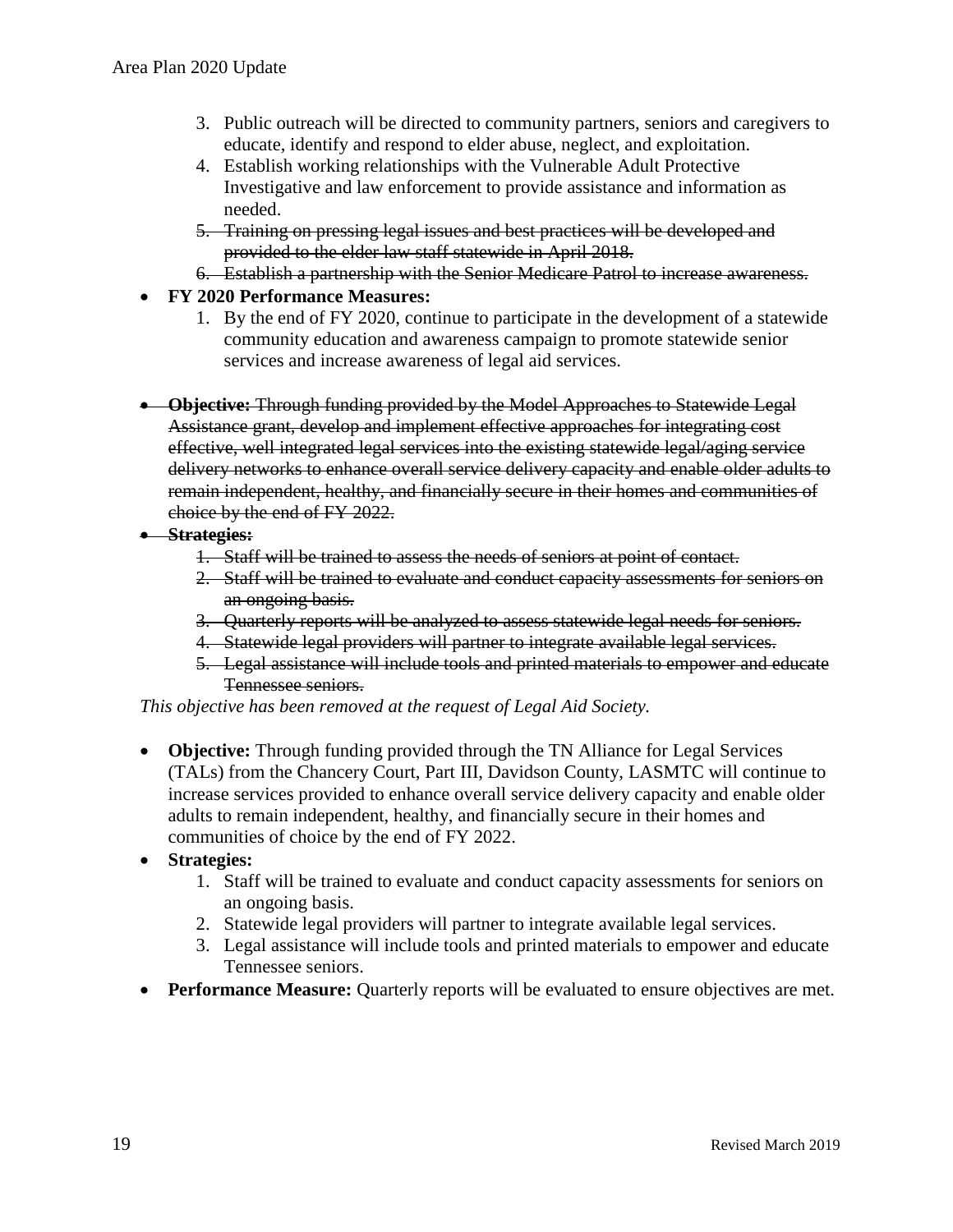Goal 2: Develop partnerships with aging network, community based organizations, local governments, healthcare providers and state departments in order to advocate to reduce the gaps in services as identified in the needs assessment.

## **Suicide Prevention**

- **Objective:** To provide yearly suicide prevention and pre-intervention training to relevant staff during the area plan period.
- **Strategies:**
	- 1. Identify and develop partnerships with organizations involved in suicide prevention and pre-intervention
	- 2. Coordinate a yearly training for all relevant GNRC staff

## • **FY 2020 Performance Measures:**

- 1. By the end of FY 2020, all relevant GNRC staff will receive yearly suicide prevention and pre-intervention training
- 2. By the end of FY 2020, GNRC will make contact with Tennessee Suicide Prevention Network to identify and begin to develop partnerships in the region.

#### **SHIP**

- **Objective:** To emphasize efforts to increase awareness and utilization of clinical preventive services among older Tennesseans throughout the FY 2019 – 2022 area plan period.
- **Strategies:**
	- 1. Include Medicare preventive services information in SHIP outreach events.
	- 2. Update and disseminate Medicare preventive services flyer as needed.
	- 3. Explore partnerships with local medical providers to disseminate preventive services flyers to clients.

#### • **FY 2020 Performance Measures:**

- 1. By the end of FY 2020, build partnerships with four (4) new local medical providers in order to increase referral base to SHIP, host sites for LIS/MSP outreach events, Medicare open enrollment events, providing SHIP/ SMP and Medicare preventive services informational handouts.
- 2. By the end of FY 2020, attend one (1) or more community health fair or local fair as available in each county to engage in outreach and education on SHIP services, Medicare preventive services information, LIS/MSP programs and eligibility requirements, fraud prevention and Senior Medicare Patrol information, and volunteer recruitment.
- 3. By the end of FY 2020, build partnerships with four (4) local non-profits focused on health and wellbeing (i.e. NAMI, American Cancer Society, etc.) in order to increase referral base to SHIP, host sites for LIS/MSP outreach events, Medicare open enrollment events, providing SHIP/ SMP and Medicare preventive services informational handouts.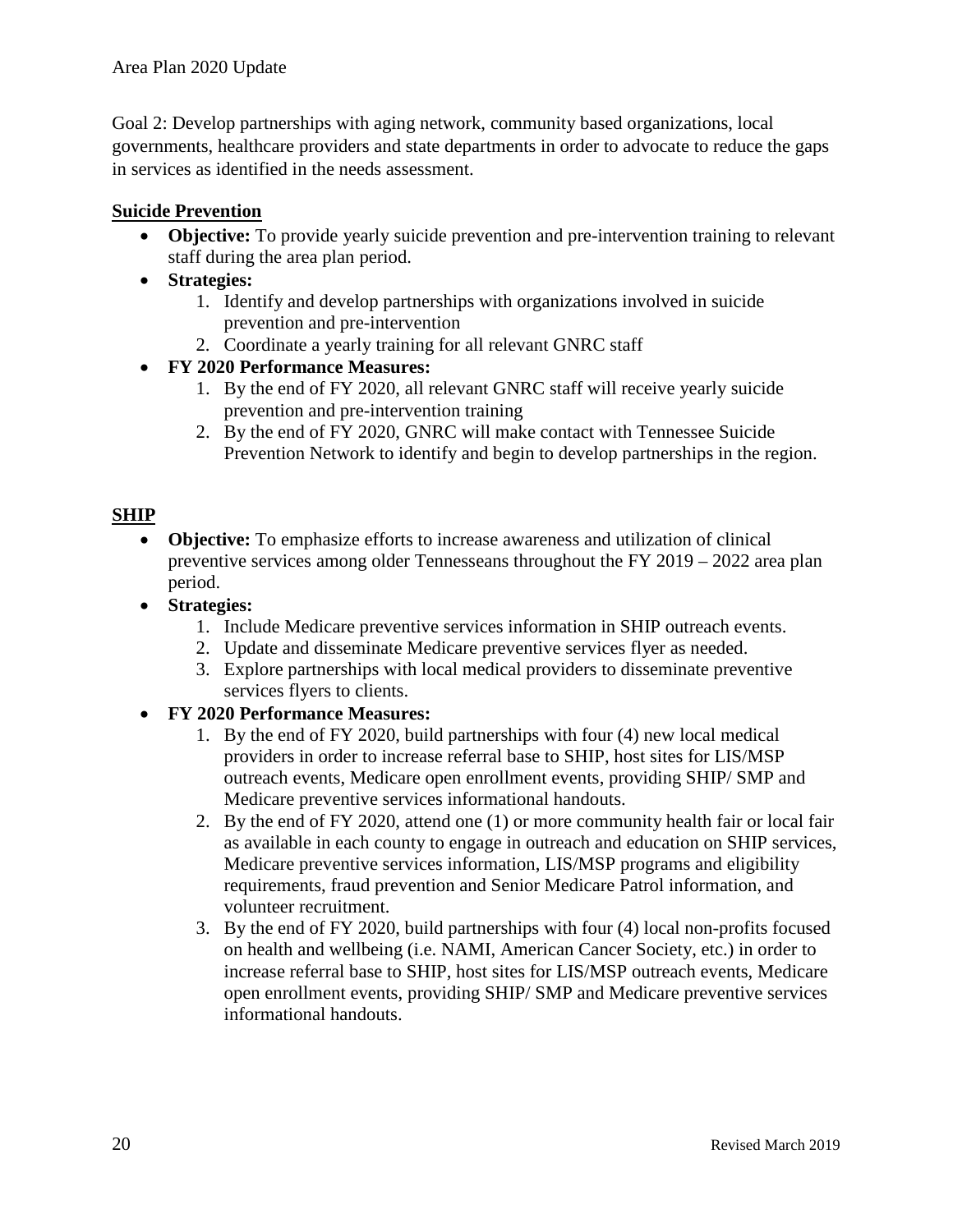#### **Underserved Communities**

- **Objective:** Develop partnerships and provide awareness and training during the area plan period to ensure that services are provided to older individuals and adults with disabilities in underserved communities.
- **Strategies:**
	- 1. Provide training to GNRC AAAD staff and service providers on inclusivity for the LGBT Community
	- 2. Develop partnerships with LGBT-focused organizations
	- 3. Identify the needs of LGBT older adults and adults with physical disabilities in the Greater Nashville region
- **FY 2020 Performance Measures:**
	- 1. For FY 2020, where possible, local resources for LGBT older adults will be provided to GNRC-funded senior centers and to HCBS providers.
	- 2. In FY 2020, relevant GNRC staff will receive training specific to LGBT older adults.

Goal 3: Ensure that programs and services funded by State allocations are cost effective and meet best practices.

#### **OPTIONS**

• *See IIIB In-home Services under Goal 1, above (page 14)*

#### **Guardianship**

- **Objective:** To provide effective and quality Public Guardianship Services to our clients based on their specific characteristics and individualized needs during the area plan period.
- **Strategies:**
	- 1. Guardianship staff will work one on one with clients, developing individualized plans of care, based on the client's needs. These plans will be reviewed and adjustments made if/when necessary.
	- 2. The Public Guardian and the assistant Public Guardian will attend trainings/meetings to stay aware of the National Guardianship Standards of Practice including Ethical Principles Standards. This will include awareness and knowledge of the Federal and State laws pertaining to the population served.
	- 3. The program will continue ongoing recruitment of volunteers including retired professionals with experience in various disciplines who can often meet a client's special needs
	- 4. The Guardianship Program staff will continue to identify and access community resources to address the needs of clients lacking funds for those services that would assist and/or enhance their quality of life.
	- 5. The District Public Guardian will properly and timely file all court documents required under state statute and TCAD policy.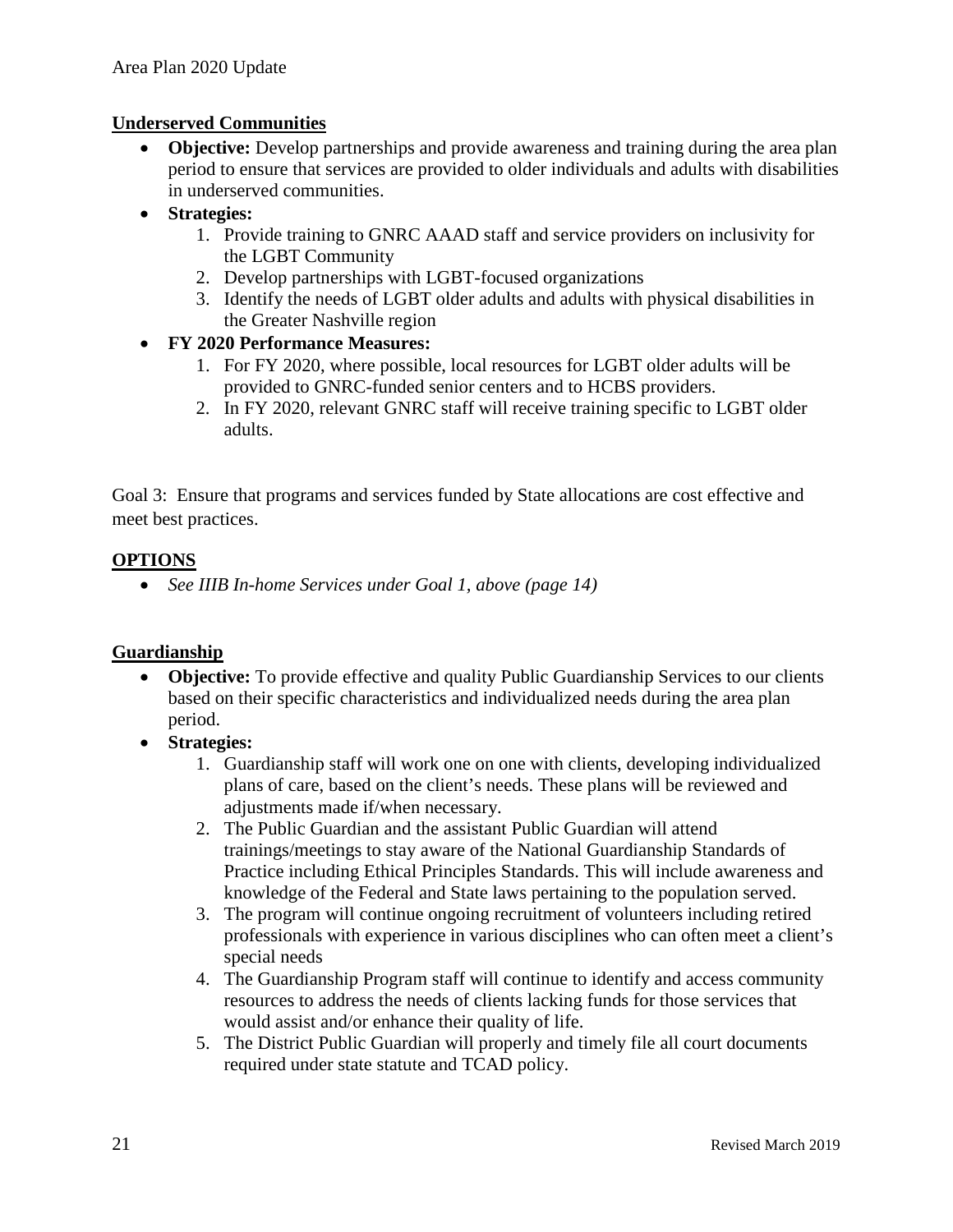#### • **FY 2020 Performance Measures:**

- 1. In FY 2020, staff will continue monthly visits for each client along with ongoing contacts and quarterly assessments for each client. When deemed necessary, either by the Guardian or the courts, Mental Health Evaluations will be obtained regularly.
- 2. By the end of FY 2020, there will be on-going training to meet CEU Requirements of the National Guardianship Association, along with trainings required by the Tennessee Commission on Aging specifically designed for the Public Guardianship Program. Training will also be provided at the Conservatorship of Tennessee annual conference.
- 3. In FY 2020, both written and oral reports from volunteers will continue to be required and reviewed.
- 4. By the end of FY 2020, Staff will continue to apply for and access public assistance or grants available to meet a client's particular need for financial assistance for placement, medications, medical treatment, etc.
- 5. By the end of FY 2020, GNRC will have completed a revised training orientation for new Public Guardianship Program volunteers.

Goal 4: Ensure that Tennesseans have access to information about aging issues, programs and services in order to be able to make informed decisions about living healthy and independent for as long as possible and about planning for their financial futures, healthcare access, and longterm care.

#### **SHIP**

- **Objective:** SHIP will provide objective one-on-one counseling and assistance on Medicare, Medicaid, and all other health insurance for consumers with Medicare, their adult children, their caregivers, and their advocates to include providing public and media outreach throughout the area plan period.
- **Strategies:**
	- 1. Maintain cadre of trained SHIP counselors and volunteers in each district.
	- 2. Disseminate information about Medicare and related insurance benefits that help to maintain healthy aging (including Medicare preventive services information).
	- 3. Engage in community outreach to individuals eligible for Medicare with emphasis on targeting hard-to-reach populations such as low-income, rural, and non-native English speaking populations.
	- 4. Assist beneficiaries with finding affordable prescription drug plans or Medicare Advantage plans based on their individual needs.
	- 5. Screen beneficiaries and provide application assistance for low-income subsidy or Medicare Savings Programs.
	- 6. Ensure that all SHIP staff and volunteers receive annual training to update the information needed to provide accurate and effective counseling services.
	- 7. Increase number of SHIP counseling sites that offer on-going individual counseling assistance to seniors across the region.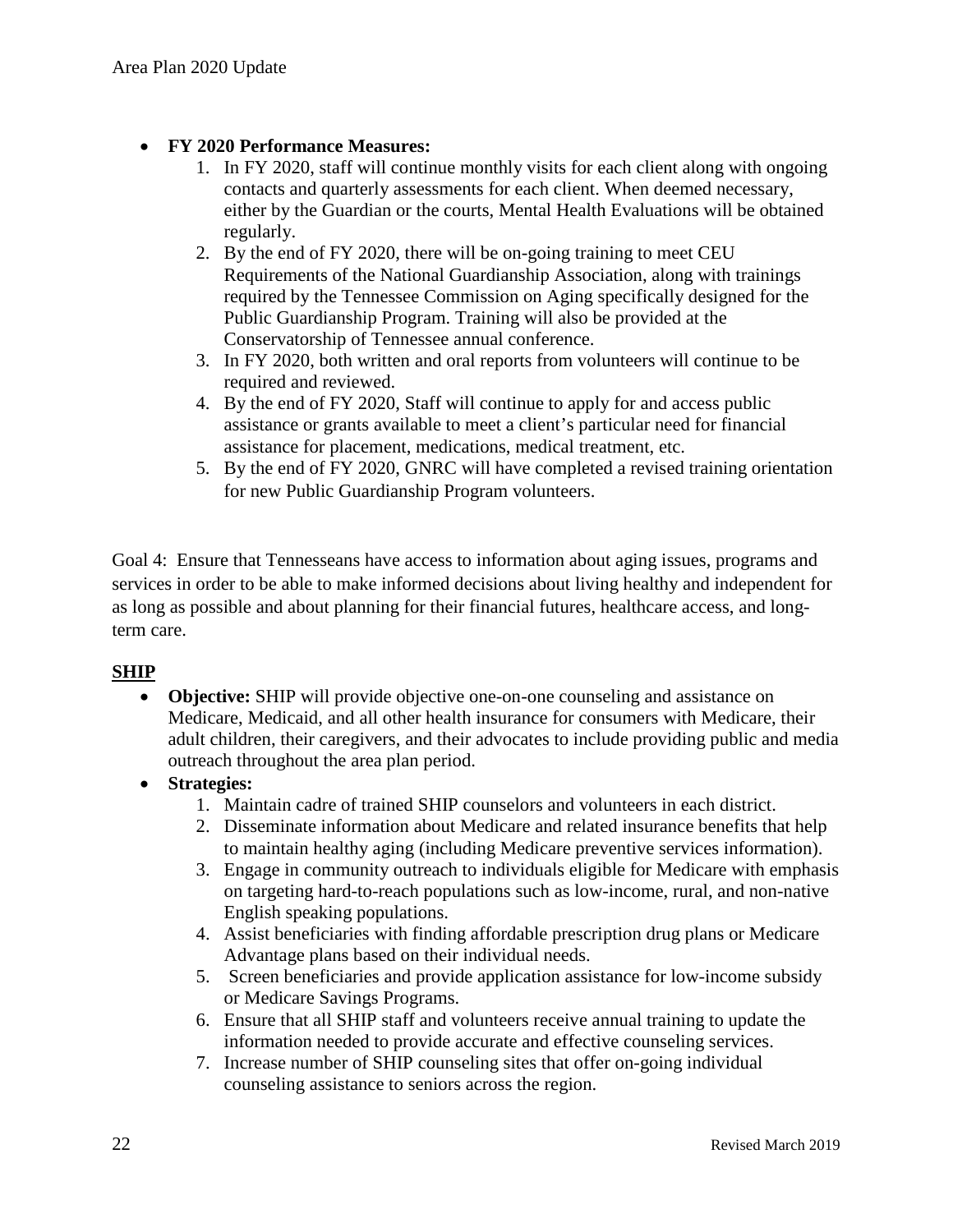- 8. Utilize yearly demographic data for each county of the greater Nashville region to identify and focus outreach to vulnerable populations by FIPS as denoted by TCAD.
- 9. Build social networking presence and provide monthly health tip related to seniors and Medicare.

#### • **FY 2020 Performance Measures:**

- 1. Continue to meet goal of 100% of all active SHIP volunteers completing yearly SHIP update training by the end of FY 2020.
- 2. Recruit minimum of twenty (20) new volunteers by the end of FY 2020.
- 3. Concerted effort on recruiting bilingual volunteers to assist with counseling and/or presentations with a focus on Spanish fluency by the end of FY 2020.
- 4. Continue to assist beneficiaries daily via SHIP hotline with individualized assistance for Medicare education, plan comparisons, and LIS/MSP screenings and applications if eligible.
- 5. Call back beneficiaries within three (3) business days with a goal of contacting them within two business days during FY 2020, with an extension of calling within five (5) business days during Annual Enrollment Period.
- 6. Continue to promote the SHIP hotline on all educational and promotional handouts.
- 7. Host two or more Medicare presentations, enrollment events, or LIS/MSP outreach events throughout each county during FY 2020.
- 8. During FY 2020, attend one (1) or more community health fair or local fair as available in each county to engage in outreach and education on SHIP services, Medicare preventive services information, LIS/MSP programs and eligibility requirements, fraud prevention and Senior Medicare Patrol information, and volunteer recruitment.
- 9. Attend or host two (2) community outreach events (health fair or LIS/MSP enrollment event) in top four (4) FIPS as denoted by TCAD in FY 2020.
- 10. By the end of FY 2020, build partnerships with four (4) local medical providers and community case management agencies in order to increase referral base to SHIP, host sites for LIS/MSP outreach events, Medicare open enrollment events, providing SHIP/ SMP and Medicare preventive services informational handouts.
- 11. Based on yearly demographic data for each county of the greater Nashville region to identify and focus outreach to top four (4) most vulnerable populations by FIPS as denoted by TCAD.
- 12. Create counseling site partnerships with five (5) additional senior centers, libraries, or other public venues that allow for beneficiaries across the region to more easily access SHIP counseling services in-person by the end of FY 2020.
- 13. Build social networking presence and provide monthly health tip related to seniors and Medicare by the end of FY 2020

#### **Information and Assistance**

• *See Information and Assistance, under Goal 1, above (page 12)*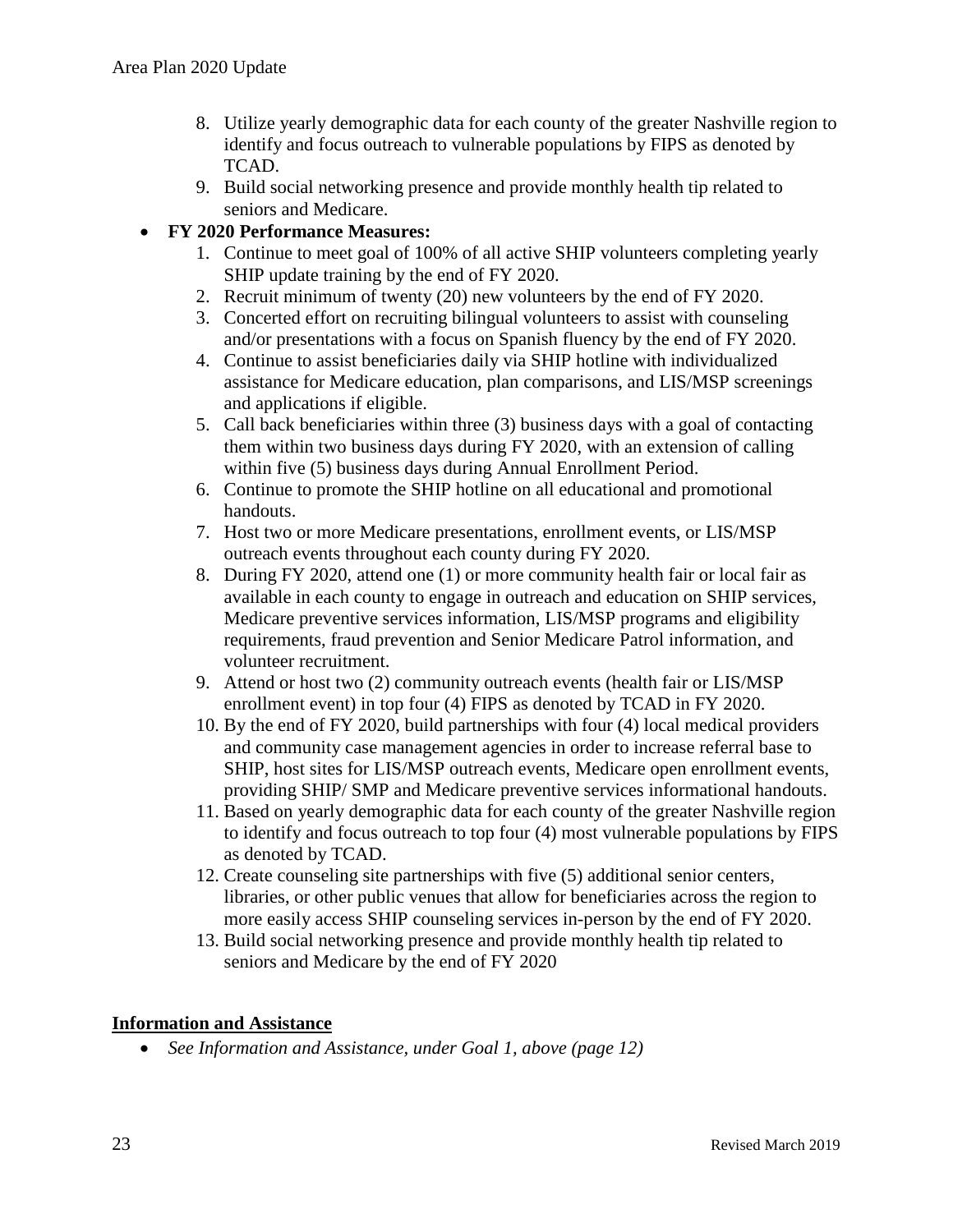## **Program Planning for FY 2020**

#### **Information & Assistance**

1. Describe your plan for outreach to low income, minority, rural and limited English proficiency individuals to insure these populations are aware of information and assistance services.

GNRC will advertise on the back of the Council on Aging's Directory of Services and assist in distributing the directory to senior centers and other locations in rural and underserved areas across Middle Tennessee. GNRC will also continue to use the Avaza translation service for callers with limited English proficiency.

#### **Home and Community-Based Services (Title IIIB and OPTIONS)**

|                                                              | <b>FY 2018</b> | FY 2019 – Projected<br>(Served/Units) | FY 2020 – Projected<br>(Served/Units) |
|--------------------------------------------------------------|----------------|---------------------------------------|---------------------------------------|
| <b>State – Options</b><br><b>Allocation</b><br><b>Amount</b> | \$1,034,365.00 | \$1,141,860.00                        | \$1,141,860.00                        |
| # Served                                                     | 509            | 517                                   | 517                                   |
| <b>Units of Service</b>                                      | 59,126.65      | 60,037.40                             | 60,037.40                             |

1. Complete the following table:

#### 2. Complete the following table:

|                                                                                            | <b>FY 2018</b>                        | FY 2019 - Projected<br>(Served/Units) | FY 2020 - Projected<br>(Served/Units) |
|--------------------------------------------------------------------------------------------|---------------------------------------|---------------------------------------|---------------------------------------|
| <b>Federal</b> – Title<br><b>IIIB</b> (In-home<br>Services)<br><b>Allocation</b><br>Amount | IIIB \$47,500.00<br>State \$57,600.00 | IIIB \$60,000.00<br>State \$62,100.00 | IIIB \$46,300.00<br>State \$62,100.00 |
| # Served                                                                                   | 63                                    | 58                                    | 58                                    |
| <b>Units of Service</b>                                                                    | 5,718.50                              | 5,971.98                              | 5,971.98                              |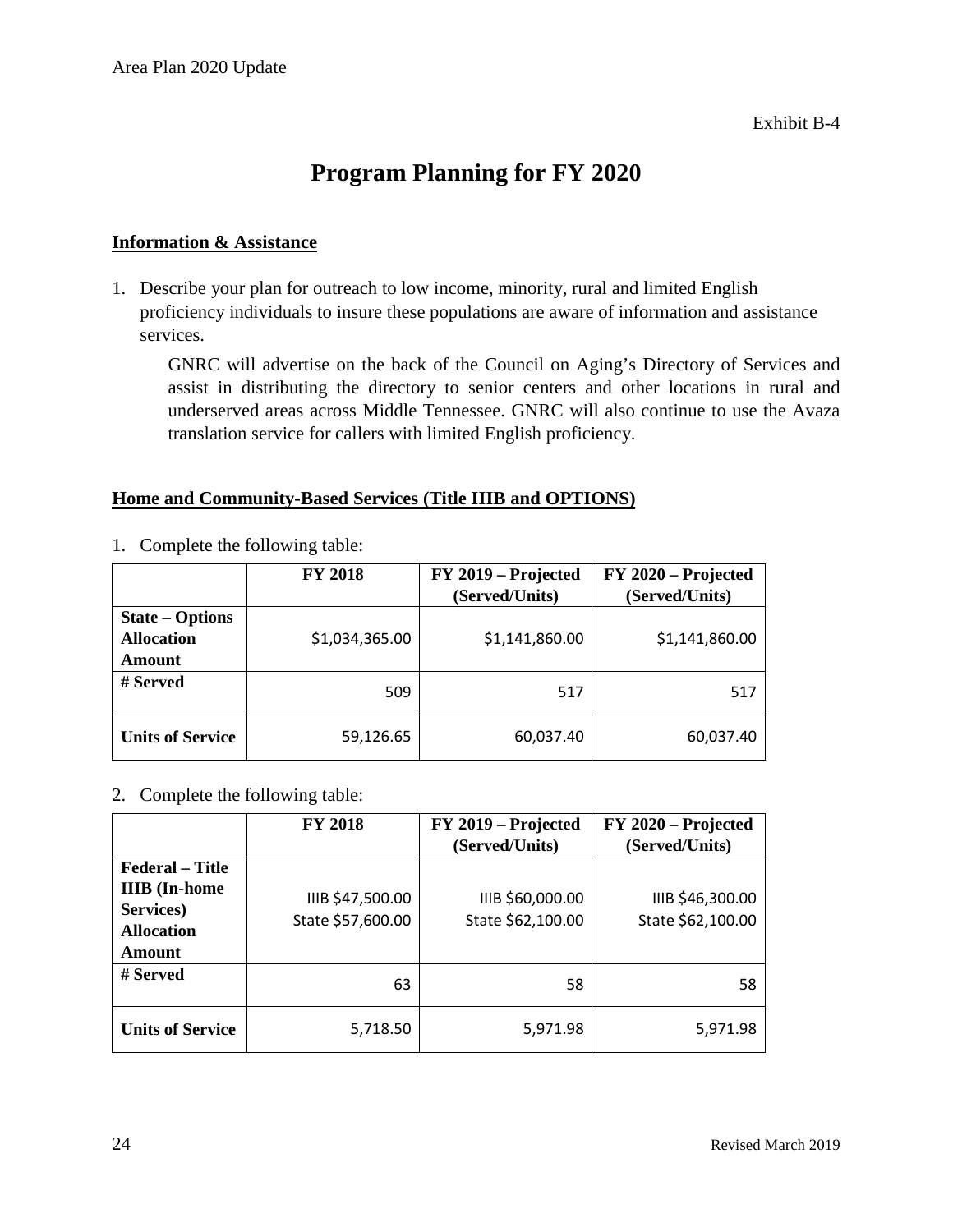3. Describe the methodology for the projections listed above.

For FY 2018 data, totals from SAMS and the final TCAD report were used to report data.

For FY 2019 projections, totals from SAMS and internal reports from the first six (6) months were used to project the second six (6) months.

For FY 2020 projections, projections from FY 2019 and projected allocated funding were used to project FY 2020 numbers.

4. Complete the following table:

| Number of Individuals on OPTIONS Waiting List   | 786 (3/8/19) |
|-------------------------------------------------|--------------|
| Number of Individual on Title IIIB Waiting List | 638 (3/8/19) |

5. Describe your plan for addressing the individuals on the waiting list.

Each applicant is contacted annually to determine continuing need for services, and to update information where appropriate. At this time applicants' assessments are updated, which may result in a different priority score and thus a different position on (or removal from) the waitlist. Reassessment may also result in eligibility for other programs, such as CHOICES, at which point they can be referred on.

For each new applicant, a letter is sent advising the applicant that an application for HCBS has been started on their behalf. Information and Contact Numbers are provided so the applicant can contact GNRC if there are any changes. If unable to contact, three (3) phone calls are attempted. If no response to the phone calls, a Notice of Action letter is sent where the individual is given two (2) weeks to respond. If no response, applicant's name is removed from the Wait List.

To address individuals who have been on the wait list a lengthy time due to a low prioritization, permission is obtained from TCAD to address and process these applicants.

6. What are your projections for the number of individuals on the waiting list for FY 2020? Barring an influx of additional funding, we do not anticipate a significant change to the number of individuals on the waiting list for FY 2020.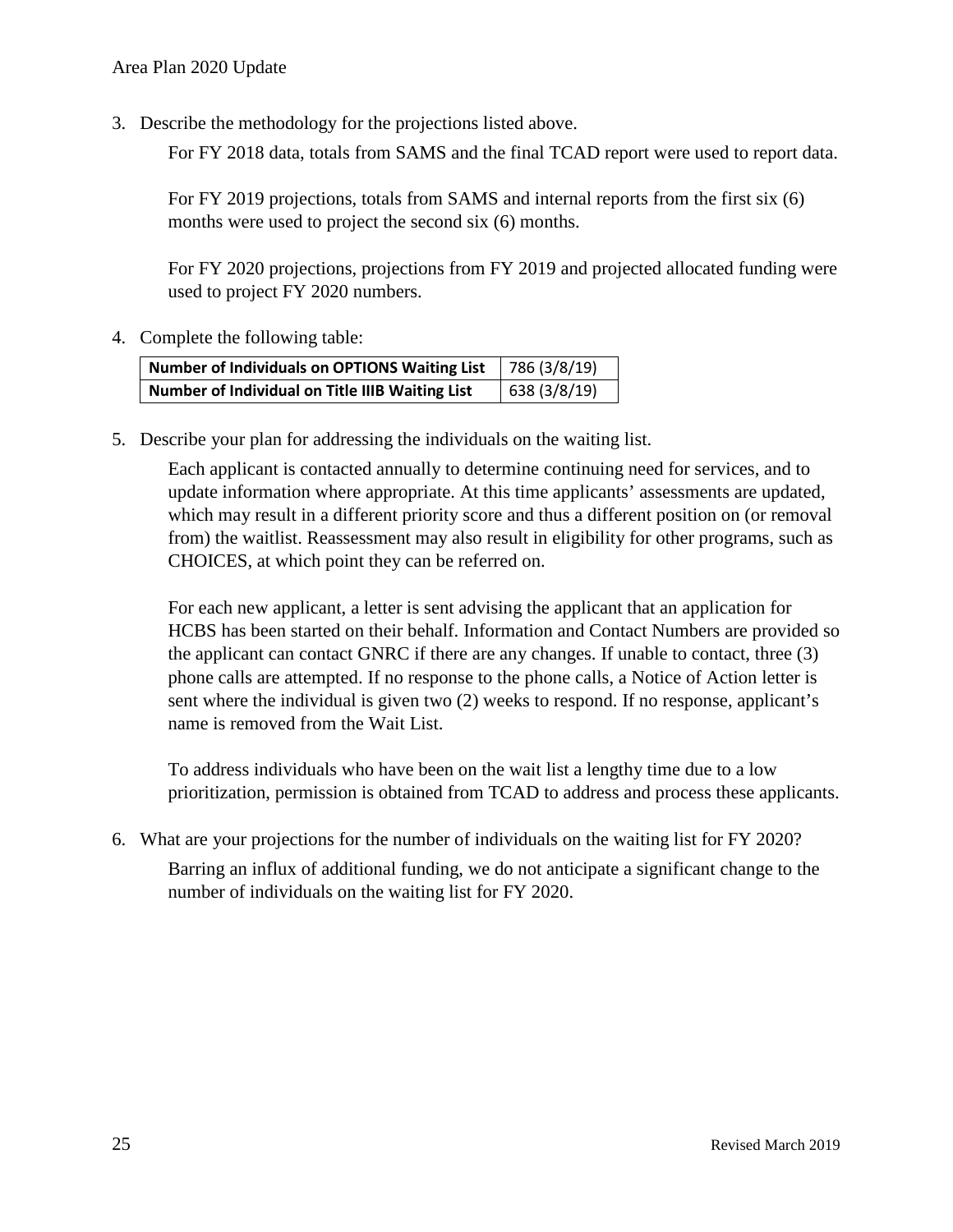#### **Title IIIC Nutrition Services**

1. Complete the following table:

| Provider     | <b>IIIC</b>       | <b>NSIP</b>       | <b>Total Amount</b> | #                 | # Projected  | #Projected          |
|--------------|-------------------|-------------------|---------------------|-------------------|--------------|---------------------|
|              | <b>Allocation</b> | <b>Allocation</b> | of Contract         | Congregate        | Congregate   | Home                |
|              |                   |                   |                     | <b>Meal Sites</b> | <b>Meals</b> | <b>Delivered</b>    |
|              |                   |                   |                     |                   | Served in    | <b>Meals Served</b> |
|              |                   |                   |                     |                   | FY 2020      | in FY 2020          |
| <b>MCHRA</b> | \$943,032.00      | \$182,111.00      | \$1,125,143.00      | 10                | 69,005       | 120,665             |
| <b>MSS</b>   | \$740,368.00      | \$100,890.00      | \$841,258.00        | 15                | 79,967       | 67,305              |

#### 2. Complete the following table:

| <b>Service</b>              | <b>Amount IIIC Allocated</b> |
|-----------------------------|------------------------------|
| <b>Nutrition Counseling</b> | \$1,500.00                   |
| <b>Nutrition Education</b>  | Included in meal rate        |
| Other Services (Describe):  | \$0                          |
|                             |                              |

3. Describe your plan for delivering the highest possible quality of service at the most efficient cost.

GNRC has two (2) nutrition providers; Metro Social Services (MSS) covers Davidson County, and Mid Cumberland HRA (MCHRA) covers the remaining twelve (12) counties in our district. GNRC has reduced meal cost by leveraging III-C funding through our providers, who over-match with local funding. GNRC staff in service coordination, data management, and quality assurance meet with our subcontractors each quarter to address issues with service delivery, including addressing inefficiencies and improving the program through training, streamlining communication, sharing ideas for saving costs, use of volunteers, and accuracy of data entry.

Metro Social Services (MSS) has over ninety (90) nutrition program volunteers, many of whom are also meal program participants. Because MSS is a government entity, there is no fundraising allowed but donations are accepted from participants and other donors. MSS has three sites that are now run by staff of the sites, and that cost is not incurred by MSS. Further, MSS continues to work with all sites so that more can become selfoperating, volunteer run sites to reduce MSS staff time onsite, and therefore administrative costs. Their goal is to have 80% of the congregate sites be self-operating by FY 2020.

Mid Cumberland Human Resource Agency (MCHRA) uses social media, newspaper articles, community contacts, radio, and the occasional television segment to promote awareness of the nutrition program and to highlight the need for contributions and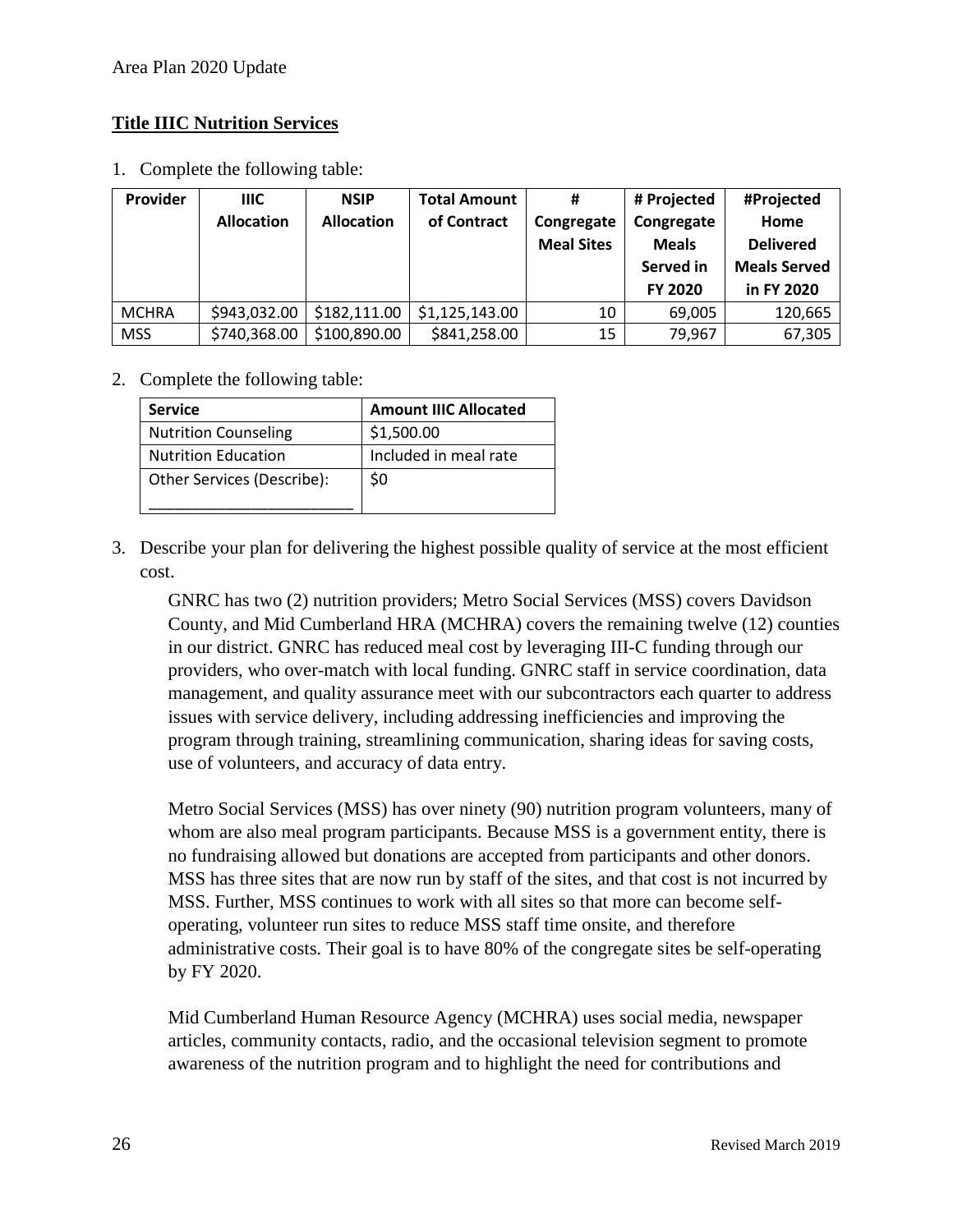volunteer participation. An area of focus for MCHRA has been streamlining of data collection and reporting processes so that administrative costs are reduced.

4. Describe your plan for avoiding funding shortfalls in congregate nutrition and what steps you would take if you are unable to avoid congregate funding shortfalls.

GNRC continues to work with our providers on overall stewardship of all program dollars. Both providers contribute significant local funding, and they would collaborate with GNRC to ensure that congregate meals continue. Currently, some sites already include a dedicated potluck day, and this could be an option for other sites, and others would be assessed for ability to provide one or meals each week directly. Another option would be working with our providers to determine what community groups such as churches would be willing to partner and provide some meals each week. Primarily, GNRC continues to work with providers to use congregate funding as efficiently as possible, and to address additional means of stretching those dollars.

5. Describe how participant feedback is solicited and the results are used to improve service quality. Specifically describe what actions were taken in 2019.

Both providers conduct satisfaction surveys, as do their food vendors, and the results are reviewed for menu planning and general program planning. GNRC also conducts satisfaction surveys for nutrition services and provides the results to the respective subcontractor. Each provider incorporates menu changes suggested by consumers wherever that is feasible. Thus far in FY 2019, the changes were primarily menuoriented. For example, MSS added more cold meals; removed wax beans and goulash; kept chicken salad and hamburgers. MCHRA has made the following changes: removed liver from the menu; serves gelatin without fruit in it; cuts tomatoes smaller; added cheddar cheese to hamburgers.

6. Describe how your agency and its providers target congregate nutrition services to reach the greatest social and economic need (low income, rural, minority, language barriers). As you compare your current reach to these populations, do you plan to change any congregate site locations in order to better serve them?

GNRC continues to promote awareness of congregate meals through our senior centers and other client services such as service coordination and Information and Assistance.

Metro Social Services, serving only Davidson County, particularly targets low income, minority, and limited English due to being primarily an urban service in a highly populated county. Their sites are either in residential settings for low income older adults or in community centers. Several of the latter are in areas primarily populated by persons of color. MSS posts program information at every site and distributes flyers through its other services to adults and through health fairs and other community gatherings, as well as on the MSS website.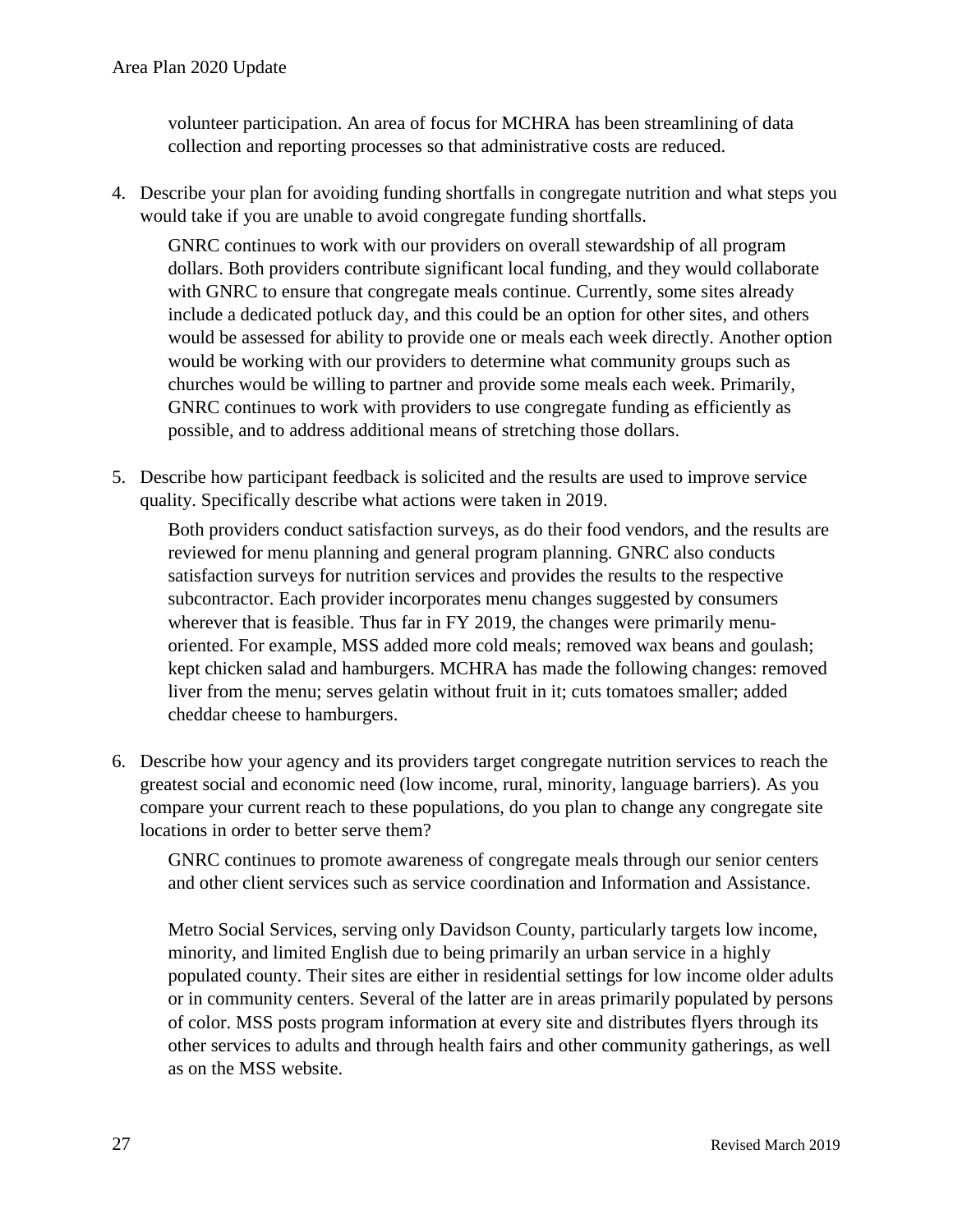MCHRA, serving the other twelve (12) counties, targets outreach to low-income areas and numerous areas with high concentrations of older persons with limited English proficiency. They also conduct outreach through presentations to churches, through the Foreign Language Institute, as well as using social media and traditional media sources.

MSS opened a new site at Radnor Towers in calendar 2019. Otherwise, based on current assessment of settings, there is no immediate plan to change congregate locations. The appropriateness of congregate locations will continue to be assessed.

7. Describe your plan to ensure that services will not be disrupted in an emergency situation.

GNRC's providers are diligent in keeping clients of both home delivered and congregate meals stocked with either shelf-stable or frozen meals in anticipation of possible emergencies such as inclement weather that could close sites temporarily. Inventory quality and freshness is monitored by both providers. For their residential sites, MSS ensures that there are two (2) days' worth of emergency meals onsite at all times, and these are secured. For other MSS congregate sites, meals are given to participants five (5) times across the year for their home use in case the congregate site closes. MCHRA distributes emergency meals to consumers of both home delivered and congregate sites across the year, particularly when severe weather is predicted.

#### **Guardianship**

1. Describe the agency's plan to continue efforts to build relationships with district probate Judges/Chancellors to ensure appropriate cases are referred to the PG Program.

The Public Guardian will continue to visit each county's Clerk and Master as well as the Judge when he/she is available. Brochures which explain our program will continue to be given out.

2. Describe the agency's plan to maintain or increase the number of volunteers.

GNRC has hired a full-time Volunteer Coordinator for the agency. This Volunteer Coordinator will be actively recruiting new volunteers as well as providing on-going training for current volunteers for Public Guardianship.

#### **National Family Caregiver Support Program (NFCSP) – Title IIIE**

1. Prioritize the 5 top caregiver needs in your area and describe how the NFCSP will respond to those needs.

The top five (5) needs of caregivers in our area are:

- 1. Better awareness of available resources
- 2. Need for respite care
- 3. Help with supplies (consumables ~ incontinence, nutritional supplements, etc.)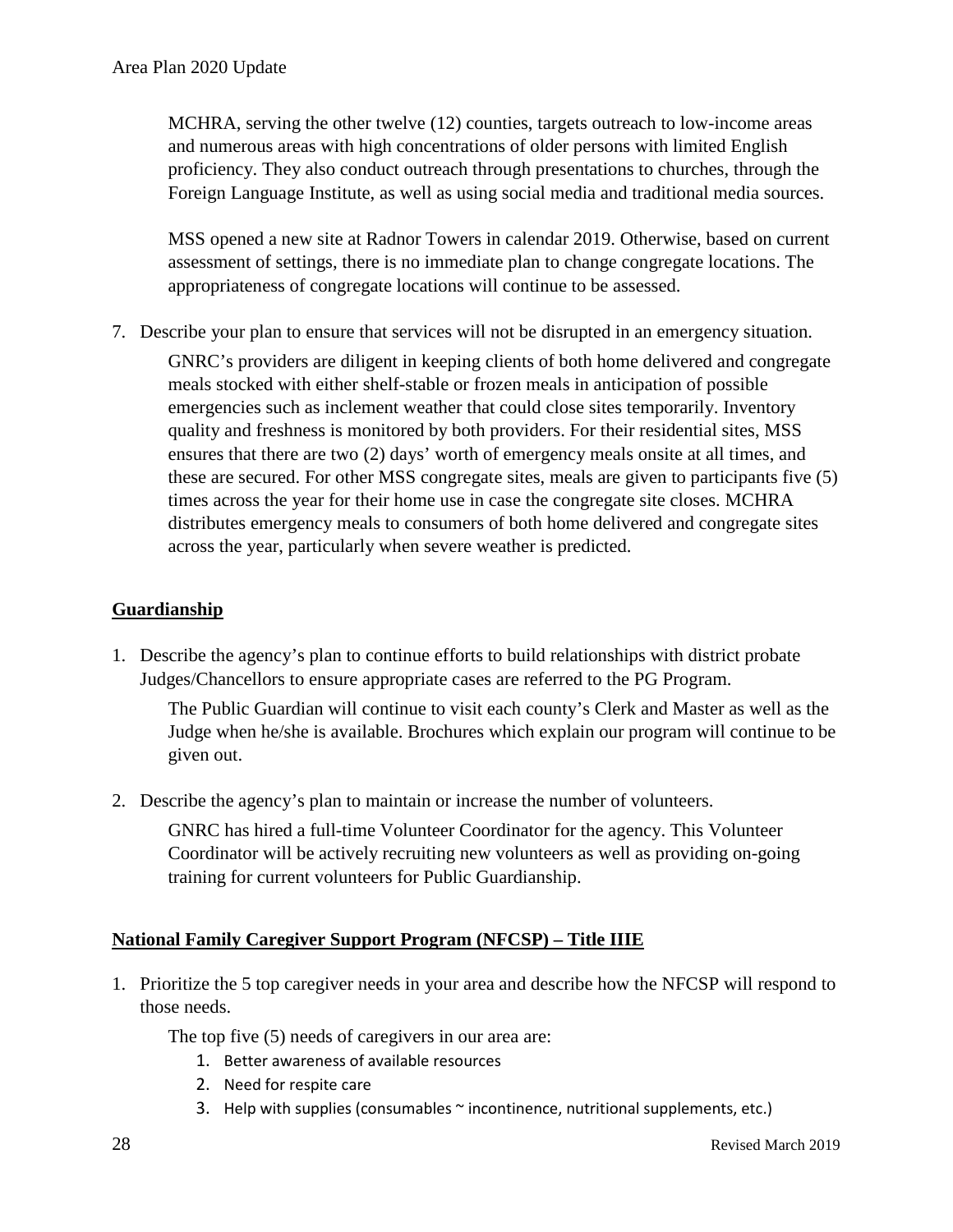- 4. Transportation assistance
- 5. Medical home visits

The NFCSP is well-suited to address these issues. The voucher and 'Take a Break' programs provide respite for overburdened caregivers, and we are able to use NFCSP funds to reimburse clients for incontinence supplies. I&A staff and Service Coordinators are trained to screen callers and clients to additional programs such as home delivered meals, and to make referrals to our partners providing transportation and other forms of assistance.

2. Describe innovative concepts that you plan to implement to address the top caregiver needs with limited financial resources.

The NFCSP is implemented to address what we see as the greatest needs in our area, although there is always more that we could do. For example, in FY 2020 we will explore the possibility of increasing the number of hours available through the 'Take a Break' program in order to better meet client needs. However, we currently see the greatest need for increased education and outreach efforts in order to raise awareness of the available resources available to caregivers in our region. Throughout the coming fiscal year, we intend to focus on increasing participation in the NFCSP by developing innovative outreach strategies, with a focus on outreach to underserved populations such as racial and ethnic minorities, immigrant communities, the LGBT community, and rural populations.

#### **Legal Assistance**

1. What legal priority case is the most served in the area? Legal priorities are defined as Income, Healthcare/Long term care, Nutrition, Protective Services, Housing, Utilities, Guardianship Defense, Abuse/Neglect and Age Discrimination.

LAS provides services in the legal priority areas as defined above. Out of the legal priority areas noted above, LAS provides the most legal services in the protective services, healthcare/long term care, and housing priority areas

2. Does the legal priority with the greatest number of cases represent the greatest need or is there another legal priority with fewer cases that should to be addressed through education efforts?

The greatest number of cases are in protective services.

3. What economically or socially needy population, defined as Clients in Poverty, Minority in Poverty, Rural and, Frail/Disabled, represent less than 50 percent of those served through legal assistance. What targeting and outreach efforts can be done to increase those numbers served?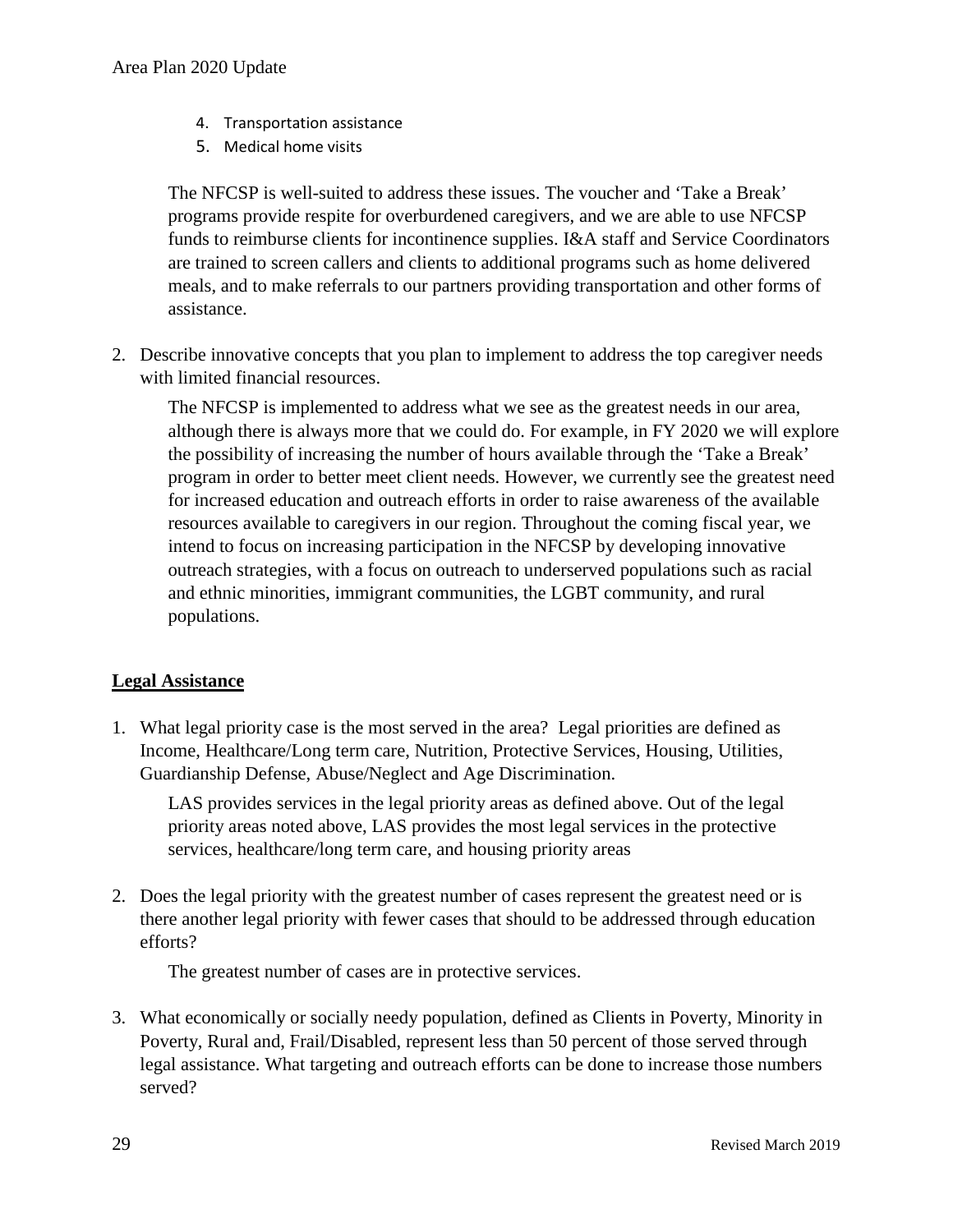Minority clients in poverty represent less than 50 percent of those served LASMTC has on-going targeting and outreach efforts to reach potential clients in poverty, minority individuals in poverty, and in rural areas. Some of these outreach efforts include partnering with local churches and senior centers to disseminate information about the services offered by LASMTC and increasing the number of clinics in rural and lowincome areas.

4. How will the AAAD and legal provider increase service to those identified economically or socially needy populations? How will the AAAD and legal provider address the identified legal priority needs in the PSA?

GNRC will continue to make our providers, particularly senior center staff, aware of legal services through training and outreach, and to make consumers aware via I&A referrals and service coordination referrals.

Legal Aid Society will continue to provide outreach presentations and numerous brochures and to make services accessible and user-friendly so that anyone can initiate the process simply by calling Legal Aid.

#### **Ombudsman**

1. Include any goals/requirements the AAAD has set for the Ombudsman Program (i.e. Number of cases, complaints, volunteers, etc.)

100% of resident complaints received by the Ombudsman that fall within the Ombudsman Scope of Services will be investigated and 90% of them resolved to the resident's satisfaction and 90% will report that their knowledge of the ombudsman program has been increased.

Provide 750 consultations per year to facility staff on creating long-term care communities that are safe, provide for quality living, respect resident rights and offer excellence in care to residents.

Provide 200 information and referral consultations per year to individuals on navigating the long-term care system or identifying resources to prolong independence.

Educate 3,000 long-term care residents and citizens per year on resident rights and services available through the Ombudsman program and give them literature on the program.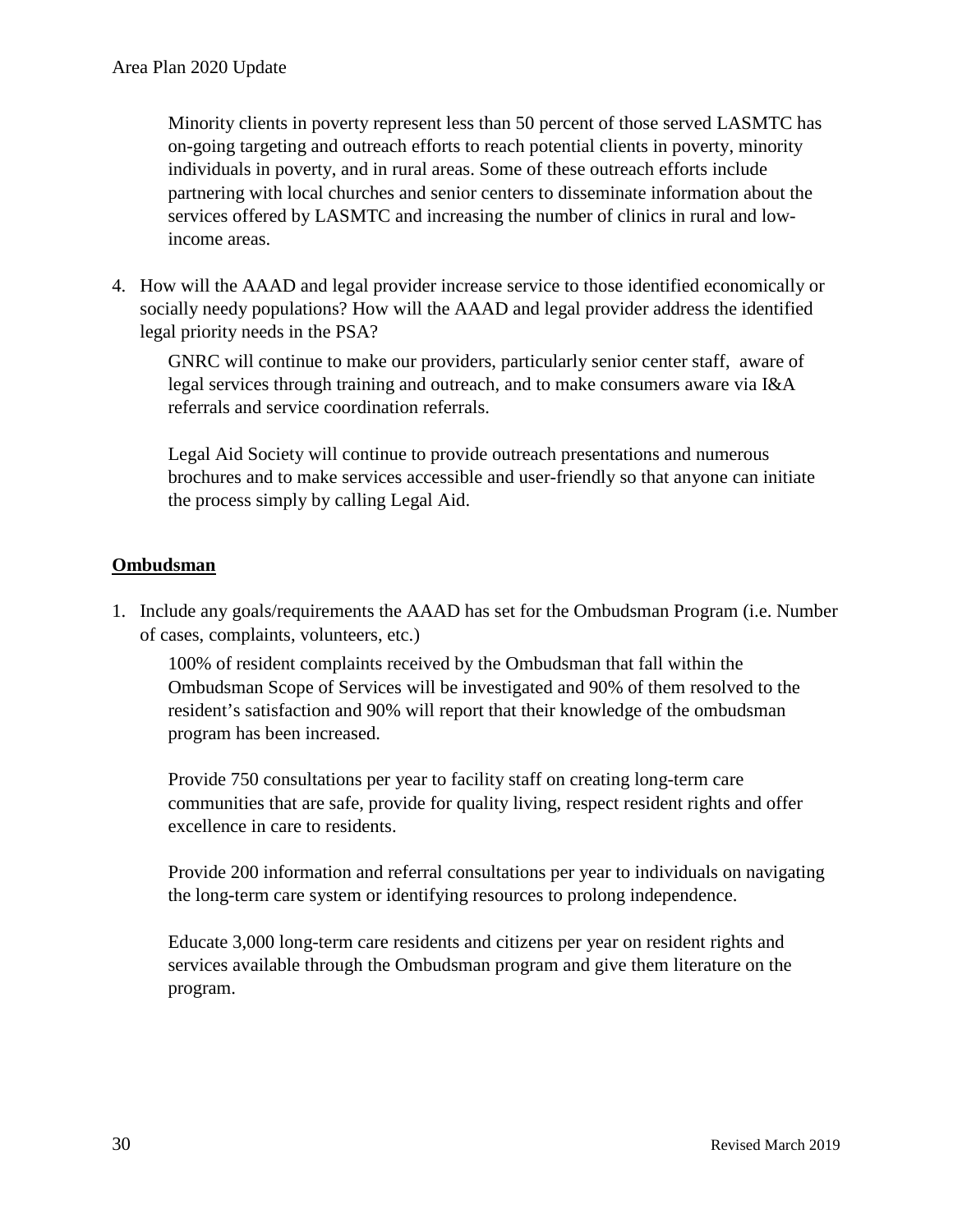#### **Senior Centers**

1. Complete the following table: (Data as of 2/20/2019)

| <b>Senior Center</b>                    | #Participants | #Low-<br>Income | #Minority      | #Rural   | # English<br><b>Limitation</b> |
|-----------------------------------------|---------------|-----------------|----------------|----------|--------------------------------|
| <b>Ajax Turner Senior Center</b>        | 585           | 105             | 280            | 35       | 12                             |
| <b>Ashland City Senior Center</b>       | 51            | 18              | 6              | 51       | 0                              |
| <b>Byrum-Porter Senior Center</b>       | 1210          | 120             | 15             | 910      | 1                              |
| <b>Dickson Senior Center</b>            | 1,364         | 54              | 30             | 325      | 3                              |
| <b>Fifty Forward/ College Grove</b>     | 643           | 73              | 114            | $\Omega$ | 0                              |
| <b>Fifty Forward/ Donelson Station</b>  | 643           | 73              | 114            | 0        | 0                              |
| <b>Fifty Forward/ Knowles</b>           | 189           | 23              | 73             | $\Omega$ | $\overline{2}$                 |
| <b>Gallatin Senior Center</b>           | 497           | 447             | 125            | 40       | $\mathbf{0}$                   |
| <b>Hendersonville Senior Center</b>     | 1,025         | $^{\sim}15$     | 64             | 15       | $\overline{7}$                 |
| J. D. Lewis Senior Center               | 111           | 20              | $\overline{7}$ | 111      | $\mathbf{0}$                   |
| LaVergne Senior Center                  | 252           | 224             | 189            | 14       | $\mathbf{0}$                   |
| <b>Mt. Juliet Senior Center</b>         | 559           | 22              | 35             | 0        | 0                              |
| <b>Robertson County Senior Citizens</b> | 175           | 85              | 12             | 175      | $\mathbf{0}$                   |
| <b>St. Clair Street Senior Center</b>   | 2,204         | 157             | 47             | 543      | 40                             |
| <b>Stewart County Senior Center</b>     | 356           | 60              | 29             | 352      | 0                              |
| <b>Torrey Johnson Senior Center</b>     | 285           | 47              | 29             | 126      | 0                              |
| <b>Trousdale County Senior Center</b>   | 97            | 12              | 14             | 97       | 0                              |

2. Describe your agency's approach to working with those senior centers that need to improve their reach to the target populations.

QA works year-round with center staff to know the populations within their catchment areas. QA provides training and facilitates sharing among center staff in how to enhance outreach and services to persons within all minority groups and to both offer multicultural learning opportunities for members, so that prejudices decline and ease of inclusion rises, and outreach and connection with minority community members. GNRC's centers all offer varied programming to persons at no cost, and these are advertised in multiple ways so that persons of low income can know of the opportunities for learning and socialization that are free.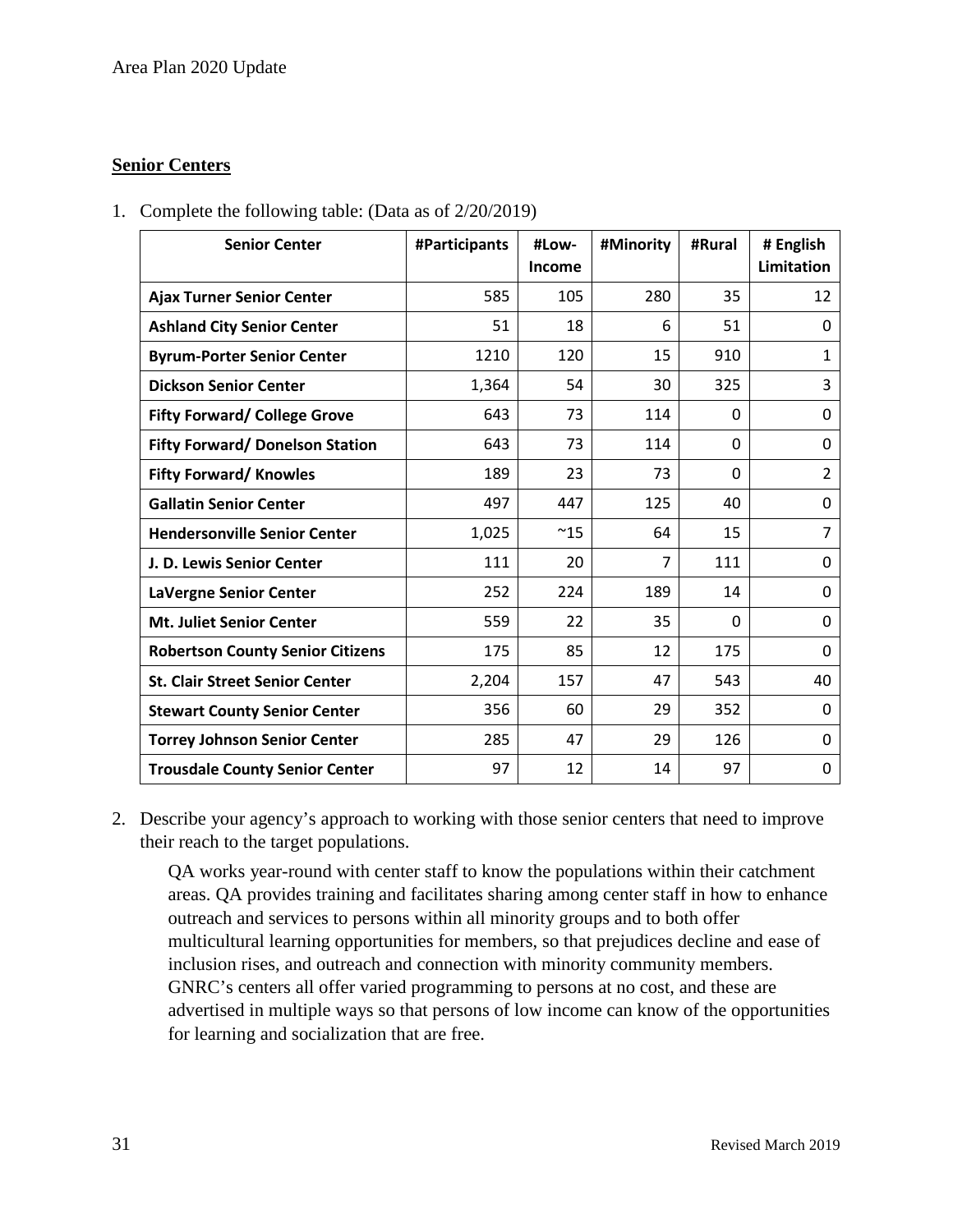#### **Emergency Preparedness**

- 1. Name of Staff Person on the local emergency management team:
	- Cynthia Balfour (Lead Contact)
	- Sarah Jane Glynn (Backup)
- 2. How is the agency's emergency plan communicated to staff?

The emergency plan is provided to all staff. When an emergency occurs, GNRC will communicate through our email system and through our phone tree to our staff. As our email server has backups in two (2) different states in two (2) different regions of the country, there is a high probability that the email system will be available. GNRC will also post any pertinent information on our website if possible and appropriate.

## **SHIP**

1. Complete the following table:

*Note: Data is not available due to a data systems transition*

|                                | <b>FY 18</b> | FY19 - Projected | <b>FY20 - Projected</b> |
|--------------------------------|--------------|------------------|-------------------------|
| # Client Contacts              |              |                  |                         |
|                                |              |                  |                         |
| # of Consumers Reached         |              |                  |                         |
| <b>Through Outreach Events</b> |              |                  |                         |
| # of Client Contacts Under     |              |                  |                         |
| <b>Age 65</b>                  |              |                  |                         |
| # of Hard to Reach Client      |              |                  |                         |
| <b>Contacts</b>                |              |                  |                         |
| # Of Enrollment Contacts       |              |                  |                         |
| # of Low Income/Medicare       |              |                  |                         |
| <b>Savings Enrollment</b>      |              |                  |                         |
| <b>Assistance Contacts</b>     |              |                  |                         |

2. Describe your efforts to increase the number in each column in the table above.

SHIP engages in community outreach events and counseling in every county, providing education on SHIP & SMP services, LIS/MSP eligibility and applications assistance, and Medicare preventive services. All marketing materials contain the TN SHIP hotline, and individuals are encouraged to call for counseling assistance or to request community presentations. Increased effort has been placed on seeking new community venues to provide group education including retirement groups, churches, and medical providers. As outlined in our performance measures for the year, new partnerships will continue to be developed.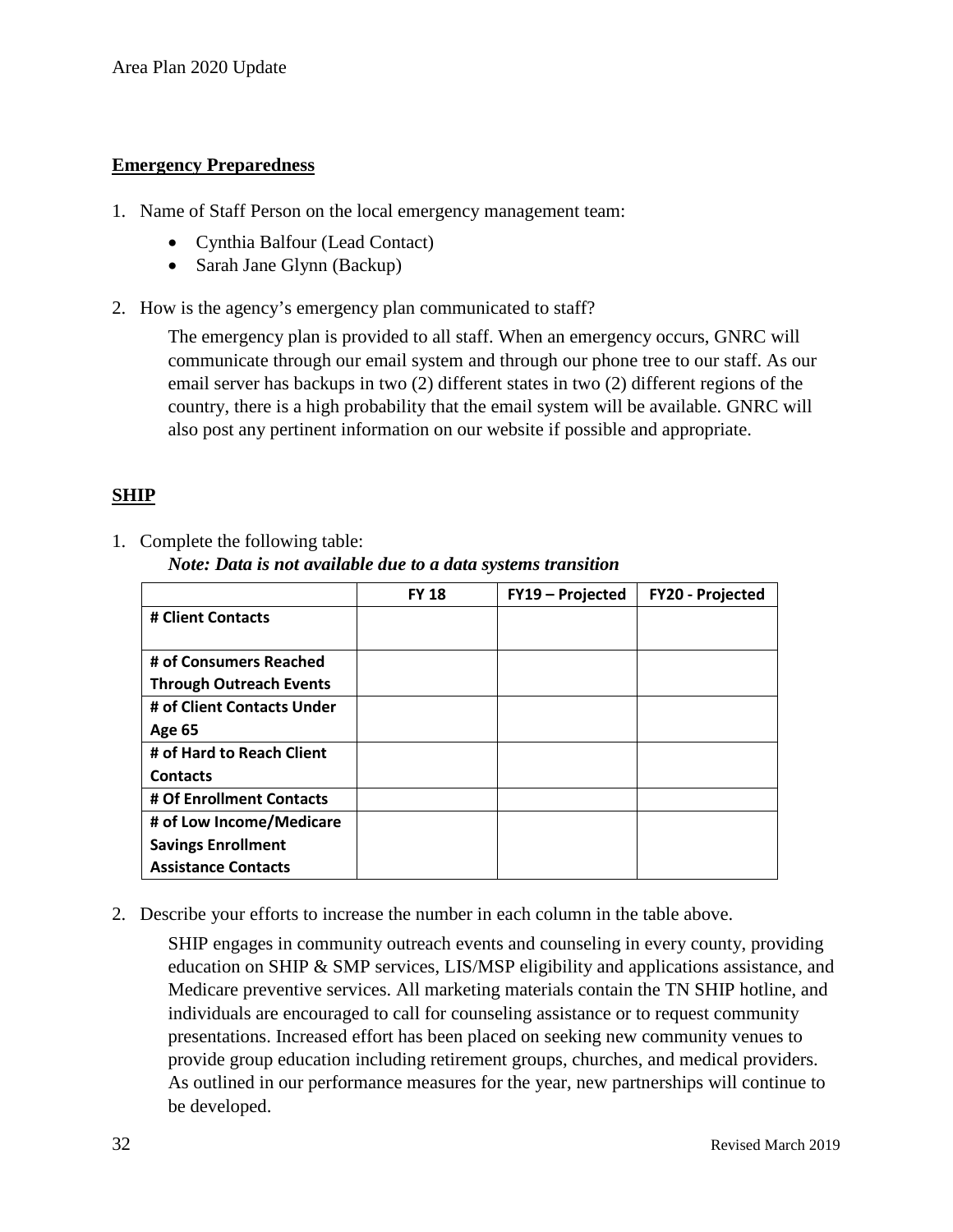3. Describe your agency's approach to reaching Medicare beneficiaries who are hard to reach due to ethnicity; limited English proficiency; those with disabilities and those eligible for low income subsidies.

Partnerships have been created with BRIDGES for the Deaf and Hard of Hearing, Nashville CARES, Vanderbilt Homeless Outreach Clinic, The People's Clinic of Clarksville, and Metro Center Healthcare Group. These agencies help a high volume of low-income Medicare beneficiaries, they also care for beneficiaries under and over 65. We are working to create a partnership with other agencies that provide services to nonnative English speakers beyond BRIDGES for the Deaf and Hard of Hearing, such as Conexión Américas. Currently we have had the most success reaching rural individuals through their local senior citizens centers and county fairs, we are working on identifying alternative meeting places for rural communities.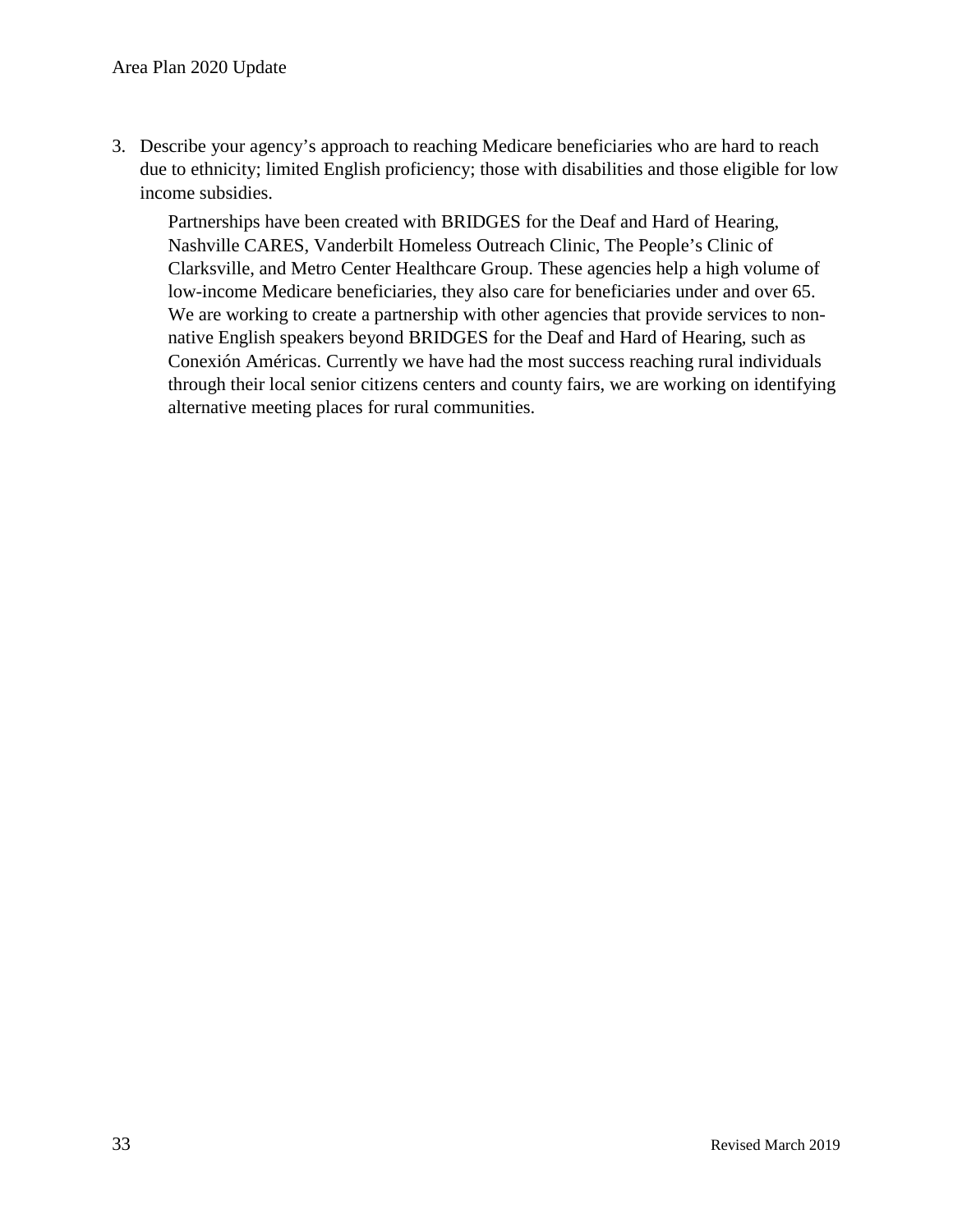# **Targeting Status Report**

Report on activities during the preceding year. (This information is used for the Title VI Plan)

Provide information on the extent to which the Area Agency met its Targeting objectives related to rural, minority, ESL, and poverty populations **for all programs** in the 2019 - 2022 Area Plan.

| 2019*<br><b>OBJECTIVE</b>                                                                                                               | <b>ACTUAL</b><br><b>ACCOMPLISHMENT</b>                                                                                                                                                                                                                               |
|-----------------------------------------------------------------------------------------------------------------------------------------|----------------------------------------------------------------------------------------------------------------------------------------------------------------------------------------------------------------------------------------------------------------------|
| Enable individuals with economic and social<br>needs, individuals who are at risk of<br>institutionalization, individuals who reside in | AAAD services have been provided to 5,617<br>individuals who live in a rural county between<br>July 1, 2018 and January 31, 2019.                                                                                                                                    |
| rural counties, and LEP individuals to have<br>access to services through OAA and other<br>programs                                     | GNRC utilizes the Avaza Language Line for<br>interpretation services when working with<br>clients with limited English proficiency to<br>ensure that resources and programs are<br>accessible.                                                                       |
|                                                                                                                                         | 14% of released referrals for Title IIIB OAA<br>HCBS in FY 2019 have been for rural counties.                                                                                                                                                                        |
|                                                                                                                                         | Individuals on the OPTIONS and Title IIIB wait<br>lists are removed from the wait list based on<br>priority score, which considers need, economic<br>status, social needs, and ability to care for<br>themselves: all indicators of risk of<br>institutionalization. |
|                                                                                                                                         | Individuals were assisted with LIS/MSP<br>applications.                                                                                                                                                                                                              |
|                                                                                                                                         | LIS/MSP information along with how to get<br>help applying through SHIP was mailed to 2,442<br>of individuals.                                                                                                                                                       |
|                                                                                                                                         | SHIP events were held in all rural counties.<br>These events provided AEP counseling<br>assistance and included education on LIS/MSP.                                                                                                                                |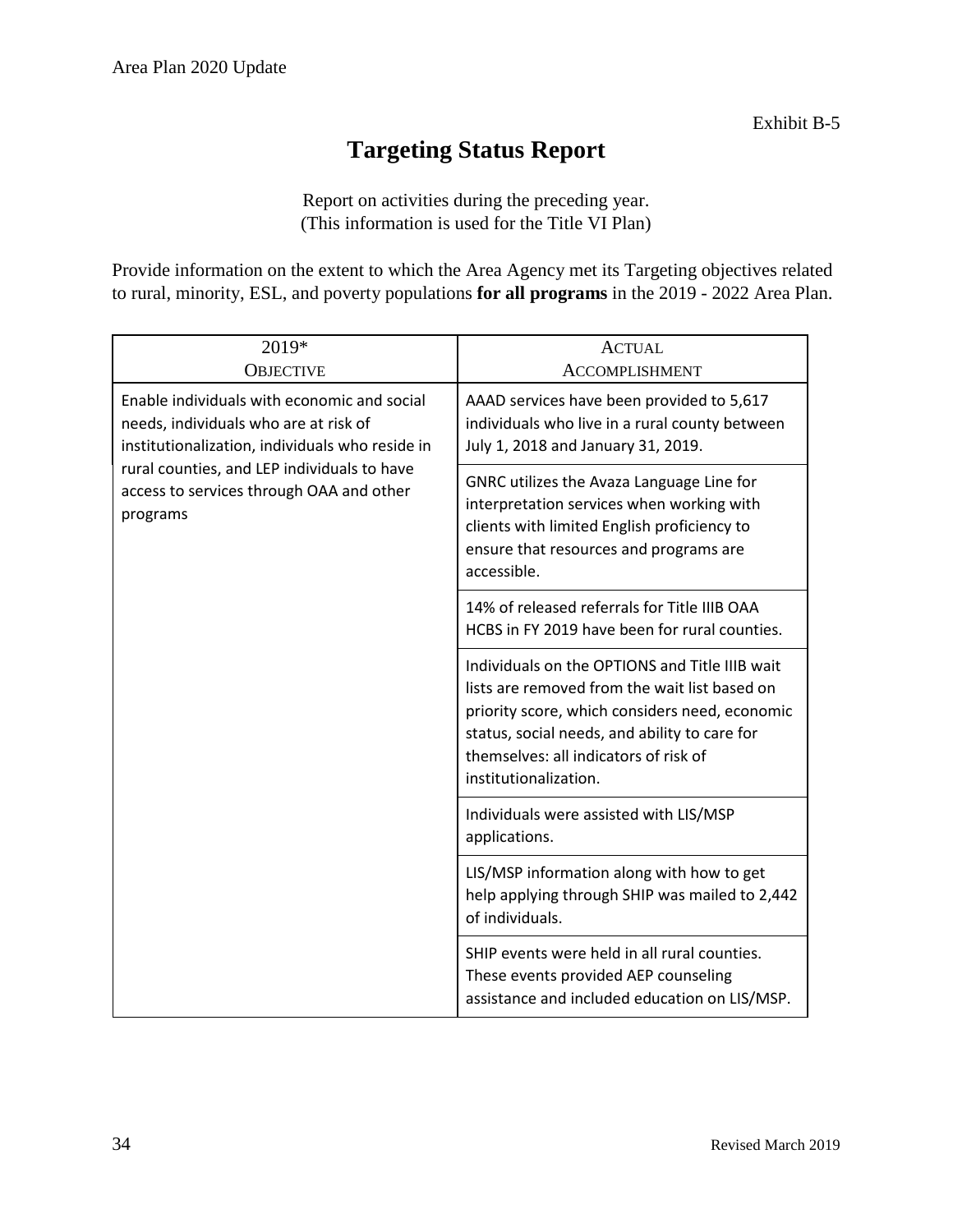| 2019*<br><b>OBJECTIVE</b>                                                                                                                                                                                                                                                    | <b>ACTUAL</b><br><b>ACCOMPLISHMENT</b>                                                                                                                                                                                        |
|------------------------------------------------------------------------------------------------------------------------------------------------------------------------------------------------------------------------------------------------------------------------------|-------------------------------------------------------------------------------------------------------------------------------------------------------------------------------------------------------------------------------|
| Increase awareness of Information &<br>Assistance Services in the Greater Nashville<br>Region with a focus on older individuals with<br>greatest economic/social need or at risk for<br>institutional placement, especially in low-<br>income and rural areas of the region. | Informational materials featuring the helpline<br>number have been distributed across all 13<br>counties in senior centers and low-income<br>senior housing complexes                                                         |
|                                                                                                                                                                                                                                                                              | The AAAD Advisory Council has received<br>information on I&A Services and will be<br>provided with materials to distribute in to their<br>community members with an emphasis on low-<br>income and rural areas of the region. |
|                                                                                                                                                                                                                                                                              | QA continues to train nutrition providers on<br>I&A services and requires each congregate<br>meal site to have the I&A hotline number<br>posted.                                                                              |
|                                                                                                                                                                                                                                                                              | Events were held throughout the region in<br>which SHIP provided information on SHIP,<br>LIS/MSP, SMP, AAAD programs.                                                                                                         |

\* Last complete 12-month period.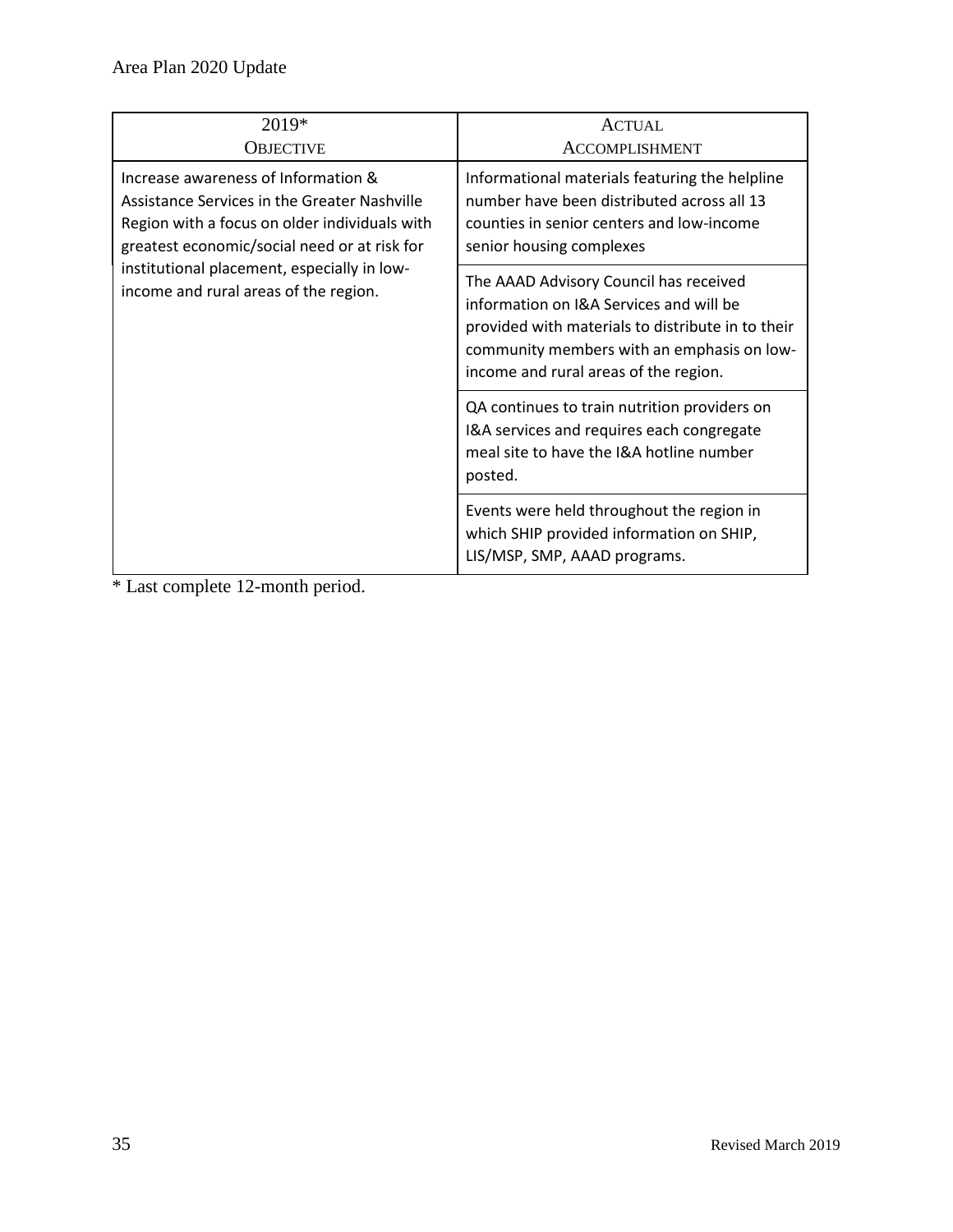# **Targeting Plan, Title VI**

## **Civil Rights Act of 1964, Title VI, and Targeting Activities**

Area Agency Title VI Implementation Plan FY 2020

1. Organization of the Civil Rights Office – Describe the organization and staffing of your agency's Civil Rights/Title VI unit. Outline the duties and responsibilities of the Title VI Coordinator.

The Greater Nashville Regional Council serves as Middle Tennessee's Area Agency on Aging & Disability, one (1) of nine (9) regional agencies statewide whose mission is to plan programs and services and advocate for the older population and adults with disabilities. The AAAD serves thirteen (13) counties in the greater Nashville area including Cheatham, Davidson, Dickson, Houston, Humphreys, Montgomery, Robertson, Rutherford, Stewart, Sumner, Trousdale, Williamson, and Wilson.

Laylah Smith serves as the Title VI/Nondiscrimination Coordinator for the GNRC. Her responsibilities include the following:

- Attend Training
- Ensure all new and current employees attend/receive Title VI training
- Display Title VI posters
- Ensure all contracts have Title VI assurance language
- Monitor the ethnicity of those who receive contracts
- Provide refresher training to subrecipients
- Develop complaint written complaint procedures
- Maintain records of all Title VI complaints and information
- Develop Limited English Proficiency (LEP) guidelines
- Develop Title VI Plan

#### 2. Complete the following table:

|                                                    | <b>FY 18</b> | FY 19 -<br>Projected |
|----------------------------------------------------|--------------|----------------------|
| <b>Total Individuals Served</b>                    | 10,483       | 8,283                |
| <b>Total Minority Individuals</b><br><b>Served</b> | 1928         | 1608                 |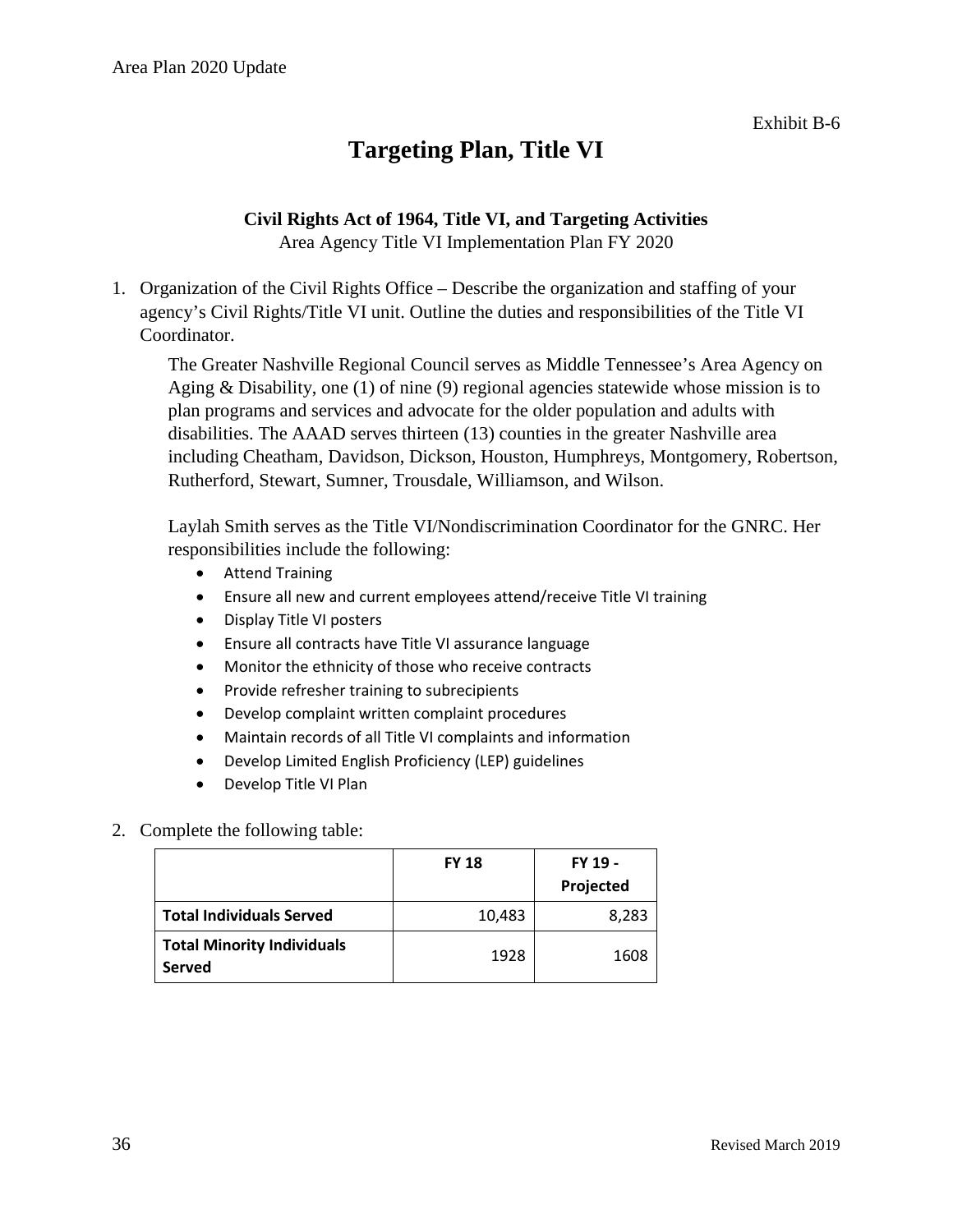3. Describe the manner in which persons with limited English proficiency are served by the agency.

GNRC utilizes the Avaza Language Line for interpretation services when working with clients with limited English proficiency to ensure that resources and programs are accessible.

- 4. Complaint Procedures
	- a. Describe the Title VI Complaint procedures followed by your agency.

GNRC's Nondiscrimination policy and complaint procedure are attached (**Attachment B-6\_4ab.PDF**). Detailed information about how to file a complaint is included in the procedure.

b. Describe agency policies related to investigations, report of findings, hearings and appeals, if applicable.

GNRC's Nondiscrimination and Complaint Procedure is attached (**Attachment B-6\_4ab.PDF**). Detailed information about investigations, report of findings, and appeals is included in the policy.

c. Include a copy of the agency's complaint log, if applicable.

To the best of our knowledge and belief, GNRC has not had any Title VI complaints. However, in the event of any complaint, GNRC will maintain a log of any complaints. A copy of the form for logging complaints is attached (**Attachment B-6\_4c.PDF)**

5. List the total number of all contractors and provide the number and percentage of minority contractors, and the dollar amount and percentage expended with minority contractors.

|                                                       | <b>Number</b> | Percentage | Amount<br><b>Expended</b> | Percentage<br><b>Expended</b> |
|-------------------------------------------------------|---------------|------------|---------------------------|-------------------------------|
| <b>Total</b><br><b>Contractors</b>                    | 16            |            |                           |                               |
| <b>Total</b><br><b>Minority</b><br><b>Contractors</b> | 2             | 12.5%      | \$31,506.45               | 6.18%                         |

6. Title VI requires agencies and sub-recipients to monitor contractors regarding the dissemination of the following information to the public: non-discriminatory policy, programs and services, complaint procedures, and minority participation on planning boards and advisory bodies. Describe the procedures taken to assure that this information is presented.

GNRC reviews Title VI and related requirements with all service providers as part of annual training meetings. This training is typically conducted by GNRC's staff attorney and covers non-discrimination and complaint procedures, including required forms,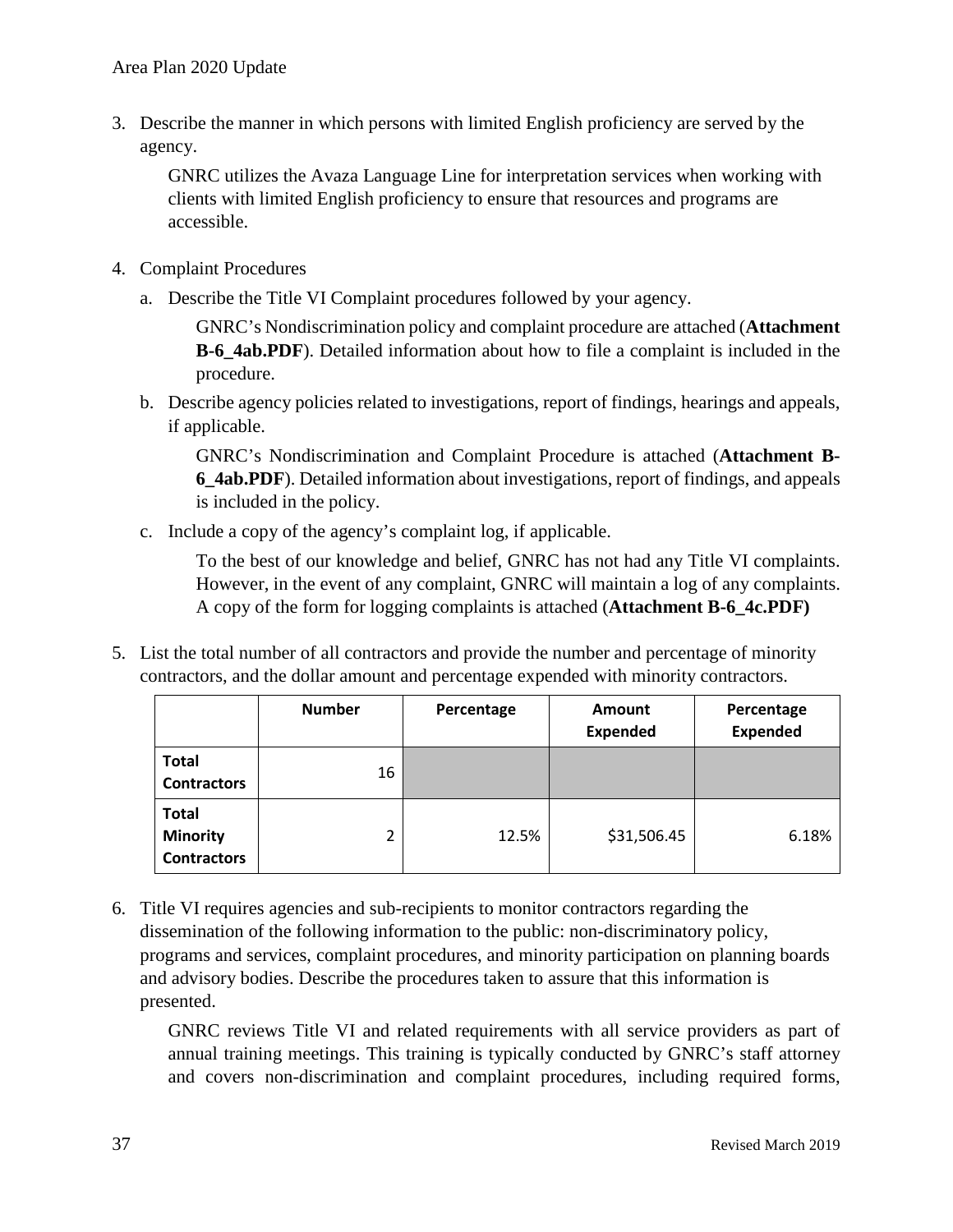processes, and signage. The training also includes working with persons with limited English proficiency. After the group meetings, all handouts are also emailed to providers.

GNRC Quality Assurance staff also use the TCAD-issued Title VI review tool to review Title VI requirements annually as part of monitoring of providers.

Further, attorney Laura Brown will present on board make-up and responsibilities to senior center staff in April 2019.

Title VI refresher training is provided to all recipients on an annual basis. The training packet provided to subrecipients is attached (**Attachment B-6\_6.PDF**). Further, every subrecipient contract includes the following language:

Nondiscrimination. The Contractor hereby agrees, warrants, and assures that no person shall be excluded from participation in, be denied benefits of, or be otherwise subjected to discrimination in the performance of this Contract or in the employment practices of the Contractor on the grounds of handicap or disability, age, race, creed, color, religion, sex, national origin, or any other classification protected by federal or state law. The Contractor shall, upon request, show proof of nondiscrimination and shall post in conspicuous places, available to all employees and applicants, notices of nondiscrimination

- 7. There is a need for a clear understanding of the demographic diversity of a region and methods to provide information and education to the underserved populations even when there are waiting lists, there are other opportunities/resources unknown to these groups. List the strategies to achieve this outreach within those identified communities.
	- a. Describe how the Area Agency plans and coordinates activities to disseminate information about services and programs to minority populations in the planning and service area?

QA works with our senior centers to identify the minority groups in each center's area and in monitoring center efforts to connect to these groups to make sure all are aware of the center programming and that all are welcome. GNRC supplies the latest population data to center staff annually.

GNRC's Advisory Council is provided with information about services and programs to distribute in their communities along with county-specific population data that includes demographic data on minority populations.

b. How is diversity reflected in all aspects of area planning—programming, participants, personnel, service providers, governing/advisory entities?

The following data reflects diversity in all aspects of planning:

• **Programming:** Our home and community based services participants receive services based on a prioritization of their needs, and diversity is not a consideration for determining who receives benefits.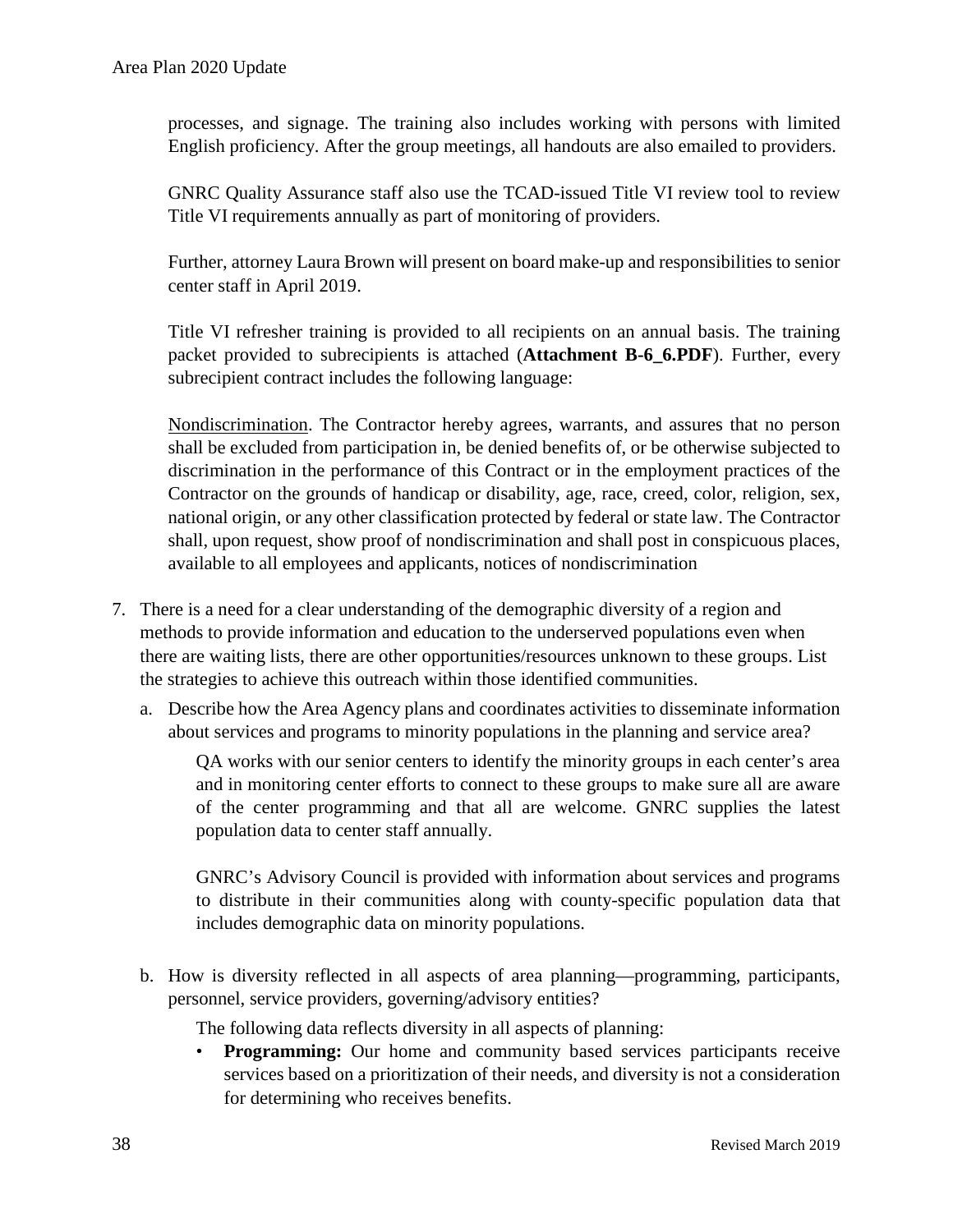- **Participants:** Approximately 19% of all individuals served in FY 2019 (as of 1/31/2019) were of racial minority.
- **Personnel:** Approximately 37% of all AAAD staff self-identify as a racial minority. Approximately 90% of all AAAD staff self-identify as women. Approximately 10% of all AAAD staff self-identify as individuals with disabilities.
- **Service Providers:** Of our contracted service providers, 13% are owned by individuals of racial minority, and 13% are owned by women.
- **Advisory Council:** 68% of the current members self-identify as female. 16% the current members self-identify as an individual of racial minority. 96% of current membership is over age 60.
- c. What documentation or process is used by the Area Agency to document activities focused on increasing the representation and/or participation of minority populations in programs and services?

GNRC provides each of the funded Senior Centers with annual data from the American Community Survey that details the demographic characteristics of residents in their communities. This data is then used by the Centers to plan activities focused on increasing the participation of minority populations in their Center's programming. This information is reported back to GNRC as part of the QA process.

All outreach and educational activities conducted by GNRC staff are recorded and tracked in SAMS. While the database does have the ability to include notes on the target populations of these activities, unfortunately at this time it does not have the capability to run reports on this data.

TN SHIP documents demographics, including target population information, for all outreach events and individual counseling sessions. Information includes whether an individual meets low-income federal and state guidelines as set forth by MIPPA programs (LIS/MSP), lives in a rural area (based on zip code), is a non-native Englishspeaker, and their identified race. The collected information is entered into the Administration on Community Living's STARS database as of September 1, 2018. Data prior to that was entered into ACL's former database, SHIP Talk.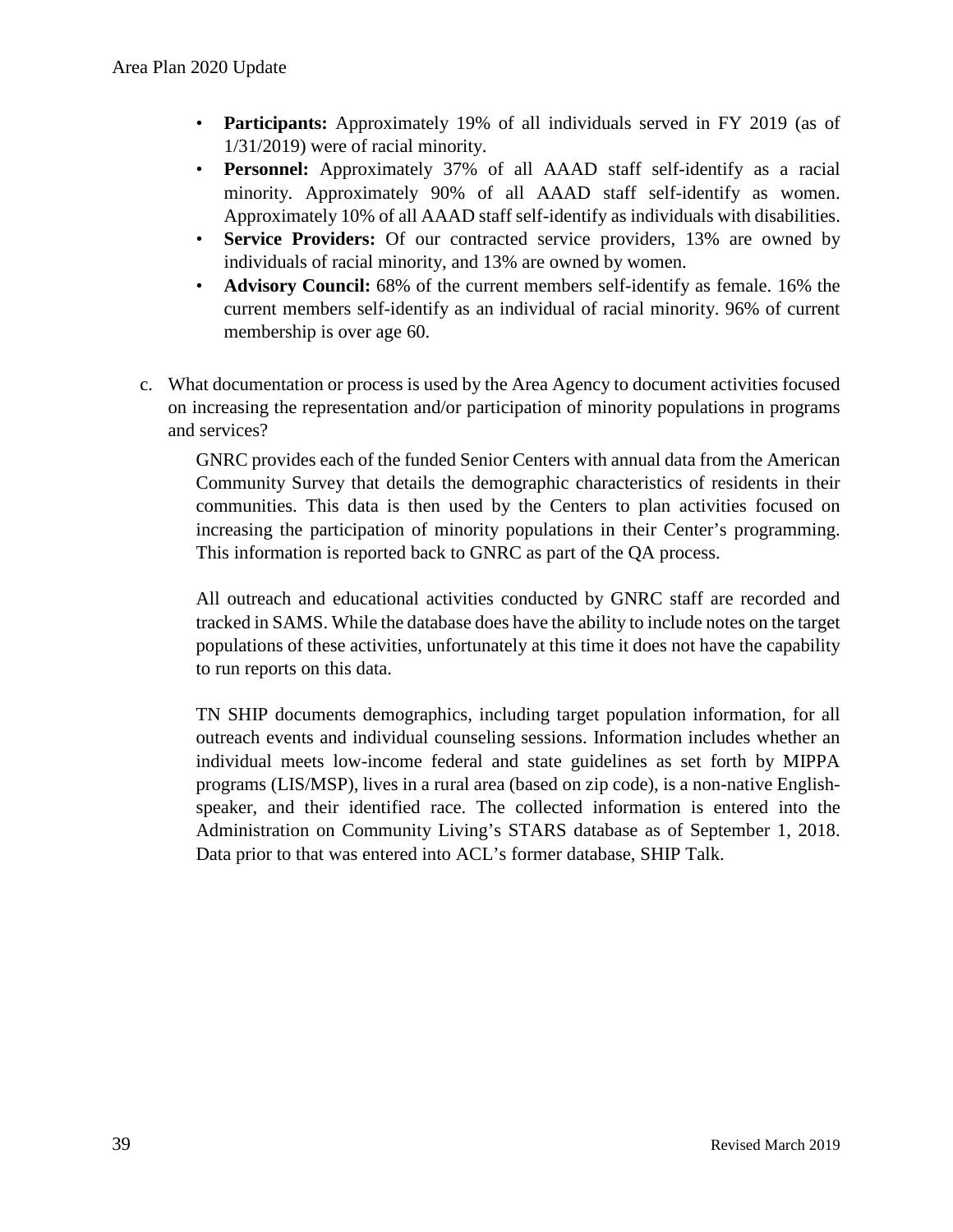#### **Older Americans Act Required Targeting Activities**

Set specific objectives, consistent with State policy, for providing services to older individuals with greatest economic need, older individuals with greatest social need, and older individuals at risk for institutional placement; including specific objectives for providing services to lowincome minority older individuals, older individuals with limited English proficiency, and older individuals residing in rural areas; and propose methods to achieve the objectives.

NOTE: Objectives and Tasks/Activities should cover Older Americans Act programs and may cover **all statewide programs** such as Single Point of Entry Marketing or SHIP.

| Objective                                                                                                              | Task / Activity                                                                                                  | <b>Area Agency Staff</b><br>Responsible |
|------------------------------------------------------------------------------------------------------------------------|------------------------------------------------------------------------------------------------------------------|-----------------------------------------|
| Increase outreach to LGBT<br>Community                                                                                 | Identify appropriate further<br>LGBT-specific training<br>opportunities                                          | Sarah Jane Glynn                        |
| Increase outreach to Hispanic<br>community                                                                             | Provide informational and<br>outreach materials                                                                  | All relevant staff                      |
| Increase outreach in rural<br>communities                                                                              | Provide informational and<br>outreach materials to faith<br>leaders, libraries, and other<br>community resources | All relevant staff                      |
|                                                                                                                        | Increase volunteer outreach to<br>rural communities                                                              |                                         |
| Increase outreach to medical<br>providers and community<br>resources focused on low-income<br>and minority populations | Provide informational and<br>outreach materials                                                                  | All relevant staff                      |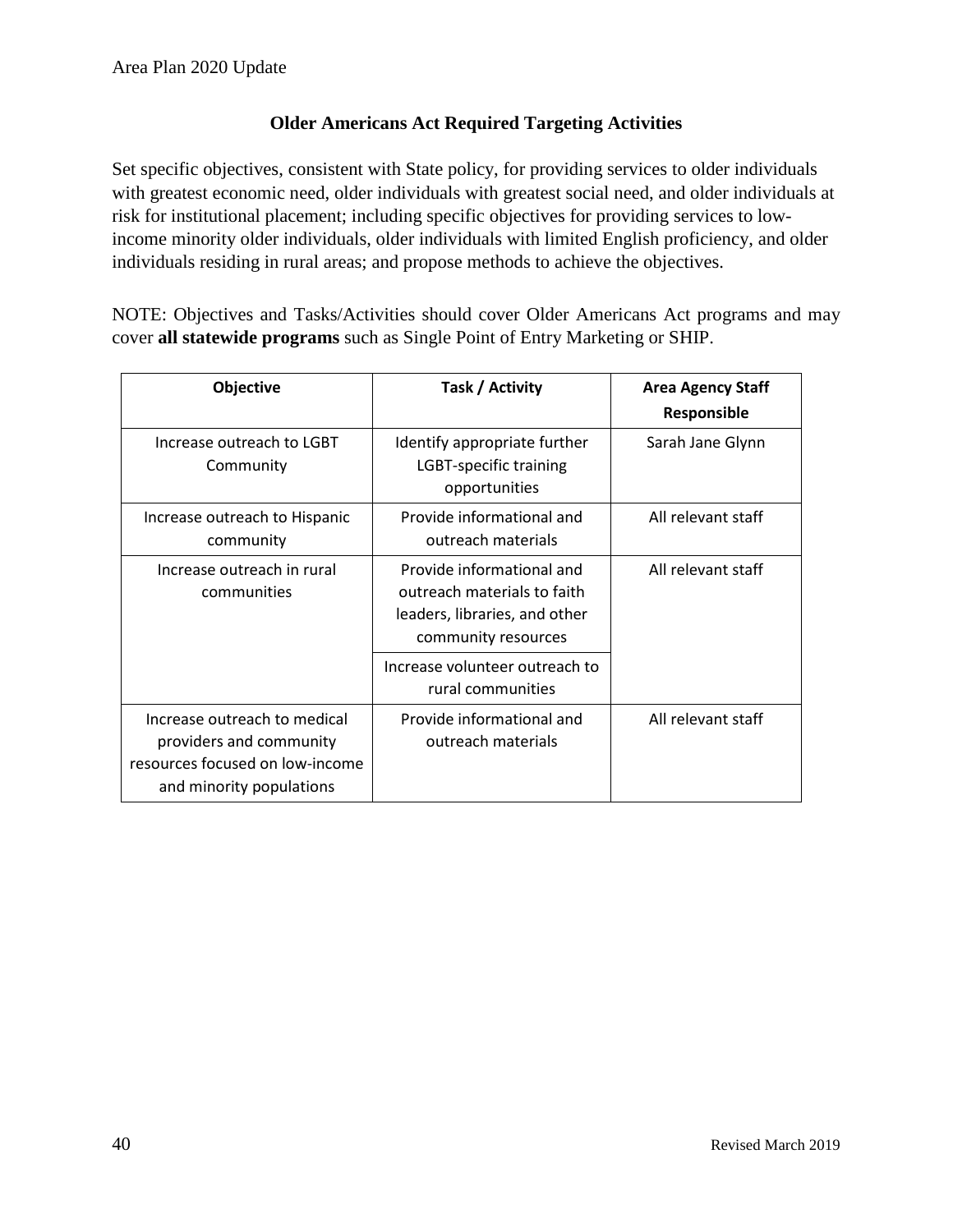# **AAAD Staffing**

1. Include an Organizational Chart for the Area Agency with staff names, position/title, and funding source.

#### See **Attachment C-1\_1.PDF**

- 2. List all new hires not included in the FY 2019 2022 Area Plan. Include the following information:
	- Name and Position
	- Full/Part time status (If the individual will have multiple roles, indicate each responsibility separately and the percent of time to be dedicated to each role)
	- Required Qualifications (List the individuals' qualifications)

| <b>Staff Name</b>                          | <b>Position</b>                    | <b>Full/Part</b><br><b>Time</b> | % Time<br><b>Dedicated</b> | <b>Required</b><br><b>Qualifications</b>                                                  |
|--------------------------------------------|------------------------------------|---------------------------------|----------------------------|-------------------------------------------------------------------------------------------|
| <b>April Merritts</b><br>(Hired 1/21/2019) | <b>Aging Support</b><br>Specialist | Full                            | 100%                       | BA in<br>Communications<br>with a minor in<br>Spanish, 4 years'<br>relevant<br>experience |

3. What is the name of the individual who directly supervises the Director of the Area Agency on Aging and Disability?

Sarah Jane Glynn, Director of Aging and Disability Services

- 4. The total number of staff at the AAAD is:  $\underline{41}$ . Of the total number of AAAD staff the following are:
	- Age 60+: **6**
	- Female: **37**
	- Minority: **15**
	- Disabled: **4**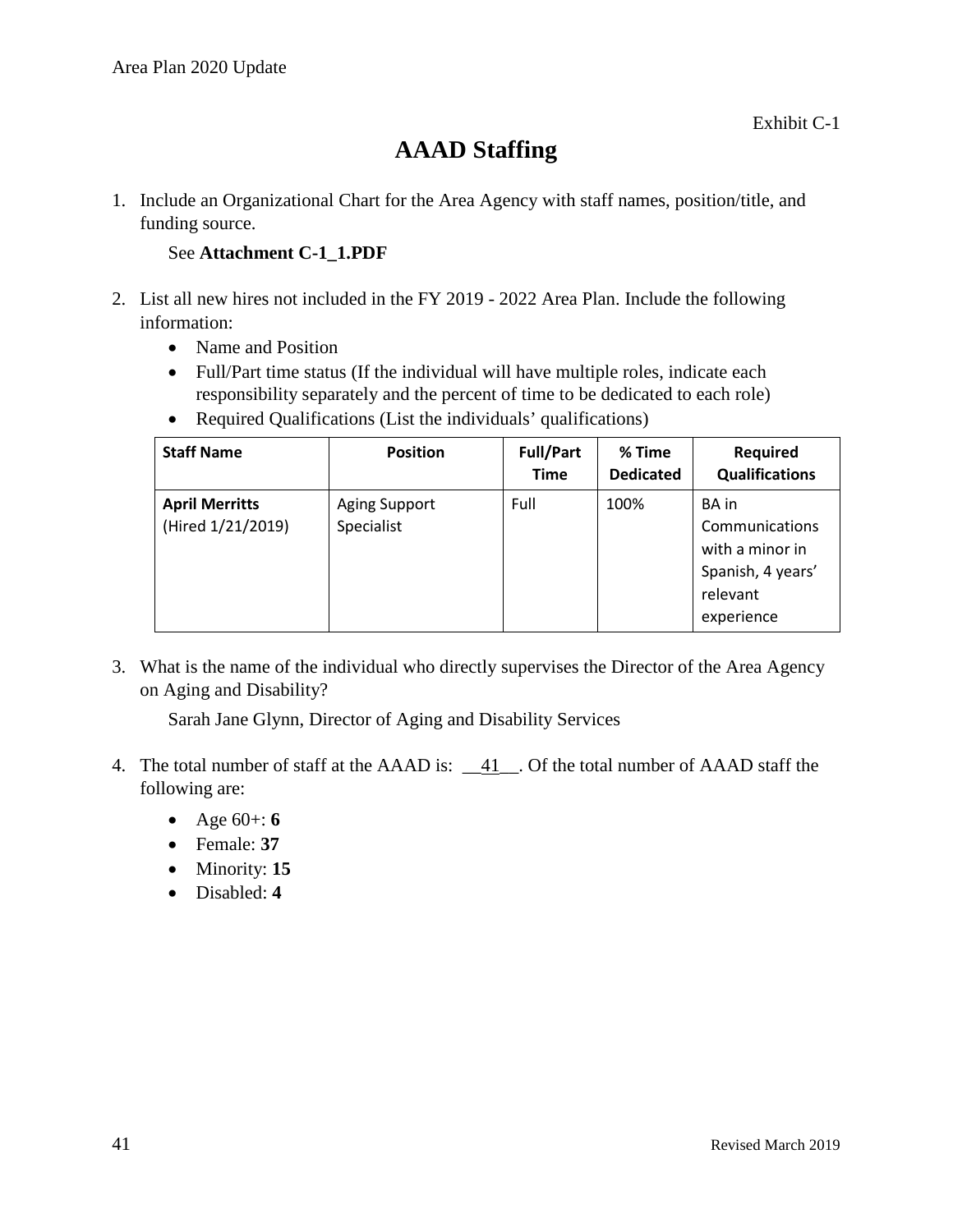Exhibit C-2

## **Training and Staff Development Plan FY2020 (to be up-dated annually)**

*\*Indicate if training is out-of-state in order to obtain pre-approval status. No additional TCAD approval will be required if listed here.*

|                                               |                | <b>Category &amp; Number of Persons to</b> |                          |                    |
|-----------------------------------------------|----------------|--------------------------------------------|--------------------------|--------------------|
| <b>Title &amp; Subject of Training</b>        |                | be Trained                                 | <b>Estimated Date of</b> |                    |
|                                               | <b>AAAD</b>    | <b>Providers</b>                           | <b>Volunteers</b>        | <b>Training</b>    |
|                                               | <b>Staff</b>   | or Partners                                |                          |                    |
| Aging in America*                             | $\overline{2}$ |                                            |                          | Apr 2020           |
| <b>CMS Regional Annual Update Training</b>    | $\overline{2}$ |                                            |                          | Summer 2019        |
| <b>CNM Training</b>                           | 4              |                                            |                          | Ongoing            |
| Conservatorship of TN Conference              | $\overline{2}$ |                                            |                          | Apr 2019           |
| Diabetes Self-Management Program              | $\overline{2}$ |                                            |                          | <b>TBA</b>         |
| Emergency Preparedness Conference*            | $\overline{2}$ |                                            |                          | Mar 2020           |
| <b>Excel training</b>                         | $\overline{2}$ |                                            |                          | <b>TBD</b>         |
| <b>HCBS Annual Conference*</b>                | 1              |                                            |                          | Aug 2019           |
| <b>Disability Mega Conference</b>             | 3              |                                            |                          | May 2020           |
| N4A Conference*                               | $\mathbf{1}$   |                                            |                          | Jul 2019           |
| National AIRS Conference*                     | 3              |                                            |                          | <b>Jun 2020</b>    |
| National Guardianship Conference*             | $\overline{2}$ |                                            |                          | Oct 2019           |
| SE4A/TFA Conference                           | 30             |                                            |                          | Sep 2019           |
| <b>TCAD District Public Guardian Training</b> | $\overline{2}$ |                                            |                          | Apr 2019           |
| <b>TDDA Conference</b>                        | 15             |                                            |                          | <b>TBA</b>         |
| Timothy Takacs Time Out Workshop              | 30             |                                            |                          | <b>Jun 2020</b>    |
| <b>TN AIRS Conference</b>                     | 3              |                                            |                          | Jun 2019           |
| TN SHIP/SMP Volunteer Trainings               |                |                                            | <b>TBD</b>               | Ongoing            |
| Upper Cumberland Vulnerable Adult             | $\overline{2}$ |                                            |                          | Apr 2020           |
| Summit                                        |                |                                            |                          |                    |
| WellSky Annual SAMS Conference*               | $\overline{2}$ |                                            |                          | Sep 2019           |
| <b>Nutrition Provider Training</b>            | 5              | 5                                          |                          | Quarterly, Ongoing |
| <b>Options Provider Training</b>              | 15             | 30                                         |                          | <b>July 2019</b>   |
| Senior Directors' Meeting                     | 8              | 25                                         | 5                        | <b>TBD</b>         |
| <b>SQL Reporting Training</b>                 | $\overline{2}$ |                                            |                          | <b>TBA</b>         |
| <b>WellSky Annual Training*</b>               | 3              |                                            |                          | <b>TBA</b>         |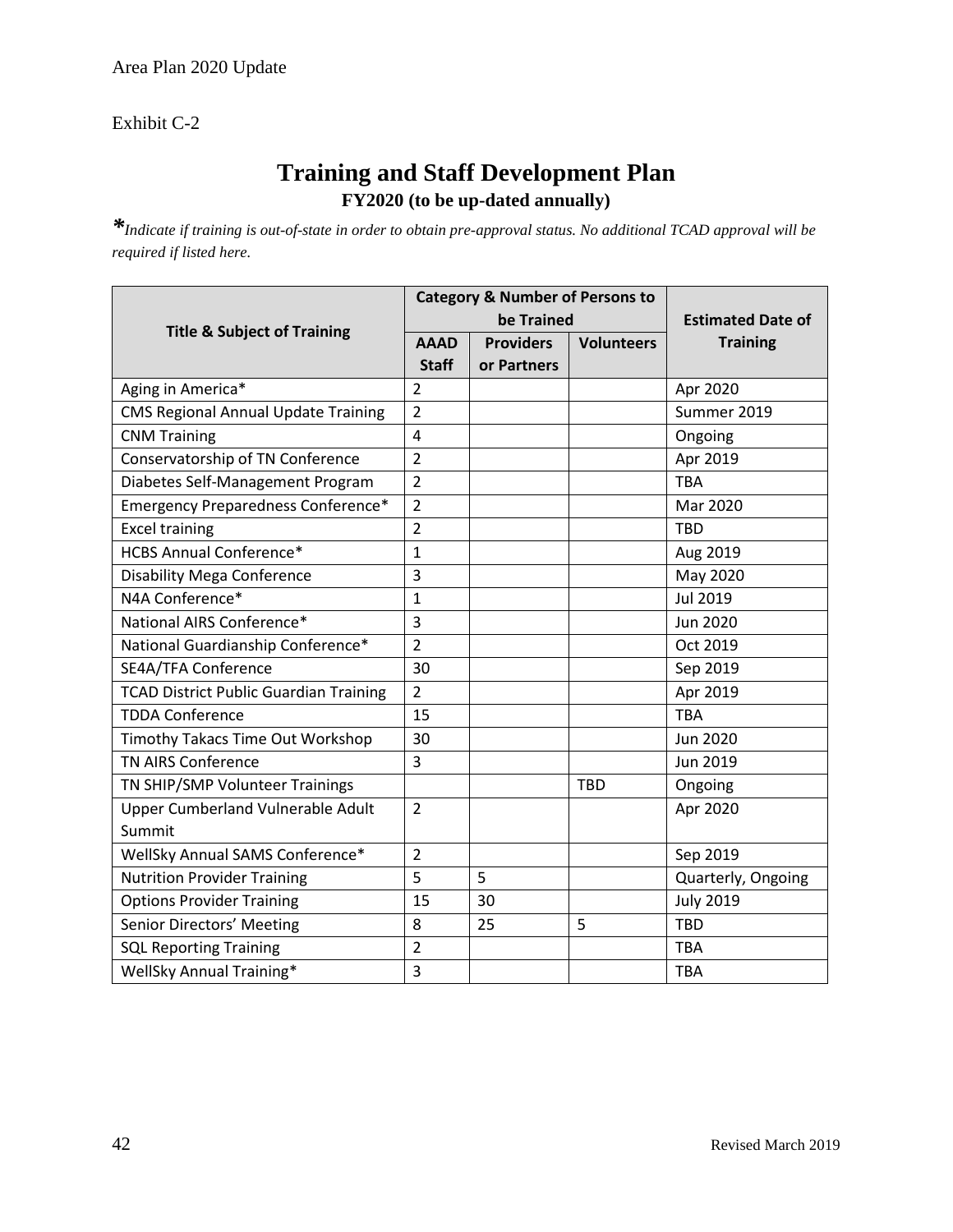## **Advisory Council**

#### **A. MEMBERSHIP and REPRESENTATION**

Composition of Council: Choose among the following options to specify which category each Advisory Council member represents on the table below.

- a. Age 60+ (50% Older persons)
- b. Minority age 60+
- c. Minority age  $\leq 60$
- d. Resides in a Rural Area
- e. Family Caregiver
- f. Advocate for Older Persons
- g. Service Provider for Older Persons
- h. Advocate for Individuals with Disabilities
- i. Service Provider for Individuals with Disabilities
- j. Business Community
- k. Local Elected Official
- l. Provider of Veterans' Health Care
- m. General Public (County Representative)
- n. Has a Disability

| <b>Members</b>      | <b>Represents</b>                                                                                                                                           |  |  |
|---------------------|-------------------------------------------------------------------------------------------------------------------------------------------------------------|--|--|
| Don Ames            | Business Community, General Public, Leader in Private<br>or Voluntary Sectors, Age 60+                                                                      |  |  |
| Faye Baldwin        | Leader in Private or Voluntary Sectors, Age 60+, Resides<br>in a rural area                                                                                 |  |  |
| Barbara Belcher     | Family Caregiver, General Public, Age 60+                                                                                                                   |  |  |
| Ronnie Boyd         | Family Caregiver, Age 60+, Resides in a rural area                                                                                                          |  |  |
| Susie Boyd          | Family Caregiver, Age 60+, Resides in a rural area                                                                                                          |  |  |
| Ed Cole             | Advocate for older persons, Service provider for older<br>persons, leader in private or voluntary sectors, Age 60+                                          |  |  |
| Dan Dillon          | Advocate for Older Persons, Advocate for Persons with<br>Disabilities, Leader in Private or Voluntary Sectors,<br>General Public, Age 60+, Has a Disability |  |  |
| Monroe Gildersleeve | Advocate for Individuals with Disabilities, Local Elected<br>Official, Age 60+, Minority age 60+                                                            |  |  |
| Susan Gould         | Advocate for Older Persons, General Public, Age 60+,<br>Resides in a rural area                                                                             |  |  |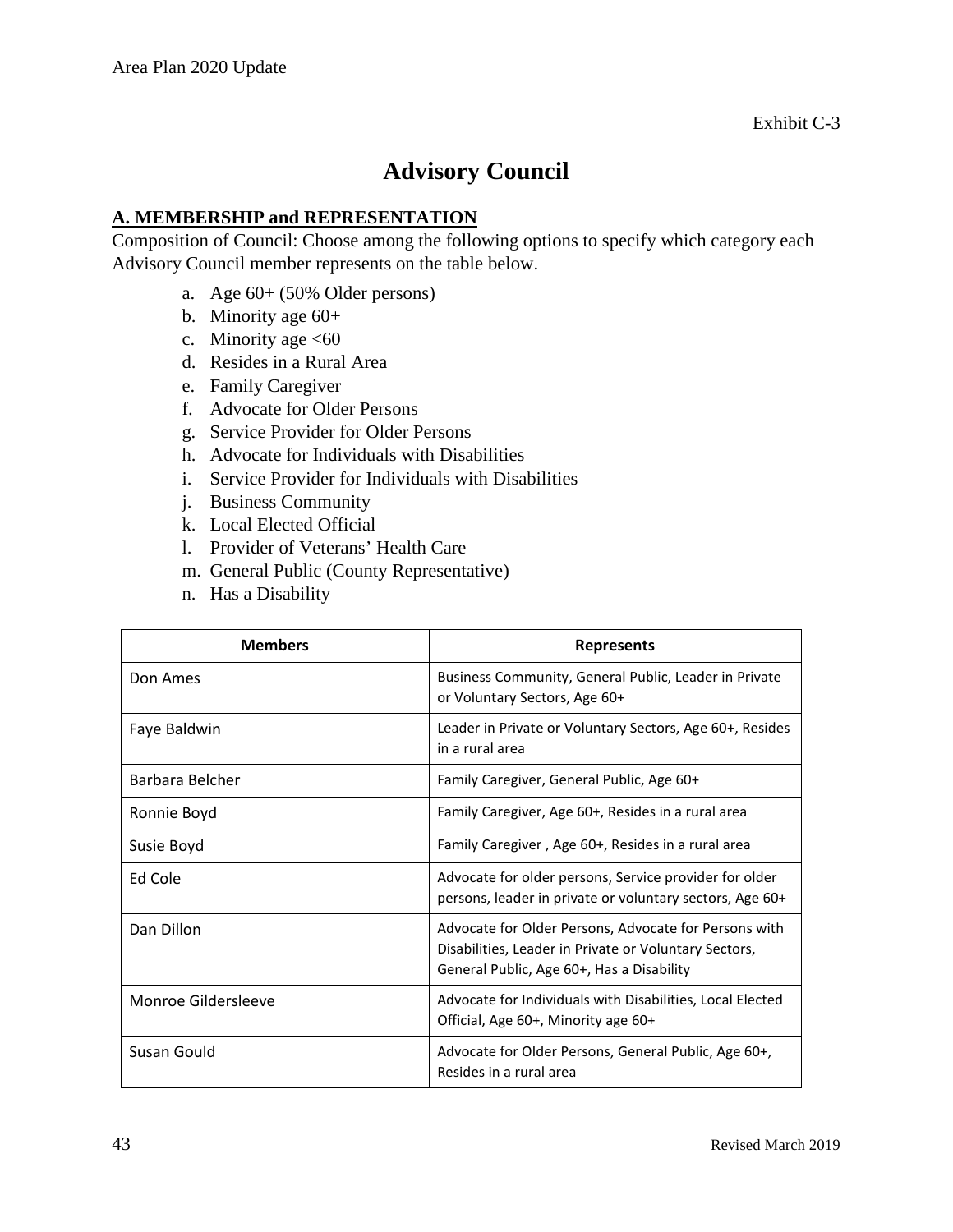| <b>Members</b>         | <b>Represents</b>                                                                                                                                                                                                                 |  |  |  |
|------------------------|-----------------------------------------------------------------------------------------------------------------------------------------------------------------------------------------------------------------------------------|--|--|--|
| Patti Harris           | Family Caregiver, Advocate for Older Persons, Service<br>Provider for Older Persons, Business Community,<br>Provider of Veterans' Health Care, Other Health Care<br>Provider, General Public, Age 60+, Resides in a rural<br>area |  |  |  |
| Stephanie Harville     | Advocate for Older Persons, Service Provider for Older<br>Persons, Business Community, Other Health Care<br>Provider                                                                                                              |  |  |  |
| <b>Judy Hayes</b>      | General Public, Age 60+                                                                                                                                                                                                           |  |  |  |
| Raul Hernandez         | Family Caregiver, Advocate for Older Persons, Advocate<br>for Individuals with Disabilities, Leader in Private or<br>Voluntary Sectors, Age 60+, Minority age 60+, Resides<br>in a rural area, Has a Disability                   |  |  |  |
| Yvonne Hunter          | Family Caregiver, Advocate for Older Persons, Service<br>Provider for Older Persons, Business Community, Age<br>60+, Has a Disability                                                                                             |  |  |  |
| Martha Kinel           | Advocate for Older Persons, Age 60+                                                                                                                                                                                               |  |  |  |
| Karin Landers          | Business Community, Age 60+, Resides in a rural area                                                                                                                                                                              |  |  |  |
| Amber Locke            | Family Caregiver, Advocate for Older Persons, Advocate<br>for Individuals with Disabilities, Business Community,<br>General Public, Age 60+, Resides in a rural area                                                              |  |  |  |
| <b>Betty McNeely</b>   | Service Provider or Older Persons (retired), Advocate<br>for Individuals with Disabilities, Service Provider for<br>Individuals with Disabilities (retired), Age 60+                                                              |  |  |  |
| <b>Goldine Miller</b>  | General Public, Age 60+, Resides in a rural area                                                                                                                                                                                  |  |  |  |
| Barbara Payne          | Advocate for Older Persons, General Public, Veteran,<br>Age 60+                                                                                                                                                                   |  |  |  |
| Ann Peek               | General Public, Age 60+, Resides in a rural area                                                                                                                                                                                  |  |  |  |
| Lawrence Saunders      | General Public, Age 60+, Resides in a rural areav                                                                                                                                                                                 |  |  |  |
| <b>Hershell Warren</b> | Local Elected Official, Age 60+, Minority age 60+, Has a<br>Disability                                                                                                                                                            |  |  |  |
| Cheryl Wilson          | Advocate for Older Persons, Business Community,<br>General Public, Leader in Private or Voluntary Sectors,<br>Age 60+                                                                                                             |  |  |  |
| Katie Wilson           | Family Caregiver, Advocate for Individuals with<br>Disabilities, Leader in Private or Voluntary Sectors, Age<br>60+, Minority age 60+, Has a Disability                                                                           |  |  |  |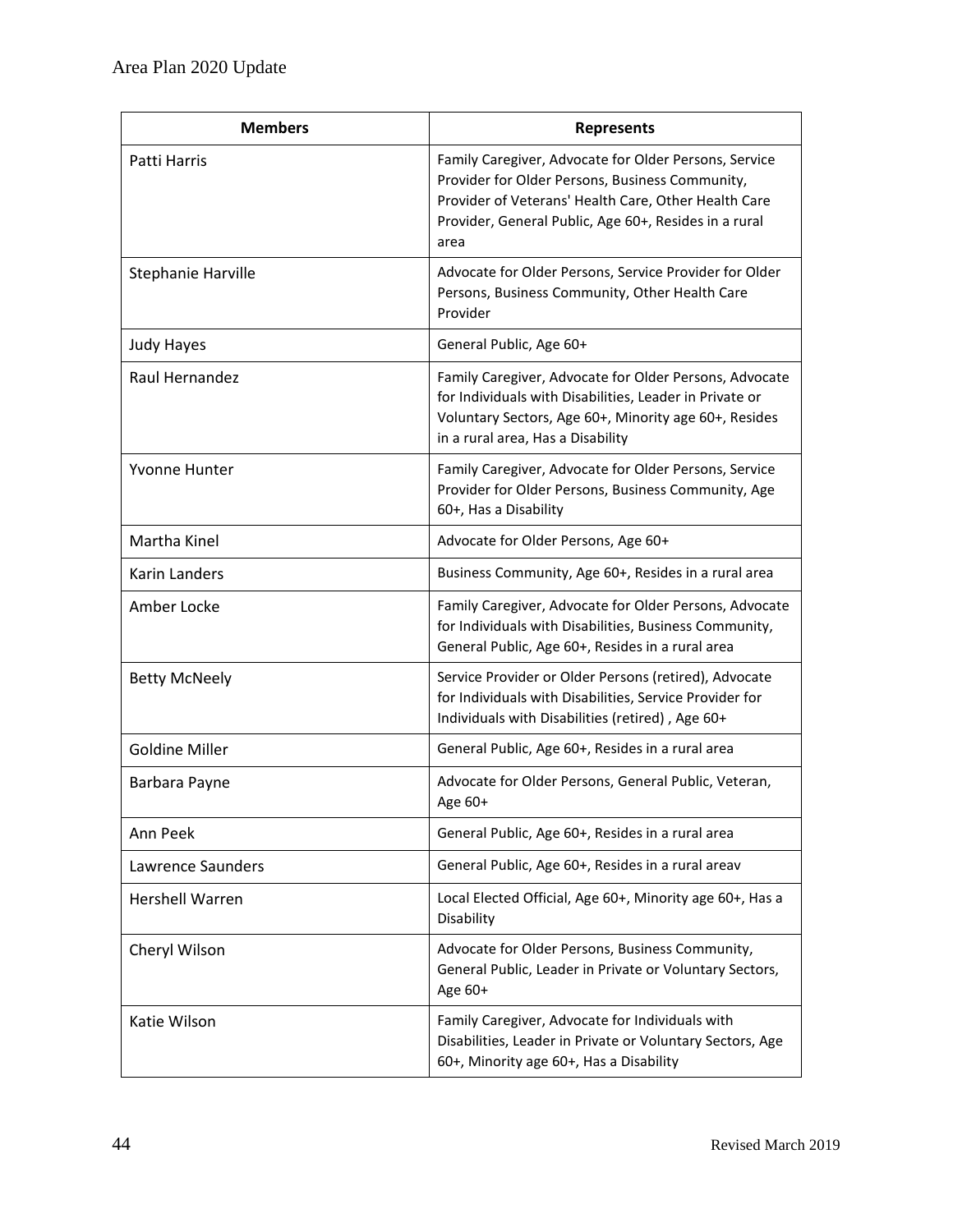#### **B. SCHEDULE OF ADVISORY COUNCIL MEETINGS for FY 2019**

#### **(Updated annually)**

Give Dates and Times of Scheduled Meetings

#### **FY 2019**

September 17, 2018 at 10:00 a.m. December 17, 2018 at 10:00 a.m. March 4, 2019 at 10:00 a.m. May 20, 2019 at 10:00 a.m.

#### **FY 2020**

August 19, 2019 at 10:00 a.m. November 18, 2019 at 10:00 a.m. February 18, 2020 at 10:00 a.m. May 18, 2020 at 10:00 a.m.

#### **C. OFFICERS & OFFICE**

| <b>Name of Officer</b> | <b>Office</b> | <b>Date Term Expires</b> |
|------------------------|---------------|--------------------------|
| Patti Harris           | Chair         | December 2020            |
| Don Ames               | Vice Chair    | December 2020            |

#### **D. ADVISORY COUNCIL BYLAWS**

Attach Bylaws that show date of last review.

See **Attachment C-3\_D.PDF**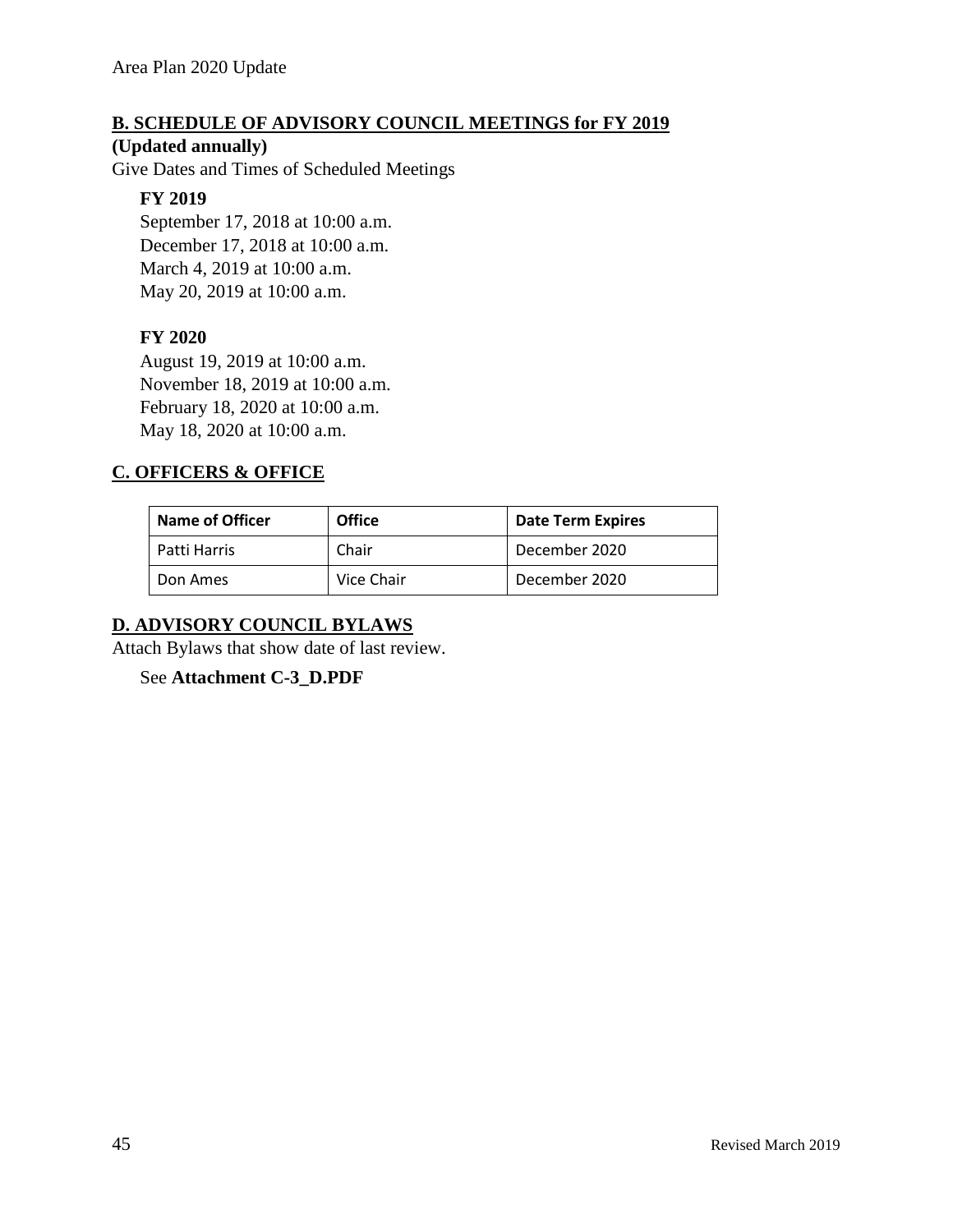Exhibit C-4

# **Advisory Council Bylaws**

*\*Only Update if there have been changes to the Bylaws*

No changes have been made to the Advisory Council Bylaws.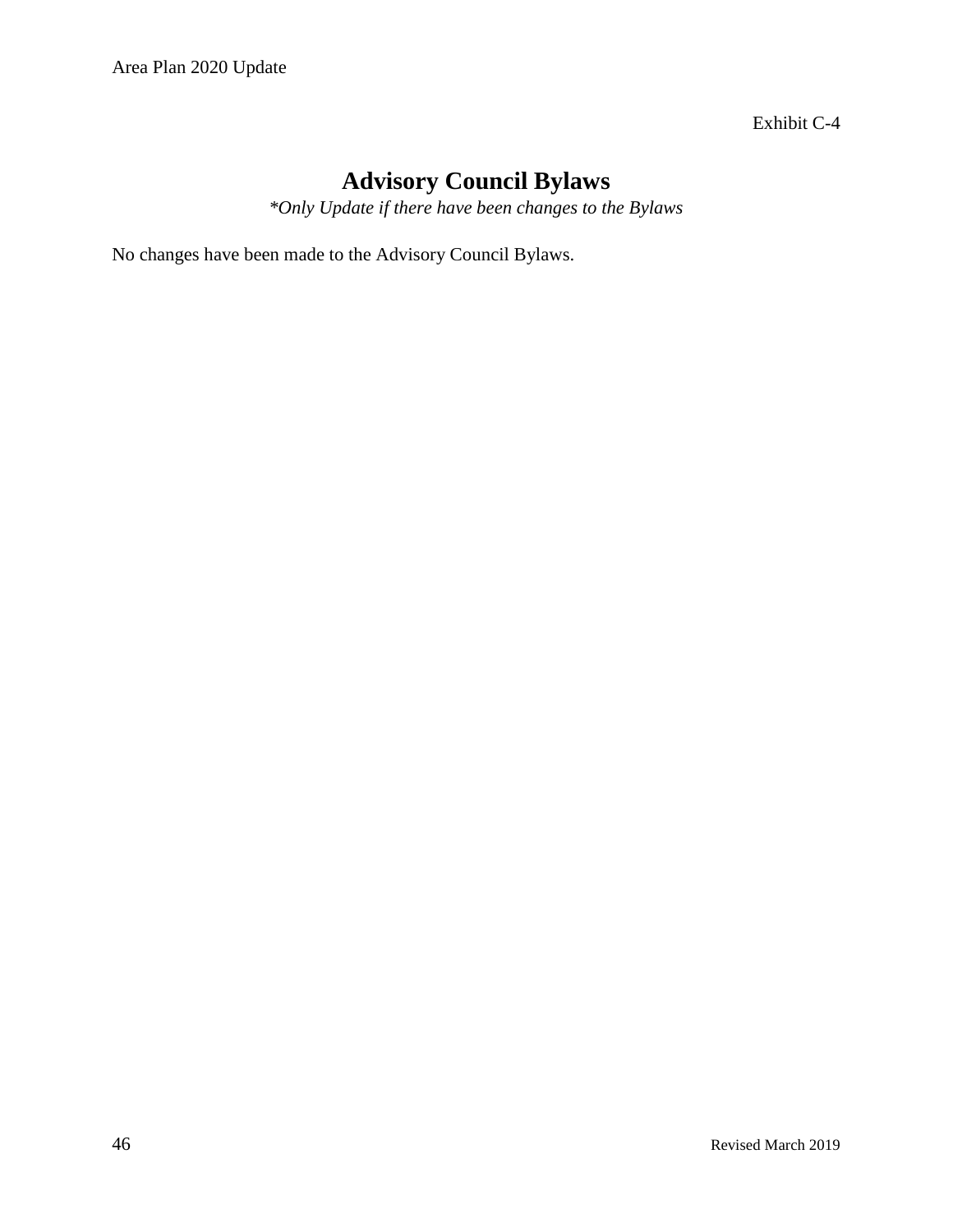# **Public Hearings on Area Plan**

#### **A. PUBLIC HEARING INFORMATION**

| <b>Date(s)</b> of Public Hearing       |  |
|----------------------------------------|--|
| <b>Time(s)</b> when hearing was held   |  |
| <b>Place(s)</b> where hearing was held |  |
| <b>Was Place Accessible?</b>           |  |
| <b>Type of Notice(s) or</b>            |  |
| Announcement(s)                        |  |
| Date(s) of Notices or                  |  |
| <b>Announcements</b> (attach copy)     |  |

#### **B. ATTENDANCE\***

| County                          | # of Advisory Council<br><b>Members from</b><br>County | <b>Total from County**</b> |
|---------------------------------|--------------------------------------------------------|----------------------------|
|                                 |                                                        |                            |
|                                 |                                                        |                            |
|                                 |                                                        |                            |
| <b>Total # Advisory Council</b> |                                                        |                            |
| <b>Members in column 2</b>      |                                                        |                            |
| <b>Total Attendance*</b>        |                                                        |                            |

**\*** Do not include AAAD staff in Public Hearing attendance

\*\* Include Advisory Council Members in column 3 so that the Total Attendance reflects everyone in attendance.

#### **C. AGENDA & ANNOUNCEMENTS**

Attach a copy of the agenda. See P&P manual for required agenda topics. Attach one example of each type of notice sent out and describe who notices were sent to. If the AAAD is requesting a waiver for any reason, the agenda and announcement must include a statement that a waiver is being requested. Document efforts to outreach to rural, minority and low income populations for their participation in this planning effort.

#### **D. DESCRIPTION**

Include any other information about the Public Hearing. Mention any extenuating circumstances that affected attendance (weather, high proportion of sickness, etc.).

#### **E. SUMMARY of PUBLIC COMMENTS**

Opportunity must be provided for comments on goals, budgets, and waivers.

#### **F. SUMMARY of CHANGES**

List changes made in this plan as a result of comments made at public hearing(s).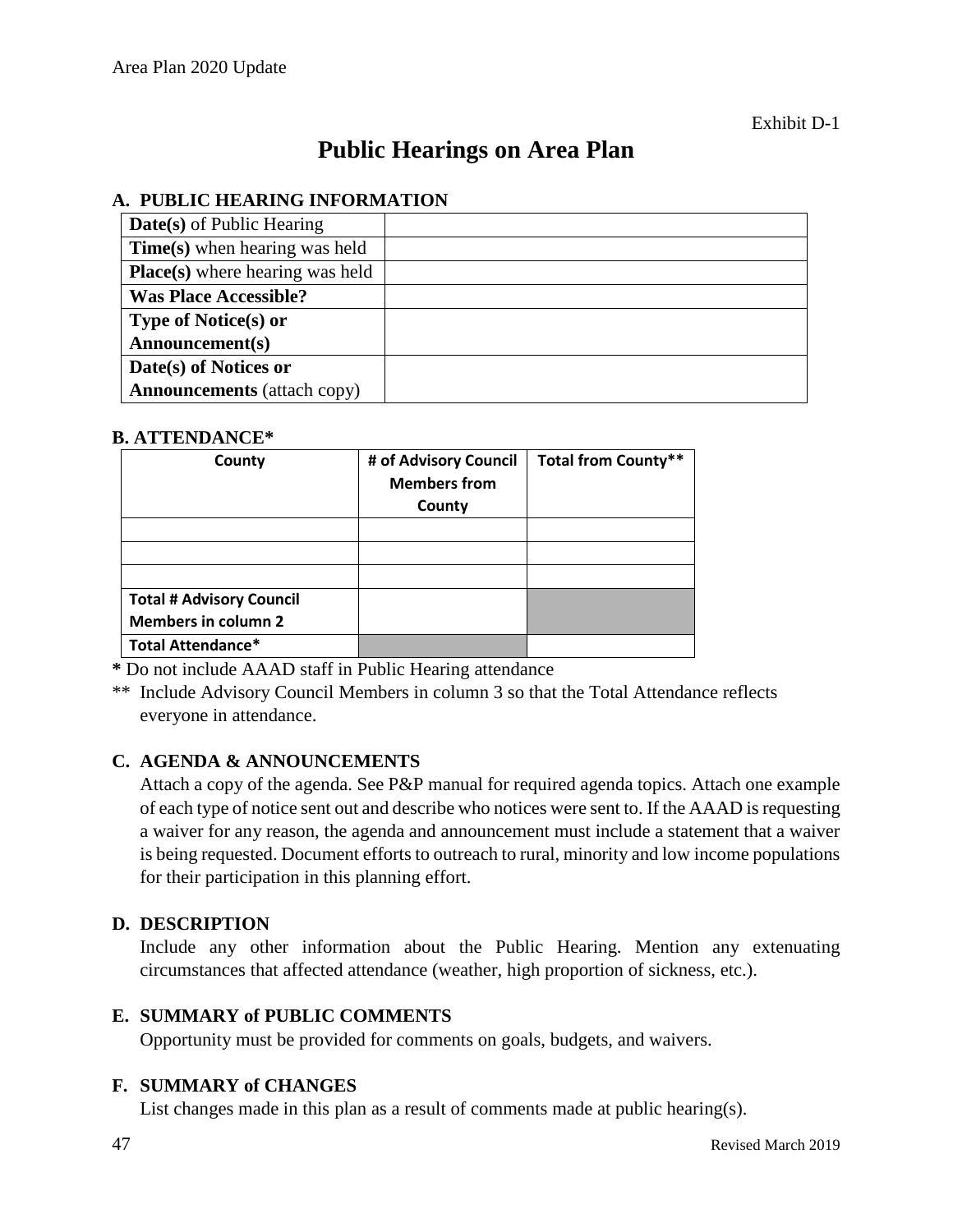## **Advisory Council Participation in the Area Plan Process**

Describe how the Area Agency Advisory Council was involved in the development of the area plan.

- 1. Date(s) when the Area Plan was reviewed by the Advisory Council. Monday, March 4, 2019 (planning and review meeting) Tuesday, March 12, 2019 (full document sent to all members for feedback)
- 2. Attach an agenda of the Area Plan review meeting or describe the review process.

Advisory Council members were sent the four-year Objectives and Strategies for review and feedback on Wednesday, February 20, 2019 via email and mail (depending on member preference). The Council then met on Monday, March 4, 2019. During this meeting, the Advisory Council members were asked for their input and ideas on fulfilling these objectives and strategies.

Advisory Council members were sent the entire Area Plan document for review on Tuesday, March 12, 2019 via email and/or mail (depending on member preference) with a request to submit feedback via email, phone, or mail by Wednesday, March 20, 2019.

See **Attachment D-2 2.PDF** for record of emails sent to the Advisory Council regarding the review of the Area Plan Update and for minutes from the March  $4<sup>th</sup>$  meeting.

3. List of Advisory Council members in attendance at the review meeting or who were actively involved in the review process.

| Don Ames*            | Patti Harris*        | Goldine Miller*    |
|----------------------|----------------------|--------------------|
| Faye Baldwin*        | Stephanie Harville   | Barbara Payne*     |
| Barbara Belcher*     | <b>Judy Hayes</b>    | Ann Peek           |
| Ronnie Boyd*         | Raul Hernandez*      | Lawrence Saunders* |
| Susie Boyd*          | <b>Yvonne Hunter</b> | Hershell Warren*   |
| Ed Cole*             | Martha Kinel*        | Cheryl Wilson      |
| Dan Dillon           | Karin Landers        | Katie Wilson       |
| Monroe Gildersleeve* | Amber Locke*         |                    |
| Susan Gould          | Betty McNeely*       |                    |
|                      |                      |                    |

*\*indicates members who were present at March 4th planning and review meeting. All members were actively involved in the process via email/mail/phone.*

4. Provide a summary of comments made by advisory council members about the completed plan.

The Advisory Council commented that they were pleased with and approved of the completed Area Plan Update. Members felt that their recommendations given at the March  $4<sup>th</sup>$  meeting were incorporated into the plan well.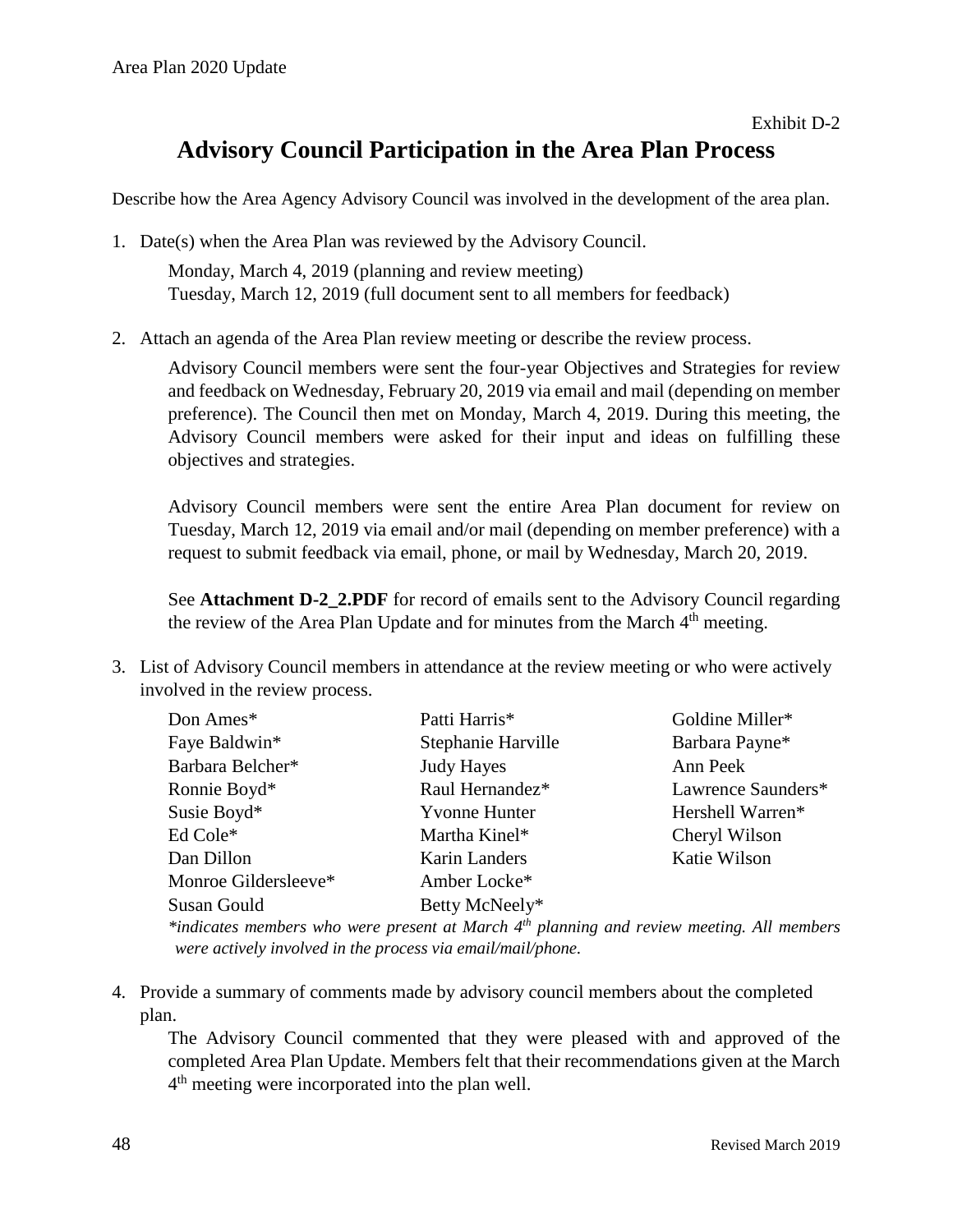One advisory council member requested clarification about the nutrition strategies and performance measures and about the list of senior centers provided in the plan. Once this clarification was given, the member had no further questions or concerns.

5. Summary of Changes. List changes made in the plan as a result of comments made at Advisory Council review.

At the March 4<sup>th</sup> Advisory Council meeting, members offered suggestions for strategies and performance measures to help achieve the goals and objectives outlined in the fouryear Area Plan.

Members suggested reaching out to faith communities, community centers, and libraries to help disseminate information about the programs and services offered and to better reach underserved communities. In general, members felt that an emphasis should be made on making connections with existing resources in their communities in order to raise awareness of services available. These suggestions were incorporated in the performance measures and targeting activity objectives for FY 2020.

All Advisory Council members were provided with the completed Area Plan for review on March 12, 2019 and were asked to give feedback. Members did not have any recommended changes to the completed plan.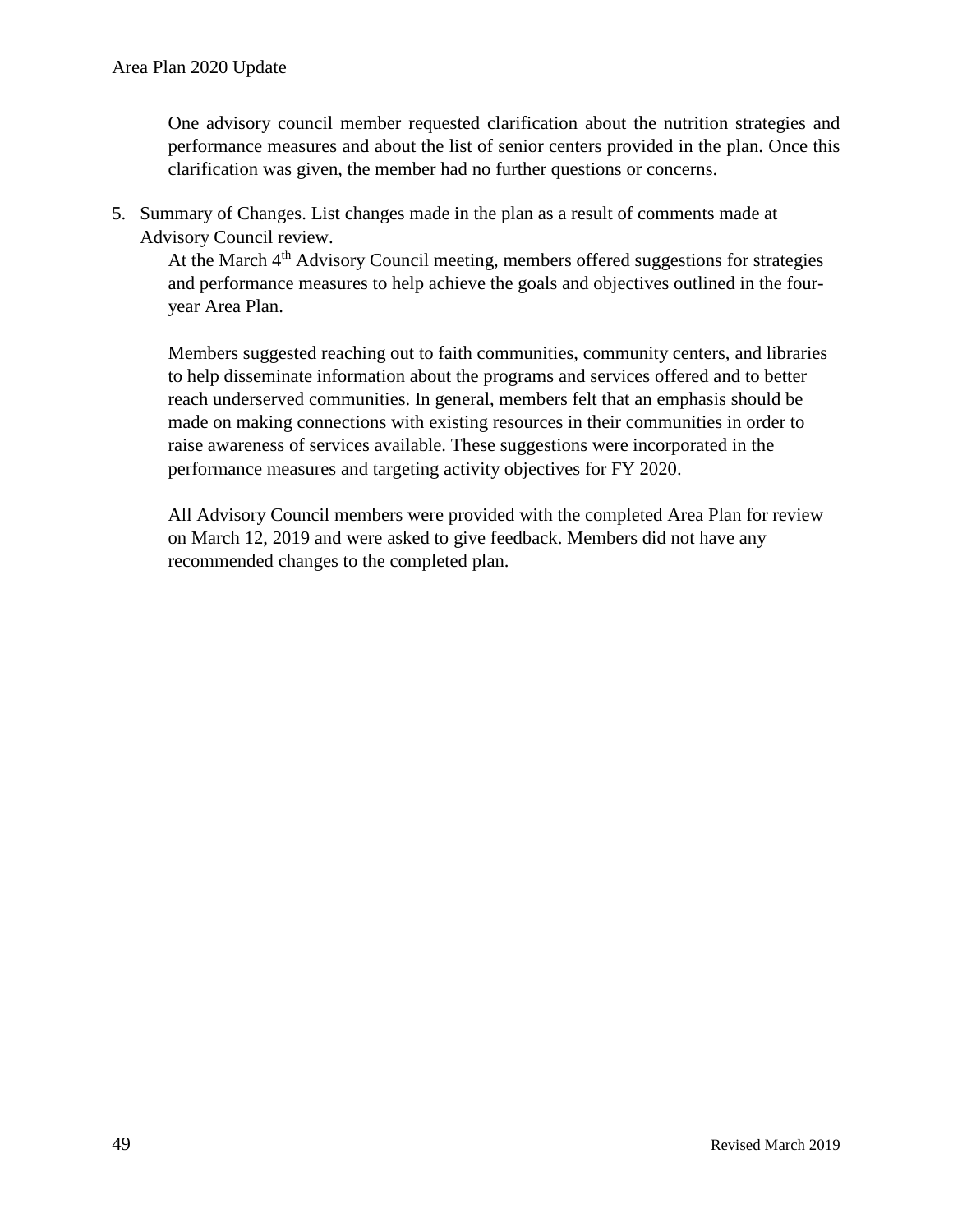#### **Request for Waiver for FY 2020 Greater Nashville Regional Council AAAD**

## **Direct Provision of Services Provided by Older Americans Act Funding**

#### **Please check the service(s) for which the AAAD is requesting waiver(s) to provide the service(s) directly instead of through contracts with area service providers. Then, answer the related questions under each service checked.**

**\_X\_ Case Management** (also known as Service Coordination or Options Counseling)

- 1. List all agencies in the PSA that provide this service to elderly persons.
	- Amerigroup
	- Elledge Case Management, Geriatric Care Management Services
	- Life-Links Geriatric Care Management
	- Blue Care
	- FiftyForward Knowles
	- Nashville Care Management
	- Care Counselors, LLC
	- Jewish Family Service of Nashville & Middle TN
	- United Healthcare
	- Catholic Charities of Tennessee
- 2. Explain how the current level of service in the PSA is inadequate to meet the need.

The providers in #1 generally only provide case management for individuals seeking services in which their agency provides. Also, many of the above agencies operate in only a few of the thirteen (13) counties within the GNRC PSA. The MCOs (Blue Care, Amerigroup, and United Healthcare) have representation in all thirteen (13) counties, but they are subject to having a conflict of interest because they also provide other services. We are the only agency which solely provides case management so that when an applicant is seeking to select an agency we are not in conflict with other agencies providing similar services.

3. Explain how this service is directly related to the AAAD's administrative function.

The case management service works seamlessly with the other components of what we do at the AAAD. The applicant must have difficulty caring for themselves or their home. Eligible persons are given a list of agencies within their county who provide the needed services the applicant is seeking to use. An AAAD Options Counselor is assigned to each eligible person who has been approved for Home and Community Based Services. The AAAD Options Counselor does an assessment to determine needs, and if eligible, coordinates the needed services. These in-home services are provided by a network of providers already established and approved to work with GNRC's Home and Community Based Services. Unlike the MCOs, the AAAD is not in competition with the other providers available to deliver services.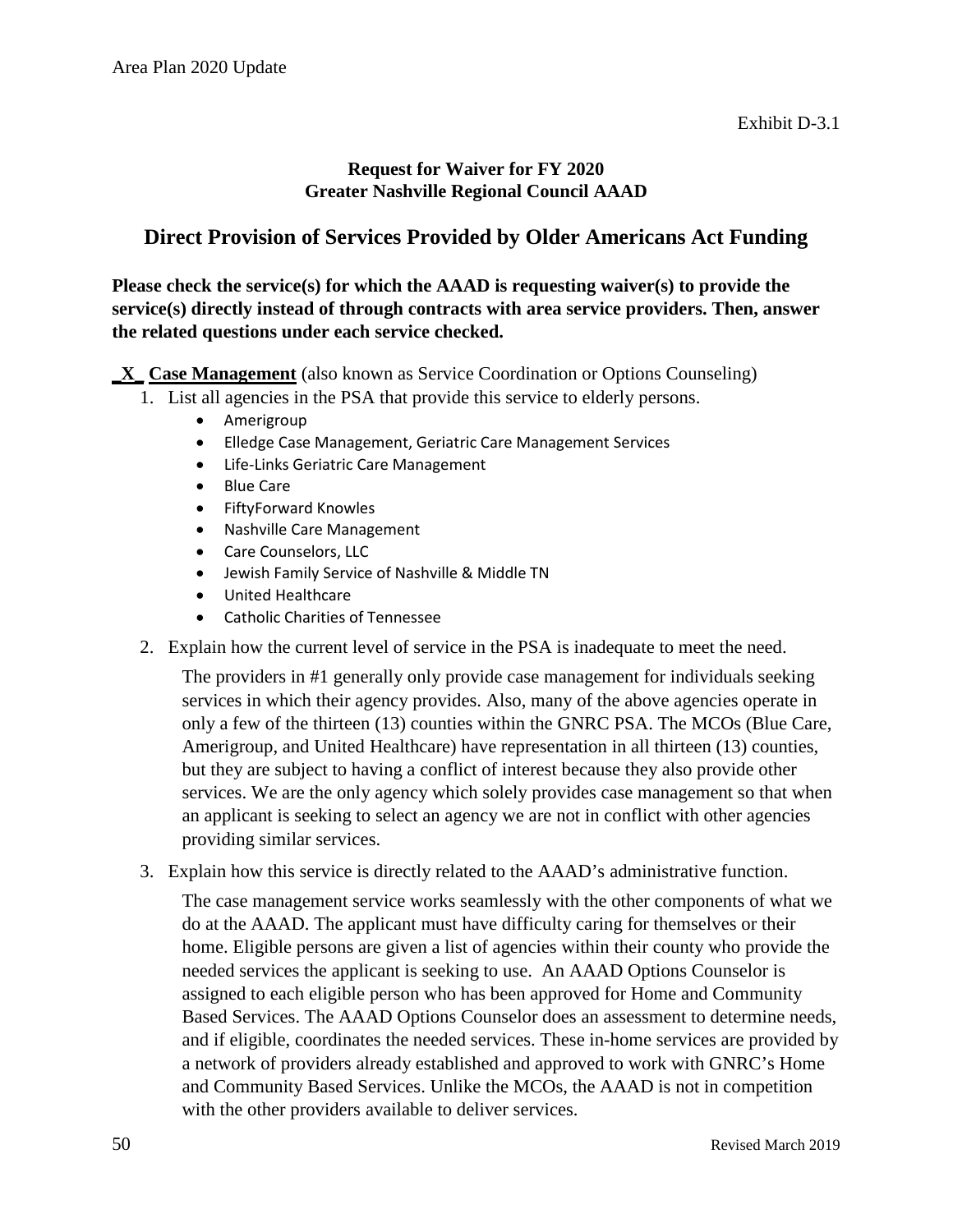4. Explain why it is more cost effective for the AAAD to provide this service than contracting it out on a unit cost contract. Include the AAAD cost per client for Case Management Services.

GNRC AAAD has been doing this for decades and we have become more efficient over the years. In addition, we have established partnerships and are trusted in the community. Our cost per client for case management services is \$214.10.

#### **\_\_\_\_ Nutrition Services Administration**

(Note: Nutrition Site Waivers are no longer required because 2015 State Law now requires a minimum of 10 participants at each site. This State Law cannot be waived; sites with fewer participants must be closed.)

- 1. List all agencies in the PSA that provide this service to elderly persons.
- 2. Explain how the current level of service in the PSA is inadequate to meet the need.
- 3. Explain how this service is directly related to the AAAD's administrative function.
- 4. Explain why it is more cost effective and efficient for the AAAD to provide this service instead of contracting it out.

#### **\_\_\_\_ Ombudsman**

- 1. List all agencies in the PSA that provide this service to elderly persons.
- 2. Explain how the current level of service in the PSA is inadequate to meet the need.
- 3. Explain why it is a best practice for the AAAD to provide this service directly.

#### **\_X\_ National Family Caregiver Support Program**

(Note: NFCSP provides supportive services such as information and assistance, case management, outreach, individual counseling, support groups, caregiver training, and respite care and supplemental services. AAADs that provide information and assistance, case management, outreach, individual counseling, support groups, and caregiver training directly must complete a waiver.)

- 1. List all agencies in the PSA that provide this service to elderly persons.
	- Barton House Memory Care
	- The Lodge at Natchez Trace
	- Riverside Chapel
	- Belmont Village Assisted Living
	- McKendree Village
	- Provision Living of Hermitage
	- Vanderbilt Memory & Alzheimer's Center
	- Vanderbilt Frontotemporal Dementia Caregiver Support
	- Mary Queen of Angels Assisted Living
	- Elmcroft of Brentwood
	- Mental Health Association
	- Tennessee Respite Coalition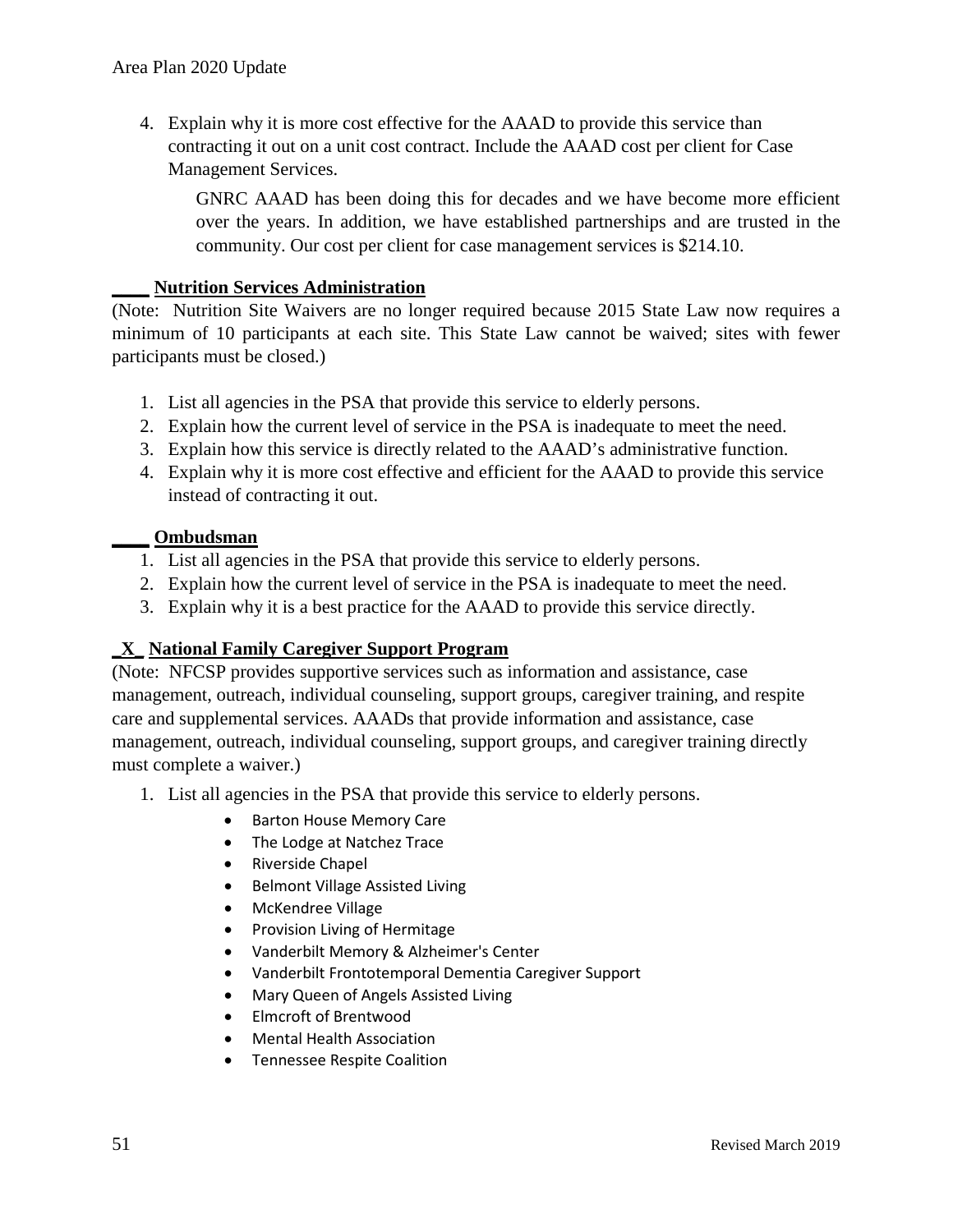2. Explain how the current level of service in the PSA is inadequate to meet the need.

The need for caregivers and the care they provide is constantly increasing worldwide. The value of services provided by informal caregivers has steadily increased over the last decade, with an estimated economic value of \$470 billion in 2013, up from \$450 billion in 2009 and \$375 billion in 2007. [AARP Public Policy Institute. (2015). Valuing the Invaluable: 2015 Update.] The number of hours dedicated to caregiving increases with the age of the caregiver. AAAD's commitment is to reach out to caregivers who are willing to commit their limited time to obtaining support in group session.

3. Explain how this service is directly related to the AAAD's administrative function.

AAAD's goal and mission remain to provide the family with necessary assistance in an effort to give seniors the option of staying out of nursing homes that are typically paid for by the government; are more expensive; and rob the individual of pride, dignity, and the ability to remain with family.

4. Explain why it is more cost effective and efficient for the AAAD to provide this service instead of contracting it out.

This particular support group has been in existence for multiple years and is held at a local community church where members are comfortable sharing with others. This site allows us to target minority population with a staff person who routinely meets with them. Most importantly, many support groups are diagnosis specific and this group is non diagnosis specific, allowing caregivers of all kinds to attend. This was developed because we have found that many minorities commented that they did not go to support groups because they did not see anyone that looked like them.

#### **\_\_\_\_ Legal Assistance**

- 1. List all agencies in the PSA that provide this service to elderly persons.
- 2. Explain how the service capacity in the PSA is inadequate to meet the need.
- 3. Explain why the Legal Services Corporation funded agency serving the region does not have the capacity to meet the need.

#### **\_\_\_\_ Senior Center/Office on Aging**

- 1. List all agencies in the PSA that provide this service to elderly persons.
- 2. Explain how the current level of service in the PSA is inadequate to meet the need.
- 3. Explain why it is more cost effective and efficient for the AAAD to provide this service instead of contracting it out.

#### $Other$

- 1. List all agencies in the PSA that provide this service to elderly persons.
- 2. Explain how the current level of service in the PSA is inadequate to meet the need.
- 3. Explain how this service is directly related to the AAAD's administrative function.
- 4. Explain why it is more cost effective for the AAAD to provide this service than contracting it out.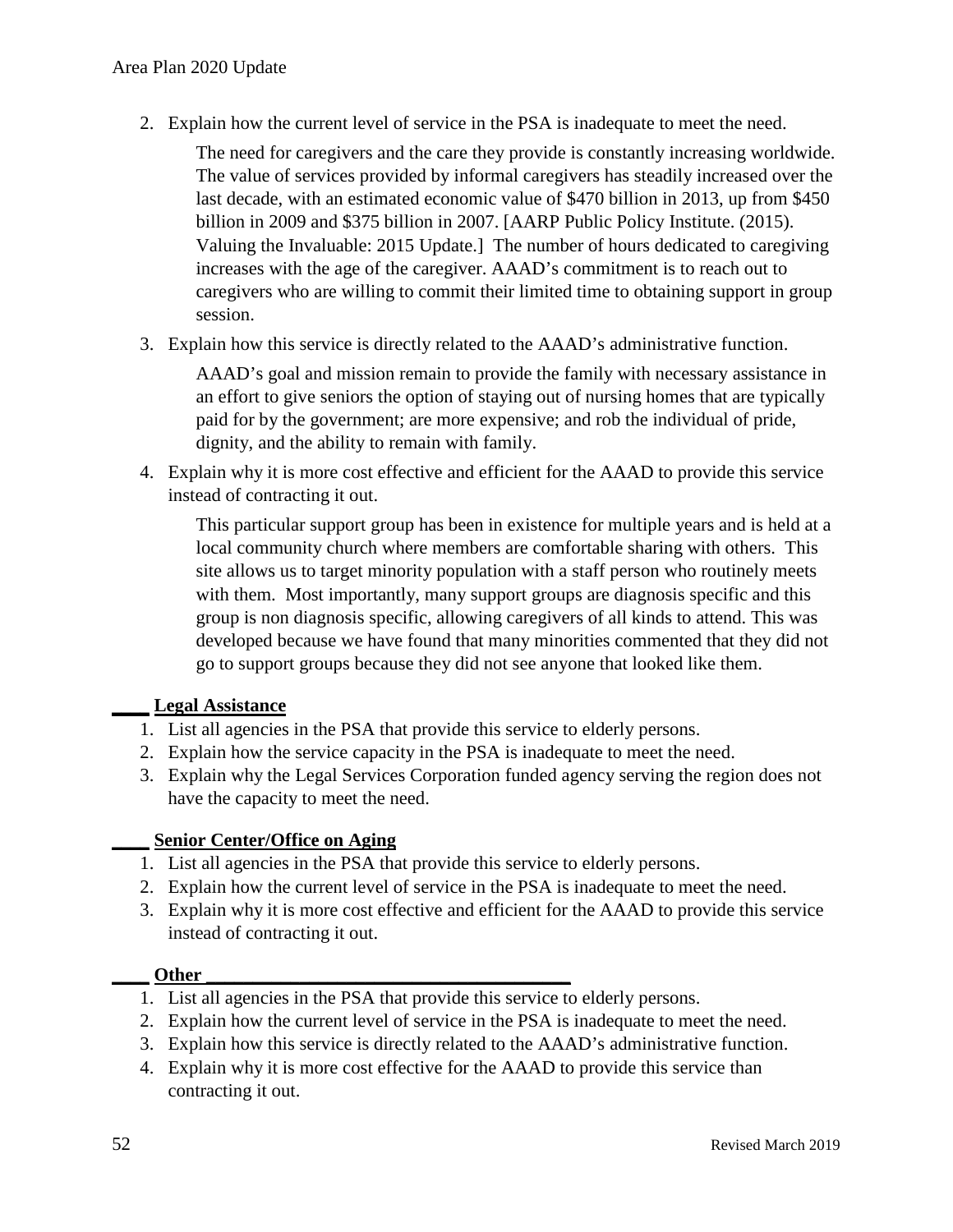**SIGNATURES:** 

Sarah Jane Glynn, Directø Aging and Disability Services Greater Nashville Regional Council

 $\overline{D}$ 

Michael Skipper, Executive Director Greater Nashville Regional Council

 $\Lambda_1$ 80

Patti Harris, Chair **AAAD Advisory Council** 

 $\overline{Date}$ 

20/19  $31$ 

Date

 $\frac{3/21/19}{\text{Date}}$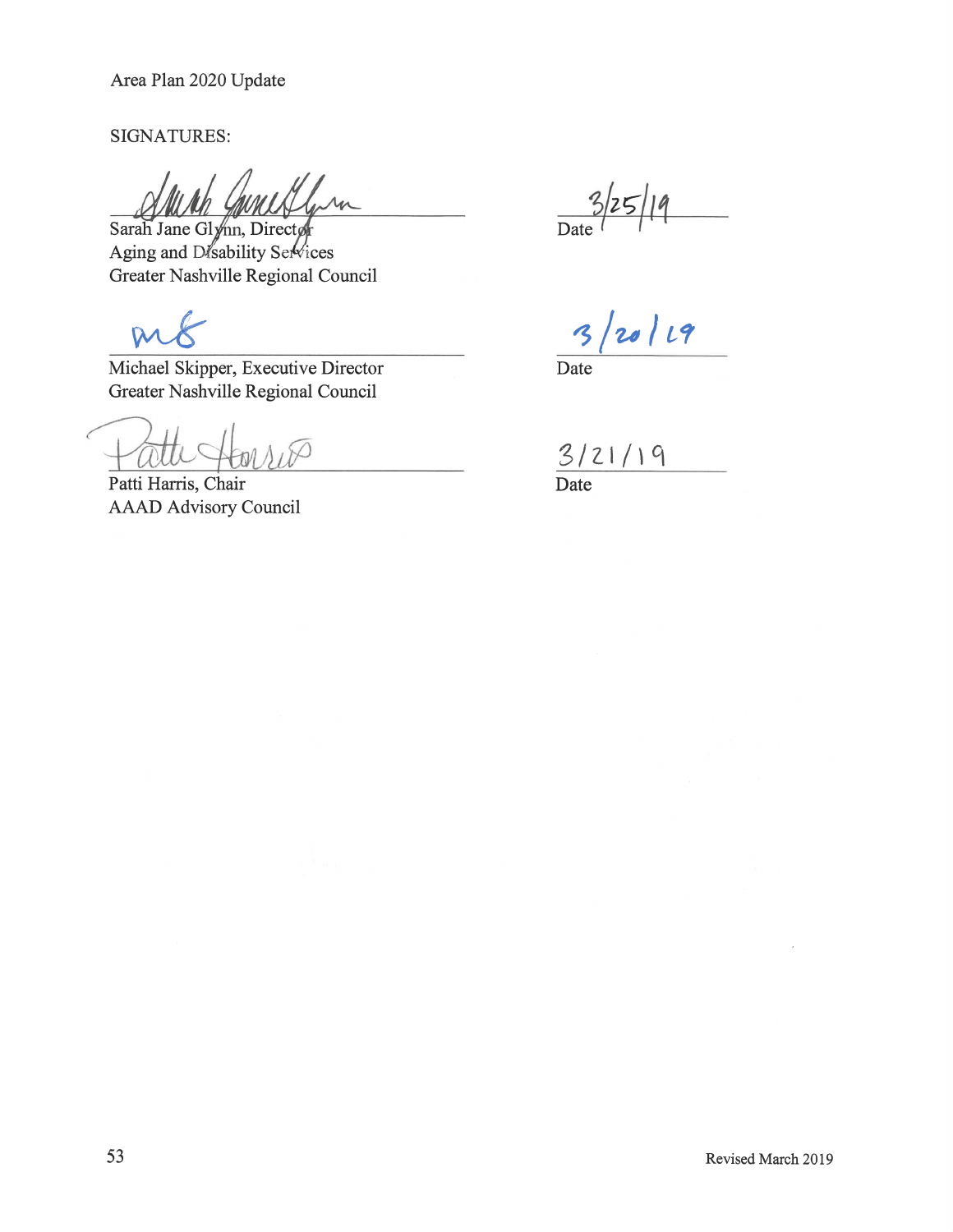PSA: Greater Nashville Region Plan Period: FY 2019 - FY 2022 () Original, Dated: (X) Update, Dated: FY 2020

#### **Request for Waiver for FY 2020 Greater Nashville Regional Council AAAD**

## **Five Day Requirement**

Background: The Older Americans Act requires that nutrition projects provide at least one meal per day for five or more days per week. TCAD, as State Unit on Aging, may authorize a lesser frequency under certain circumstances (42 USC 3030e; 42 USC 3030f). TCAD's implementation of this requirement is as follows:

- Sites located in counties containing only rural-designated areas (see Table 1 below) may serve meals less than five days per week by requesting a waiver from the site.
- Sites located in counties containing urban-designated areas (see Table 2 below) may serve meals less than five days per week provided that meals are served five days per week by the combined operations of all sites within the county.

If an AAAD wishes to request a waiver of the five day requirement for any of its sites per the criteria outlined above, please note in Column A: Requesting Five Day Waiver for Site of the Area Plan Nutrition Site Listing spreadsheet.

**SIGNATURES:** 

ah Jane Glynn, Luirector

Aging and Disability Services Greater Nashville Regional Council

Michael Skipper, Executive Director Greater Nashville Regional Council

Patti Harris, Chair **AAAD Advisory Council** 

 $3|25| |9$ 

Date

 $3/21/19$ 

Date